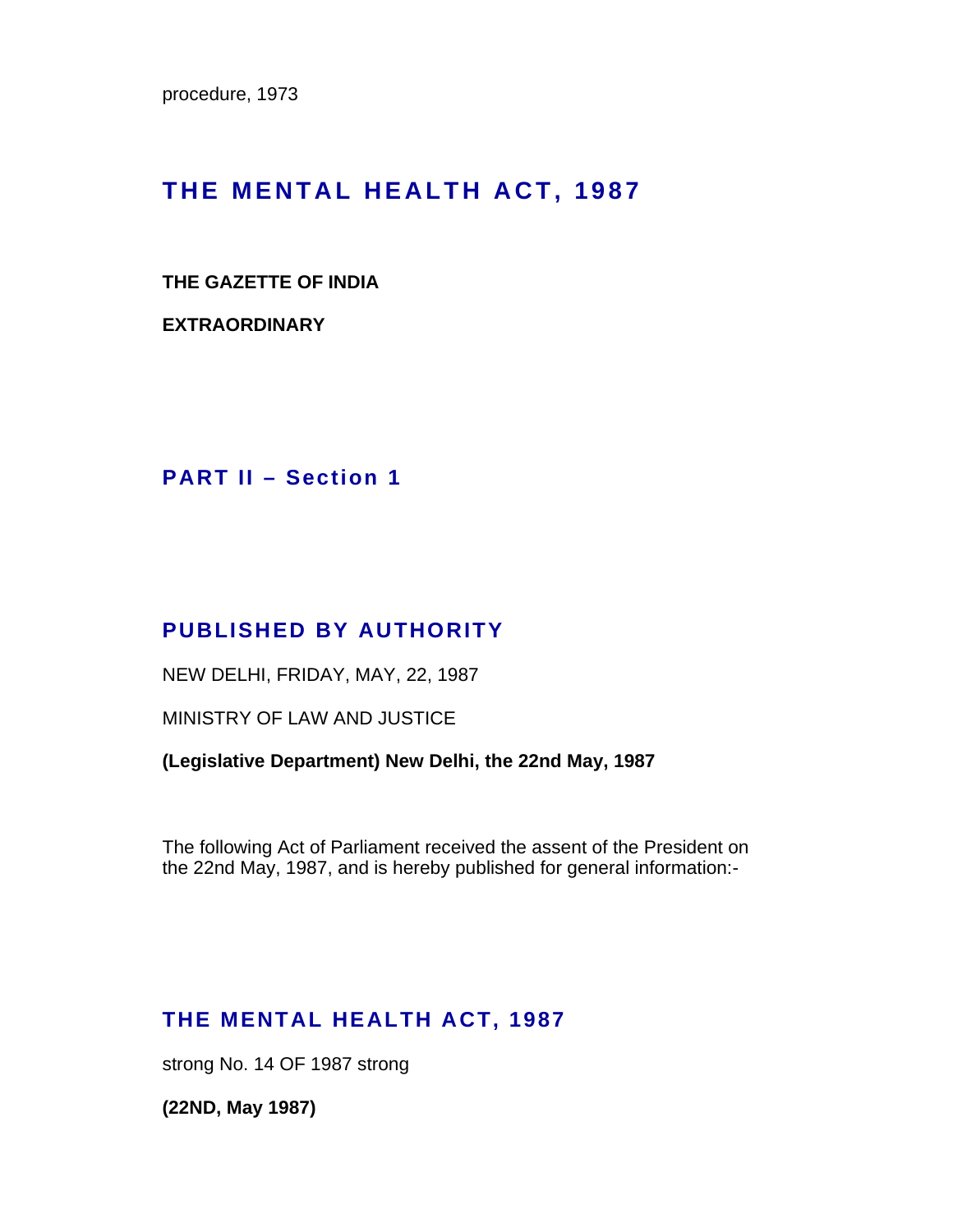An Act to consolidate and amend the law relating to the treatment and care of mentally ill persons, to make better provision with respect to their property and affairs and for maters connected therewith or incidental thereto.

Be it enacted by Parliament in the Thirty–eighth Year of the Republic of India as follows:-

Page 296

# **C H A P T E R I**

## **PRELIMINARY**

1. (1) This Act may be called the Mental Health Act, 1987.

### **[ Short title, extent and commencement ]**

(2) It extends to the whole of India.

(3) It shall come into force on such date as the Central Government may, by notification, appoint and different dates may be appointed for different States and for different provisions of this Act, and any reference in any provision to the commencement of this Act in a State shall be constructed as a reference to the coming to force of that provision in that State.

2. In this Act, unless the context otherwise requires: -

a) "cost of maintenance", in relation to a mentally ill person admitted in a psychiatric hospital or psychiatric nursing home, shall mean the cost of such items as the State Government may, by general or special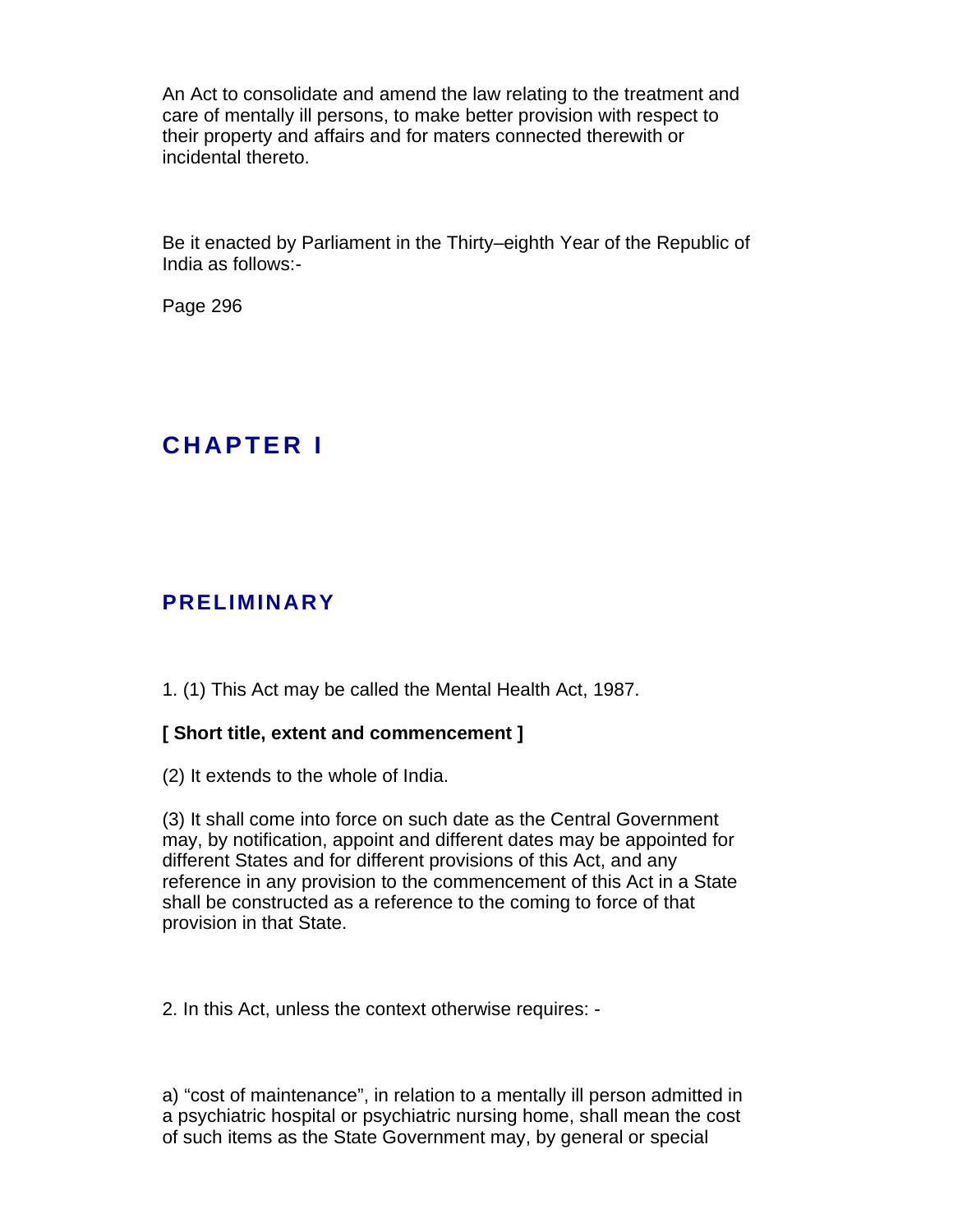order, specify in this behalf;

b) "District Court" means, in any area for which there is a city civil court, that court, and in any other area the principal civil court of original jurisdiction, and include any other civil court which the State Government may, by notification, specify as the court competent to deal with all or any of the maters specified in this Act:

c) "Inspecting Officer" means a person authorized by the State Government or by the licensing authority to inspect any psychiatric hospital or psychiatric nursing home;

d) "license" means a license granted under section 8;

e) "licensee" means the holder of a license;

f) "licensed psychiatric hospital" or "licensed psychiatric nursing home" means a psychiatric hospital or psychiatric nursing home as the case may be licensed, or deemed to be licensed, under this Act;

g) "licensing authority" means such officer or authority as may be specified by the State Government to be the licensing authority for the purposes of this Act;

h) "Magistrate" means –

(1) in relation to a metropolitan are within the meaning of clause (k) of section 2 of the Code of Criminal Procedure, 1973, a Metropolitan Magistrate:

strong [2 of 1974)

Page 297

strong>(2)In relation to any other area, the Chief Judicial Magistrate. Sub- Divisional Judicial Magistrate or such other Judicial Magistrate or the first class as the State Government may, by notification empower to perform the functions of a Magistrate under this Act:

i) "Medical Officer" means a gazetted medical officer in the service of Government and includes a medical practitioner declared, by a general or special order of the State Government, to be a medical officer for the purpose of this Act:

j) "medical officer in charge", in relation to any psychiatric hospital or psychiatric nursing home, means the medical officer who for the time being, is in charge of that hospital or nursing home;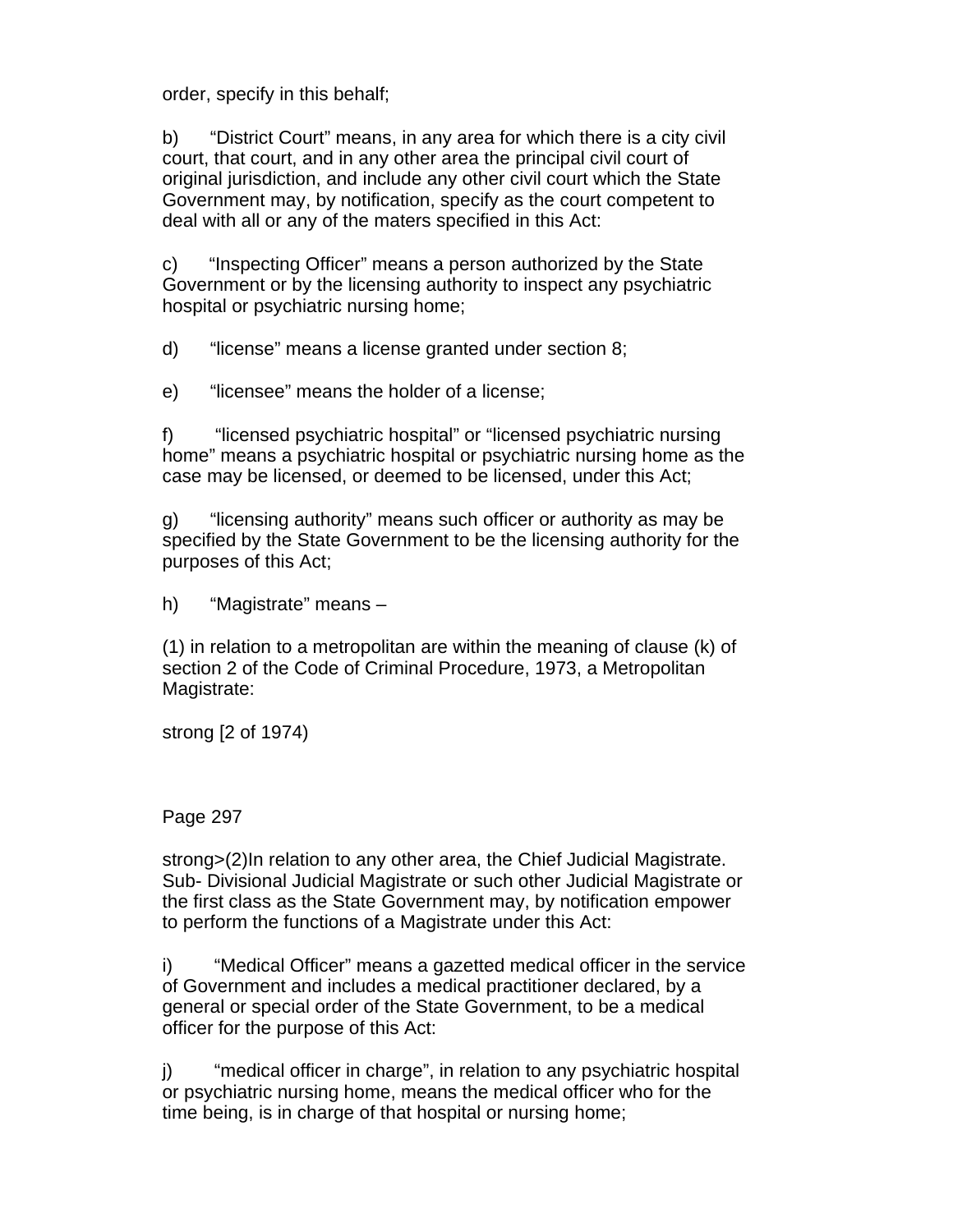k) "medical practitioner" means a person who possesses a recognized medical qualification as defined  $-$  (i)

(i) in clause (h) of section 2 of the Indian Medical Council Act 1956, and whose name has been entered in a State Medical Register, as defined in clause (k) of that section;

## **[102 of 1956]**

(ii) in clause (h) of sub-section (l) of section 2 of the Indian Medicine Central Council Act, 1970, and whose name has been entered in a State Register of Indian Medicine, as defined in clause (j) of subsection (l) of that section; and

## **[48 of 1970]**

 (iii) in clause (g) of sub-section (l) of section 2 of the Homeopathy Central Council Act, 1973, and whose name has been entered in a State Register of Homoeopathy, as defined in clause (i) of sub-section (l) of that section;

## **[59 of 1973]**

(l) "mentally ill person" means a person who is in need of treatment by reason of any mental disorder other than mental retardation;:

(m) "mentally ill prisoner" means a mentally ill person for whose detention in, or removal to, a psychiatric hospital, psychiatric nursing home, jail or other place of safe custody, an order referred to in section 27 has been made;

(n) "minor" means a person who has not completed the age of eighteen years;

(o) "notification" means a notification published in the Official Gazette;

(p) "prescribed" means prescribed by rules made under this Act;

(q) "psychiatric hospital" or "psychiatric nursing home" means a hospital or, as the case may be, a nursing home established or maintained by the Government or any other person for the treatment

## Page 298

and care of mentally ill persons and includes a convalescent home established or maintained by the Government or any other person for such mentally ill persons; but does not include any general hospital or general nursing home established or maintained by the Government and which provides also for psychiatric services.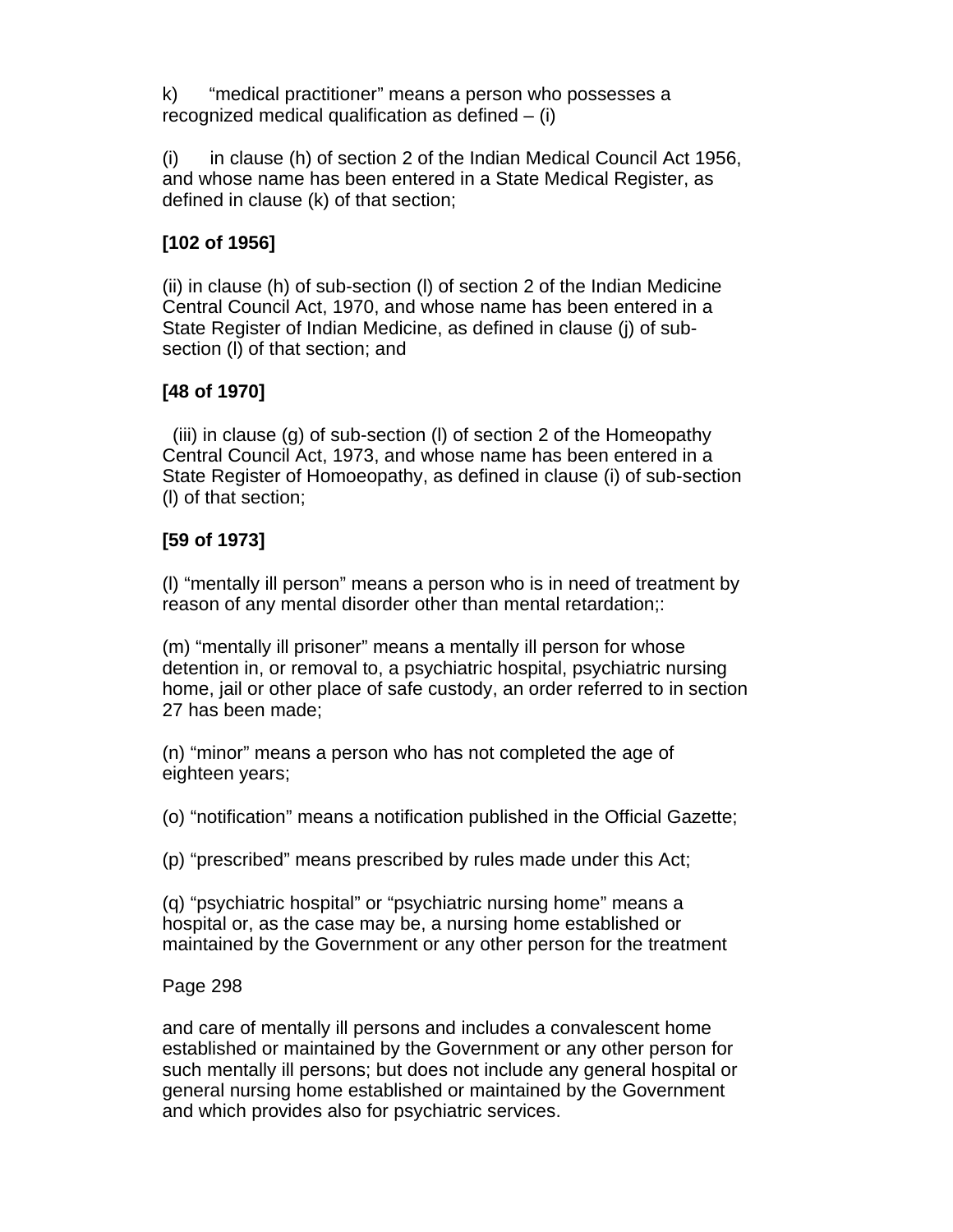(r) "psychiatrist" means a medical practitioner possessing a postgraduate degree or diploma in psychiatry, recognized by the Medical Council of India, constituted under the Indian Medical Council Act, 1956, and includes, in relation to any State, any medical officer who, having regard to his knowledge and experience in psychiatry, has been declared by the Government of that State to be a psychiatrist for the purposes of this Act:

## **[102 of 1956]**

(s) "reception order" means an order made under the provisions of this Act for the admission and detention of a mentally ill person in a psychiatric hospital or psychiatric nursing home;

(t) "relative" includes any person related to the mentally ill person by blood, marriage or adoption;

(u) "State Government", in relation to a Union territory, means the Administrator thereof.

Page 299

# **C H A P T E R I I**

# **MENTAL HEALTH AUTHORITIES**

3. (1) The Central Government shall establish an Authority for mental health with such designation as it may deem fit.

(2) The Authority established under sub-section (l) shall be subject to the superintendence, direction and control of the Central Government.

#### **[Central Authority for Mental Health Services]**

(3) The Authority established under sub-section (1) shall -

(a) be in charge of regulation, development, direction and co-ordination with respect of Mental Health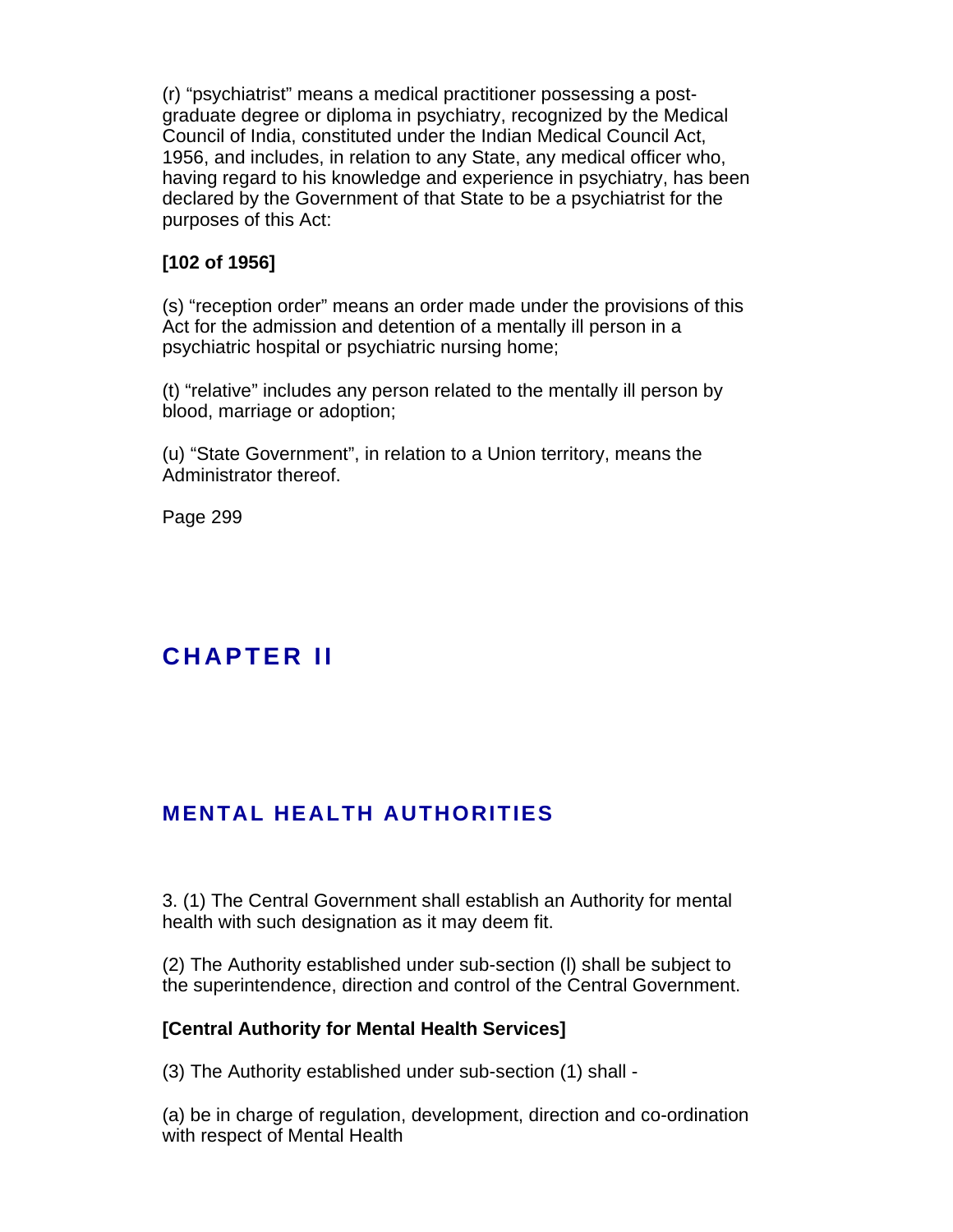Page 300

Services under the Central Government and all other matters which, under this Act, are the concern of the Central Government or any officer or authority subordinate to the Central Government;

(b) supervise the psychiatric hospitals and psychiatric nursing homes and other Mental Health Service Agencies (including places in which mentally ill persons may be kept or detained) under the control of the Central Government;

(c) advise the Central Government on all matters relating to mental health; and

(d) discharge such other functions with respect to matters relating to mental health as the Central Government may require.

Page 301

Explanation: - For the purposes of this section and section 4, "Mental Health Services" include, in addition to psychiatric hospitals and psychiatric nursing homes, observation wards, day-care centers, inpatient treatment in general hospitals, ambulatory treatment facilities and other facilities, convalescent homes and half-way-homes for mentally ill persons.

4. (1) The State Government shall establish an Authority for mental health with such designation as it may deem fit.

(2) The Authority established under sub-section (1) shall be subject to the

superintendence, direction and control of the State Government.

[State Authority for Mental Health Services]

(3) The Authority established under sub-section (l) shall –

(a) be in charge of regulation, development and co-ordination with respect to Mental Health Services under the State Government and all other matters which, under this Act, are the concern of the State Government or any officer or authority subordinate to the State Government;

(b) supervise the psychiatric hospitals and psychiatric nursing homes and other Mental Health Service Agencies (including places in which mentally ill persons may be kept or detained) under the control of the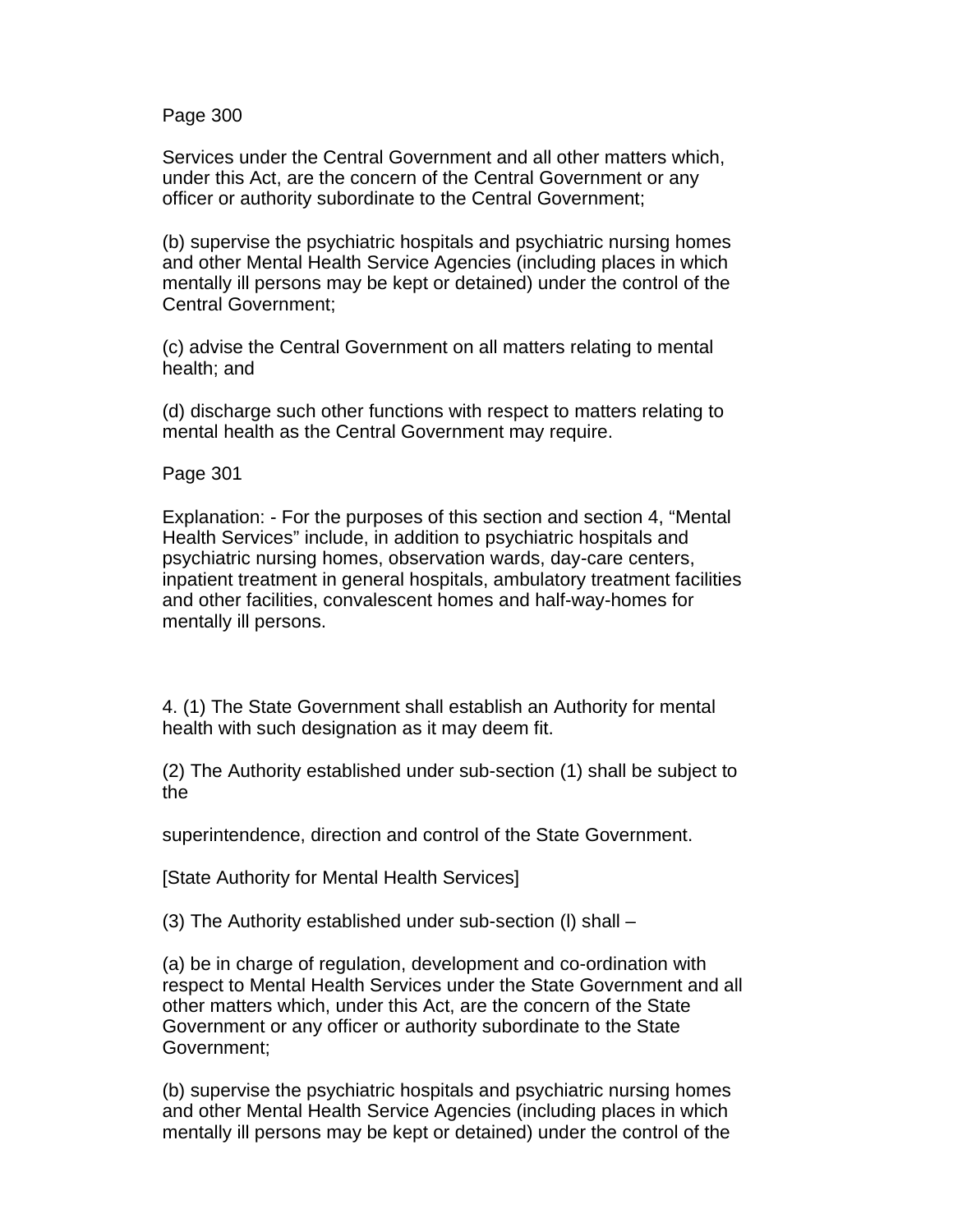State Governments;

(c) advise the state Government on all matters relating to mental health; and

(d) discharge such other functions with respect to matters relating to mental health as the State Government may require.

# **CHAPTER III**

## **PSYCHIATRIC HOSPITALS AND PSYCHIATRIC NURSING HOMES**

5. (1) The Central Government may, in any part of India, or the State Government may, within the limits of its jurisdiction, establish or maintain psychiatric hospitals or psychiatric nursing homes for the admission, treatment and care of mentally ill persons at such places as it things fit; and separate psychiatric hospitals and psychiatric nursing homes may be established or maintained for :-

[Establishment or maintenance of psychiatric hospitals and psychiatric nursing homes]

(a) those who are under the age of sixteen years;

 (b) those who are addicted to alcohol or other drugs which lead to behavioral changes in a person;

(c) those who have been convicted of any offence; and

 (d) those belonging to such other class or category of persons as may be prescribed.

(2) Where a psychiatric hospital or psychiatric nursing home is established or maintained by the Central Government, any reference in this Act to the State Government shall, in relation to such hospital or nursing home, be constructed as a reference to the Central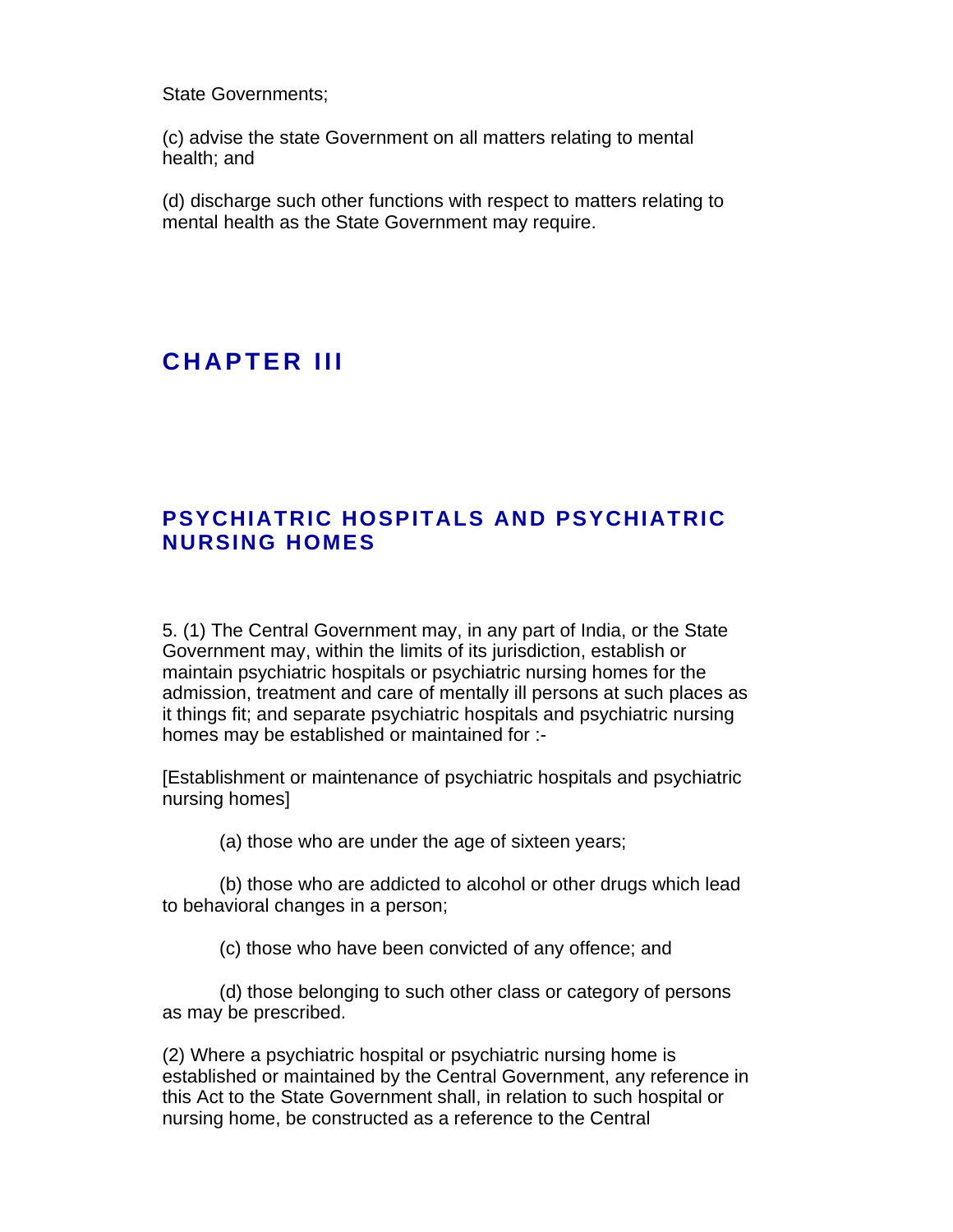Government.

6. (1) On and after the commencement of this Act, no person shall establish or maintain a psychiatric hospital or psychiatric nursing home unless he holds a valid license granted to him under this Act:

[Establishment or maintenance of psychiatric hospitals or psychiatric nursing homes only with license.]

Provided that a psychiatric hospital or psychiatric nursing home (whether called asylum or by any other name) licensed by the Central Government or any State Government and maintained as such immediately before the commencement of this Act may continue to be maintained, and shall be deemed to be a licensed psychiatric hospital or licensed psychiatric nursing home, as the case may be, under this Act:-

(a) for a period of three months from such commencement, or

(b) if an application made in accordance with section 7 for a license is pending on the expiry of the period specified in clause (a), till the disposal of such application.

(2) Nothing contained in sub-section (1) shall apply to a psychiatric hospital or psychiatric nursing home established or maintained by the Central Government or a State Government.

7. (1) Every person, who holds at the commencement of this Act, a valid license authorising that person to establish or maintain any psychiatric hospital or psychiatric nursing home, shall, if the said person intends to establish or continue the maintenance of such hospital or nursing home after the expiry of the period referred to in clause (a) of the proviso to sub-section (1) of section 6, make, at least one month before the expiry of such period, an application to the licensing authority for the grant of a fresh license for the establishment or maintenance of such hospital or nursing home, as the case may be.

Page 302

### **[Application for license.]**

(2) A person, who intends to establish or maintain, after the commencement of this Act, a psychiatric hospital or psychiatric nursing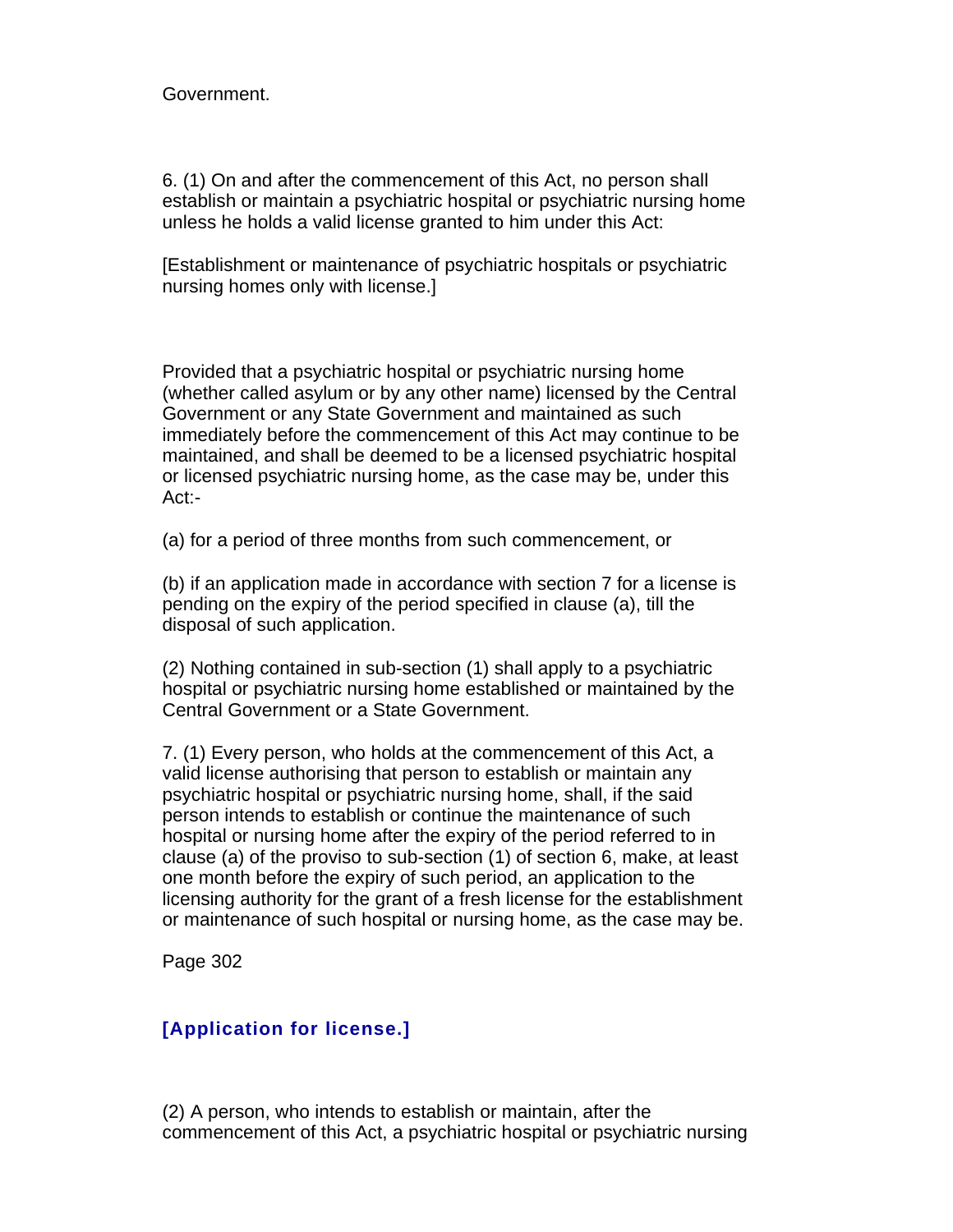home shall, unless the said person already holds a valid license, make an application to the licensing authority for the grant of a license.

(3) Every application under sub-section (1) or sub-section (2) shall be in such form and be accompanied by such fee as may be prescribed.

8. On receipt of an application under section 7, the licensing authority shall make such inquiries as it may deem fit and where it is satisfied that  $-$ 

## **[Grant or refusal of license.]**

(a) the establishment or maintenance of the psychiatric hospital or psychiatric nursing home or the continuance of the maintenance of any such hospital or nursing home established before the commencement of this Act is necessary;

(b) the applicant is in a position to provide the minimum facilities prescribed for the admission, treatment and care of mentally ill persons; and

(c) the psychiatric hospital or psychiatric nursing home, will be under the charge of a medical officer who is a psychiatrist, it shall grant a license to the applicant in the prescribed form, and where it is not so satisfied, the licensing authority shall, by order, refuse to grant the license applied for:

Provided that, before making any order refusing to grant a license, the licensing authority shall give to the applicant a reasonable opportunity of being heard and every order of refusal to grant a license shall set out therein the reasons for such refusal and such reasons shall be communicated to the applicant in such manner as may be prescribed

9. (1) A license shall not be transferable or heritable

#### **[Duration and renewal of license]**

(2) Where a licensee is unable to function as such for any reason or where a licensee dies, the licensee or, as the case may be, the legal representative of such licensee shall forthwith report the matter in the prescribed manner to the licensing authority and notwithstanding anything contained in sub-section (1), the psychiatric hospital or psychiatric nursing home concerned may continue to be maintained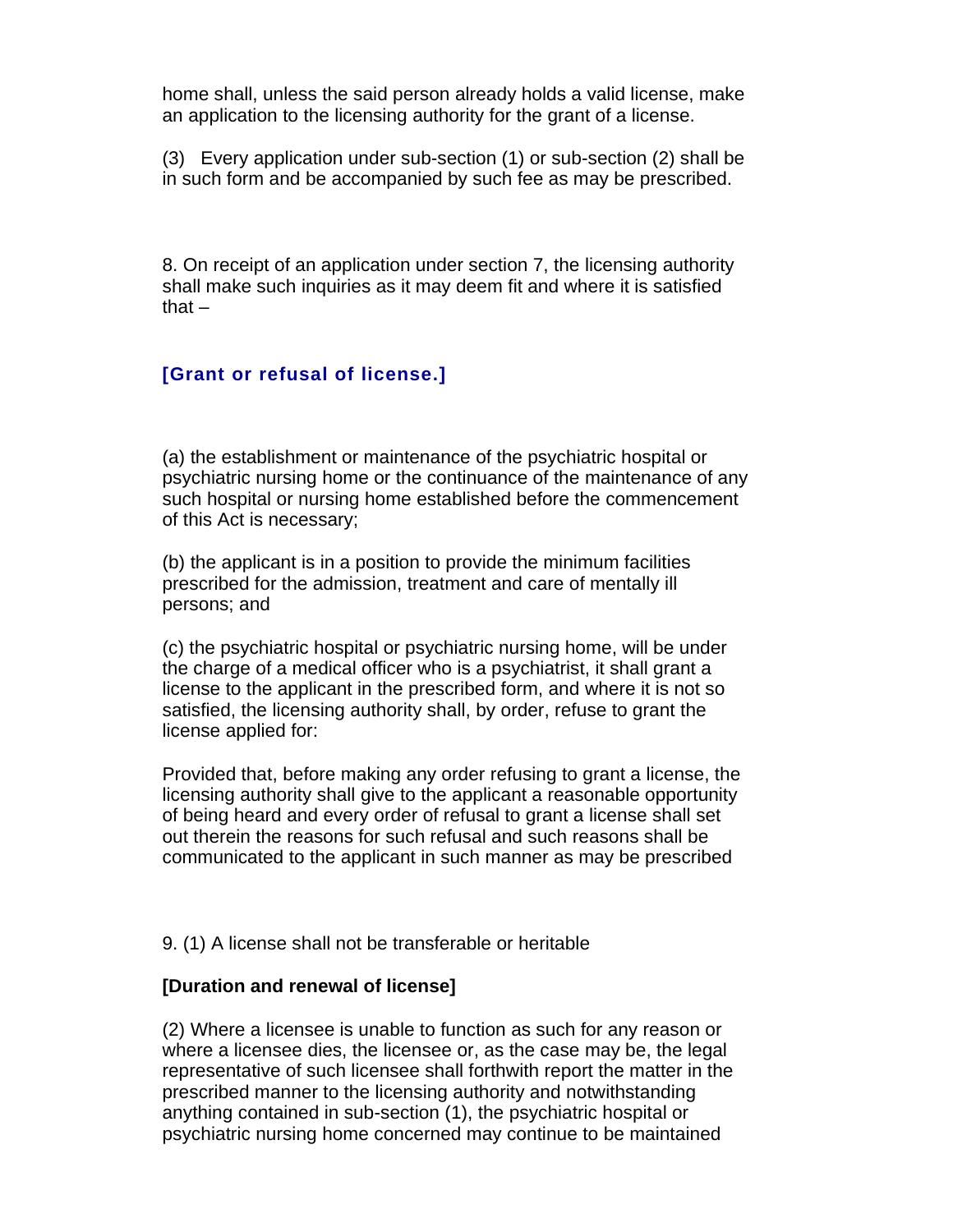and shall be deemed to be licensed psychiatric hospital or licensed nursing home, as the case may be:-

(a) for a period of three months from the date of such report or in the case of the death of the licensee from the date of his death, or

(b) if an application made in accordance with sub-section (3) for a license is pending on the expiry of the period specified in clause (a), till the disposal of such application.

(3) The legal representative of the licensee referred to in sub-section (2), shall, if he intends to continue the maintenance of the psychiatric hospital or psychiatric nursing home after the expiry of the period referred to in sub-section (2), make, at least one month before the expiry of such

#### Page 303

period, an application to the licensing authority for the grant of a fresh license for the maintenance of such hospital or nursing home, as the case may be, and the provisions of section 8 shall apply in relation to such application as they apply in relation to an application made under section 7.

(4) Every licence shall, unless revoked earlier under section 11, be valid for a period of five years from the date on which it is granted.

(5) A licence may be renewed, from time to time, on an application made in that behalf to the licensing authority, in such form and accompanied by such fee, as may be prescribed, and every such application shall be made not less than one year before the date on which the period of validity of the license is due to expire:

Provided that the renewal of a licensee shall not be refused unless the licensing authority is satisfied that –

(i) the licensee is not in a position to provide in a psychiatric hospital or psychiatric nursing home, the minimum facilities prescribed for the admission, treatment and care therein of mentally ill persons; or

(ii) the licensee is not in a position to provide a medical officer who is a psychiatrist to take charge of the psychiatric hospital or psychiatric nursing home; or

(iii) the licensee has contravened any of the provisions of this Act or any rule made thereunder.

10. Every psychiatric hospital or psychiatric nursing home shall be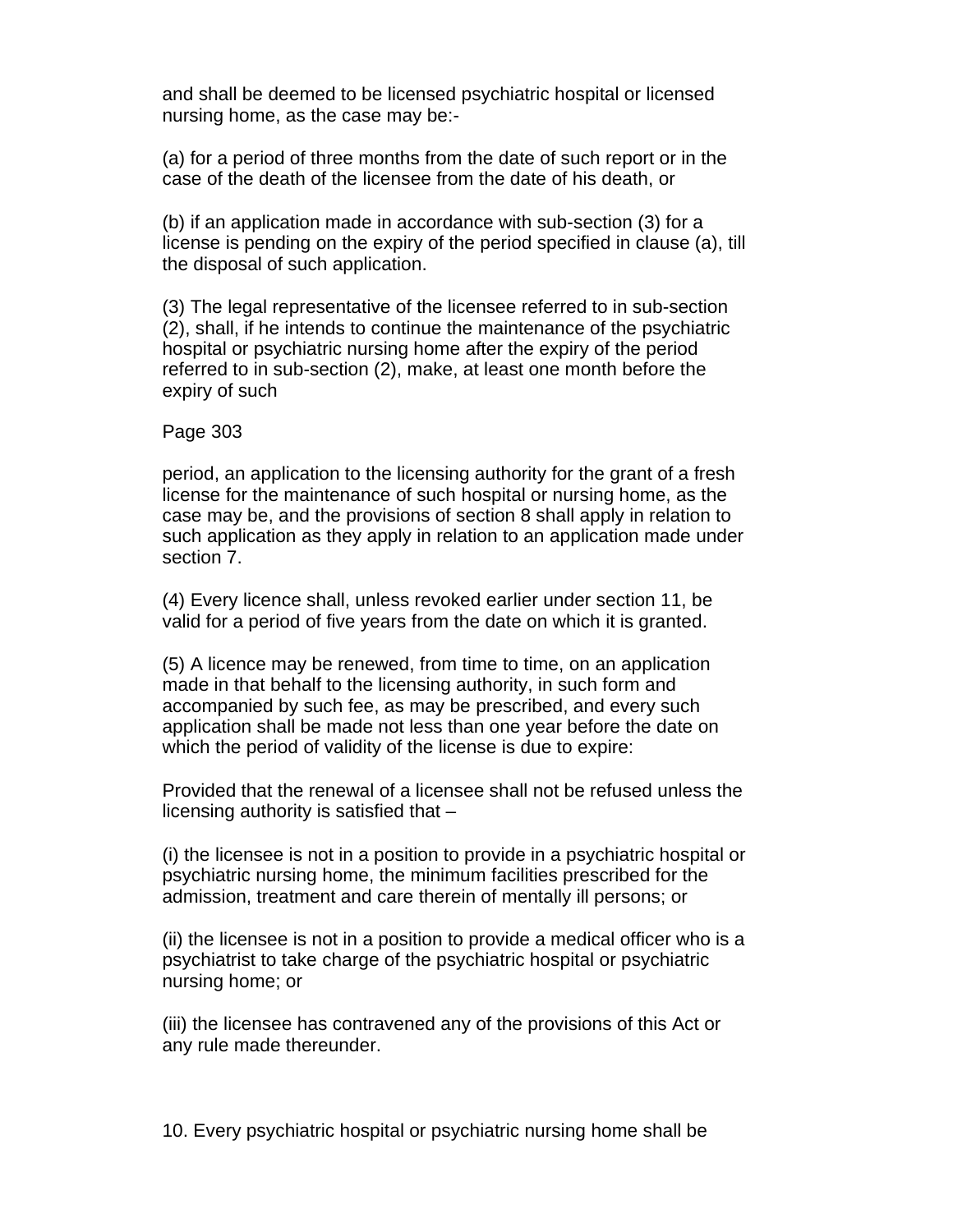maintained in such manner and subject to such condition as may be prescribed.

[Psychiatric hospital and psychiatric nursing home to be maintained in accordance with prescribed conditions]

11. (1) The licensing authority may, without prejudice to any other penalty that may be imposed on the licence, by order in writing, revoke the license if it is satisfied that

## **[Revocation of license]**

(a) the psychiatric hospital or psychiatric nursing home is not being maintained by the licensee in accordance with the provisions of this Act or the rules made there under; or

(b) the maintenance of the psychiatric hospital or psychiatric nursing home is being carried on in a manner detrimental to the moral, mental or physical well-being of the inpatients thereof;

Provided that no such order shall be made except after giving the licensee a reasonable opportunity of being heard, and every such order shall be set out therein the grounds for the revocation of the license and such grounds shall be communicated to the licensee in such manner as may be prescribed.

(2) Every order made under sub-section(1) shall contain a direction that the inpatients of the psychiatric hospital or psychiatric nursing home shall be transferred to such other psychiatric hospital or psychiatric nursing home as may be specified in that order and it shall also contain such provisions (including provisions by way of directions) as to the care and custody of such inpatients pending such transfer.

(3) Every order made under sub-section (1) shall take effect:-

#### Page 304

(a) where no appeal has been preferred against such order under section 12, immediately on the expiry of the period prescribed for such appeal; and

(b) where such appeal has been preferred and the same has been dismissed, from the date of the order of such dismissal.

12.(1) Any person, aggrieved by an order of the licensing authority refusing to grant or renew a license, or revoking a license, may, in such manner and within such period as may be prescribed, prefer an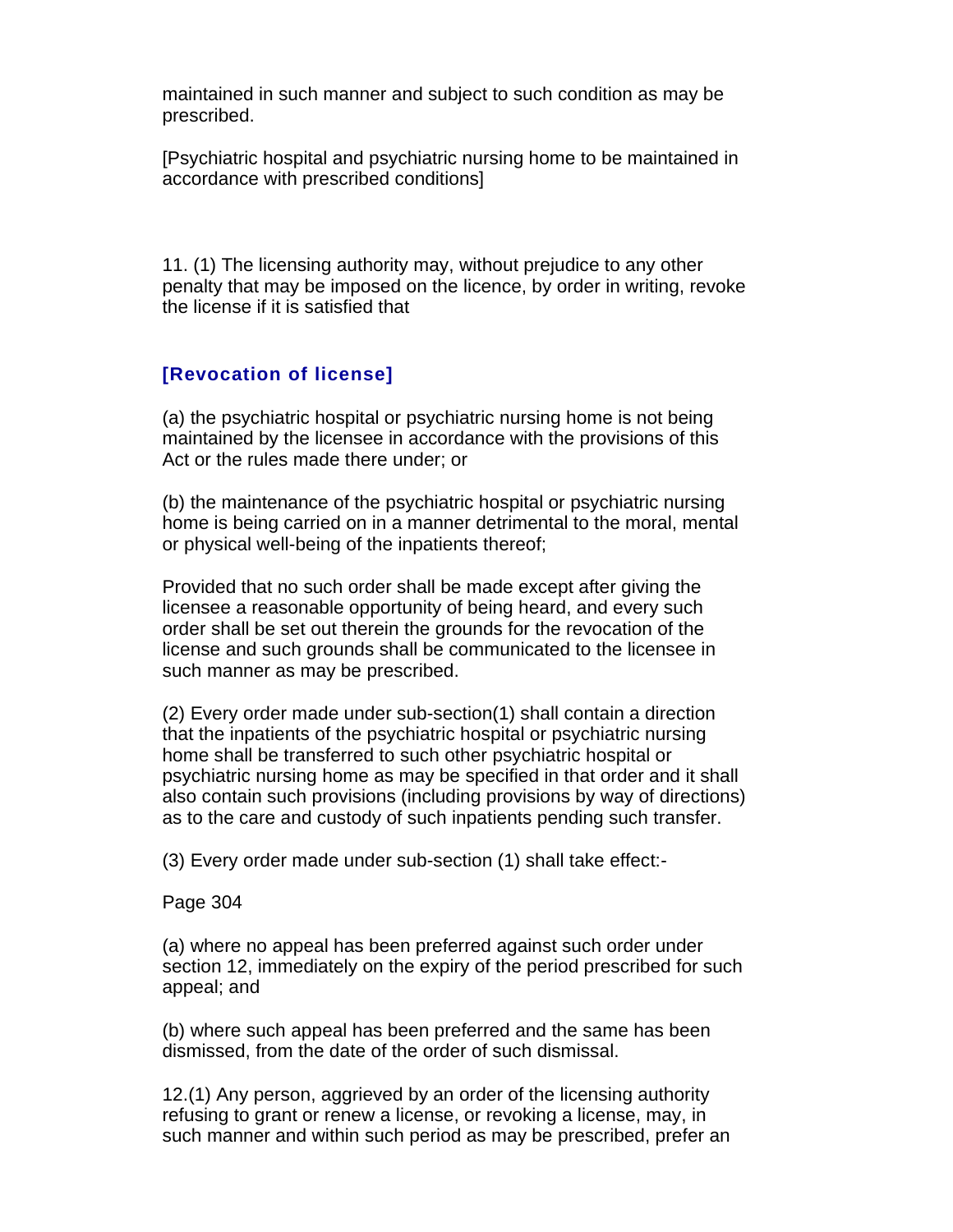appeal to the State Government:

### **[appeal]**

Provided that the State Government may entertain an appeal preferred after the expiry of the prescribed period if it is satisfied that the appellant was prevented by sufficient cause from preferring the appeal in time.

(2) Every appeal under sub-section (1) shall be made in such form and accompanied by such fee as may be prescribed.

13. (1) An Inspecting Officer may, at any time, enter and inspect any psychiatric hospital or psychiatric nursing home and require the production of any records, which are required to be kept in accordance with the rules made in this behalf, for inspection:

[Inspection of psychiatric hospitals and psychiatric nursing homes and visiting of patients]

Provided that any personal records of a patient so inspected shall be kept confidential except for the purposes of sub-section (3).

(2) The Inspecting Officer may interview in private any patient receiving treatment and care therein-

(a) for the purpose of inquiring into any complaint made by or on behalf of such patient as to the treatment and care, or

(b) in any case, where the Inspecting Officer has reason to believe that any inpatient is not receiving proper treatment and care.

(3) Where the Inspecting Officer is satisfied that any inpatient in a psychiatric hospital or psychiatric nursing home is not receiving proper treatment and care, he may report the matter to the licensing authority and thereupon the licensing authority may issue such direction as it may deem fit to the medical officer-in-charge or the licensee of the psychiatric hospital, or, as the case may be, the psychiatric nursing home and every such medical officer-in-charge or licensee shall be bound to comply with such directions.

14. Provision shall be made in every psychiatric hospital or psychiatric nursing home for such facilities as may be prescribed for the treatment of every mentally ill person, whose condition does or warrant his admission as an inpatient or who, for the time being, is not undergoing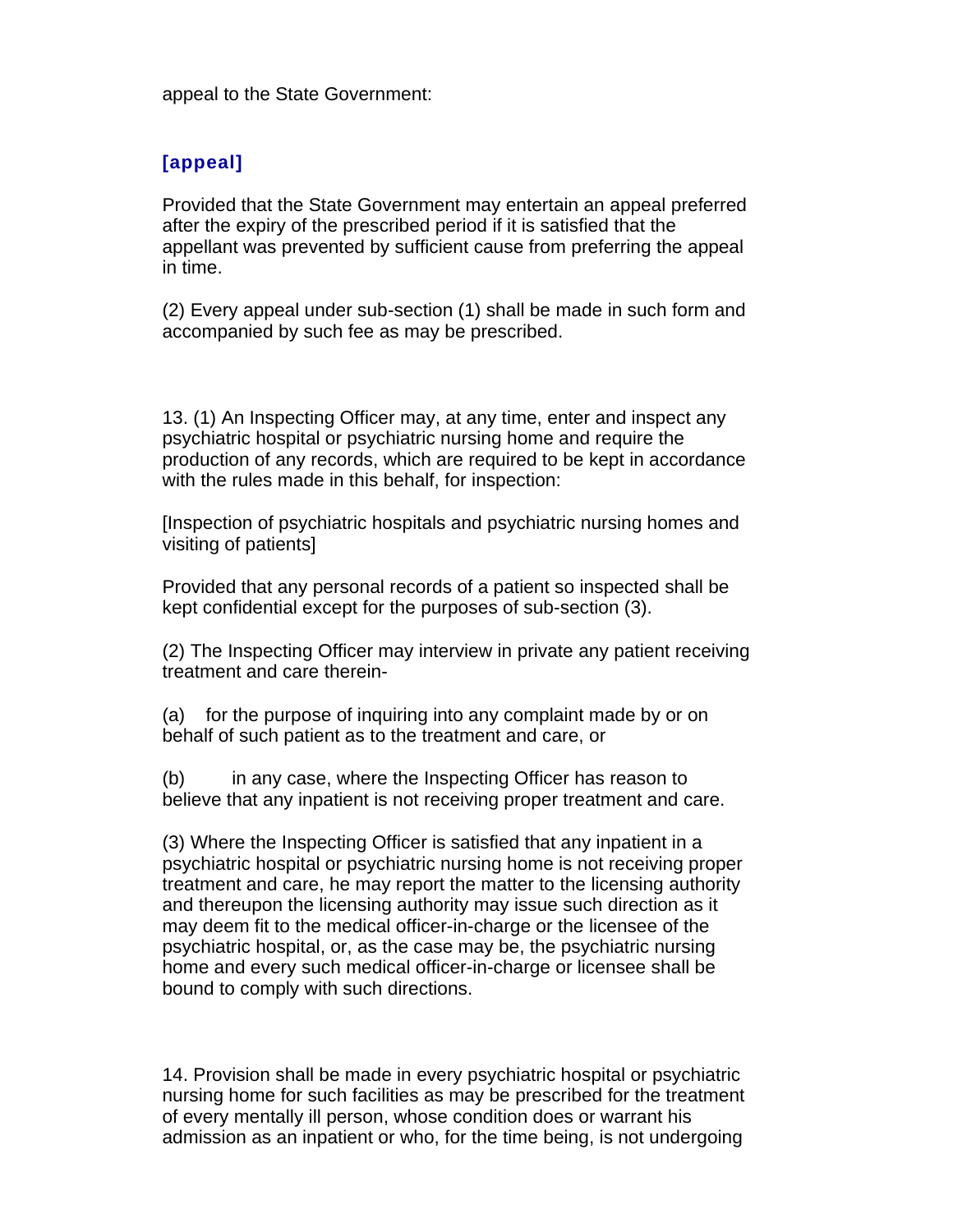treatment as inpatient.

**[Treatment of out patients] Page 305** 

# **C H A P T E R I V**

## **ADMISSION AND DETENSTION IN PSYCHAITRIC HOSPITAL OR PSYCHIATRIC NURSING HOME**

## **PART I**

### **Admission on voluntary basis**

15. Any person (not being a minor), who considers himself to be a mentally ill person and desires to be admitted to any psychiatric hospital or psychiatric nursing home for treatment, may request the medical officer in charge for being admitted as a voluntary patient.

#### **[Request by major for admission as voluntary patient]**

16. Where the guardian of a minor considers such minor to be a mentally ill person and desires to admit such minor in any psychiatric hospital or psychiatric nursing home for treatment, he may request the medical officer-in-charge for admitting such minor as a voluntary patient.

[Request by guardian for admission of a ward]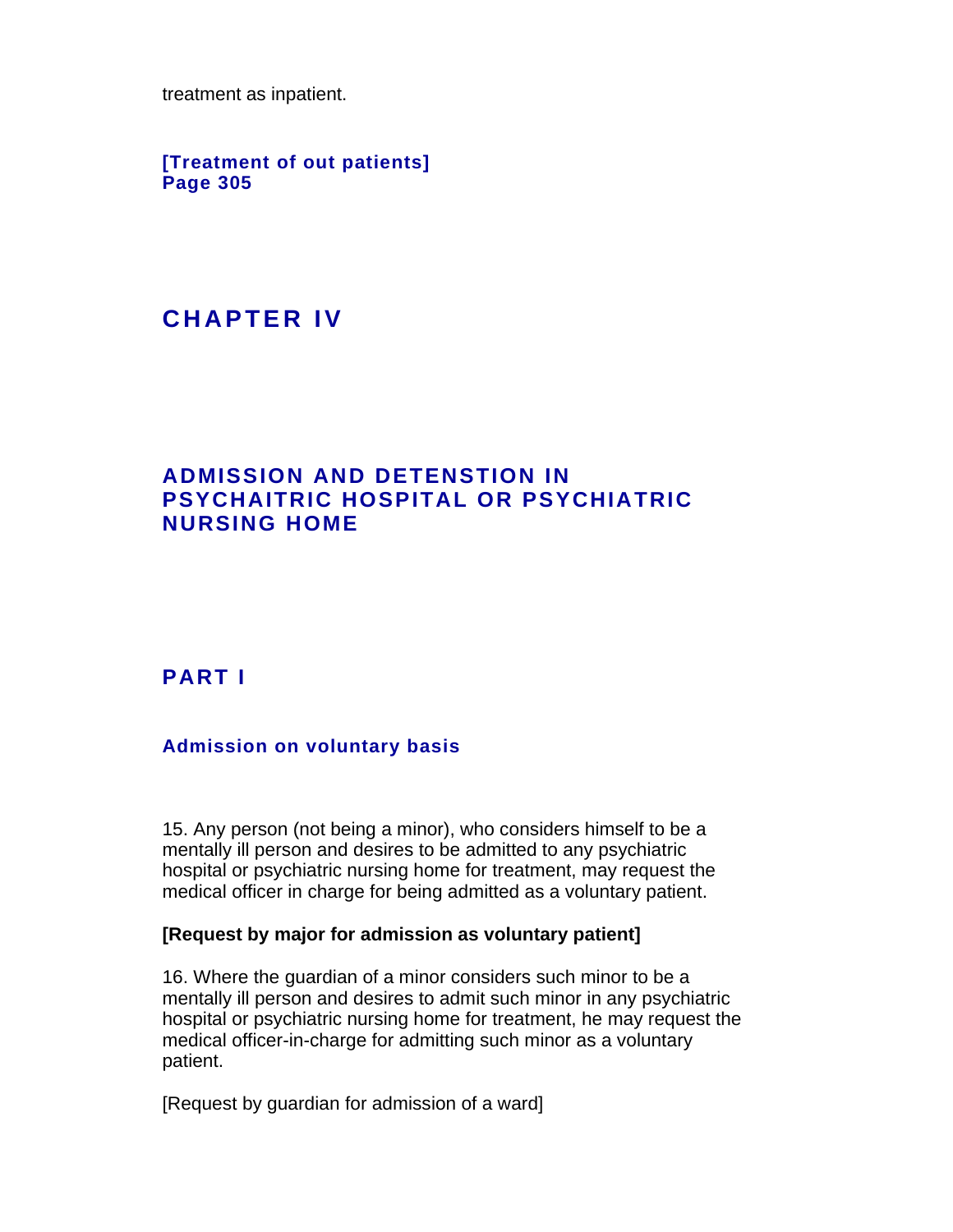17. (1) On receipt of a request under section 15 or section 16, the medical officer-in-charge shall make such inquiry as he may deem fit within a period not exceeding twenty-fours and if satisfied that the applicant or, as the case may be, the minor requires treatment as an inpatient in the psychiatric hospital or psychiatric nursing home, he may admit therein such applicant or, as the case may be, minor as a voluntary patient.

## **[Admission of, and regulation with respect to, voluntary patients]**

(2) Every voluntary patient admitted to a psychiatric hospital or psychiatric nursing home shall be bound to abide by such regulations as may be made by the medical officer-in-charge or the licensee of the psychiatric hospital or psychiatric nursing home.

18. (1) The medical officer-in-charge of a psychiatric hospital or psychiatric nursing home shall, on a request made in that behalf -

## **[Discharge of voluntary patients]**

(a) by any voluntary patient; and

(b) by the guardian of the patient, if he is a minor voluntary patient,

discharge, subject to the provisions of sub-section (3) and within twenty-four hours of the receipt of such request, the patient from the psychiatric hospital or psychiatric nursing home.

(2) Where a minor voluntary patient who is admitted as an inpatient in any psychiatric hospital or psychiatric nursing home attains majority, the medical officer-in-charge of such hospital or nursing home shall, as soon as may be, intimate the patient that he has attained majority and that unless

### Page 306

a request for his continuance as an inpatient is made by him within a period of one month of such intimation, he shall be discharged, and if, before the expiry of the said period, no request is made to the medical officer-in-charge for his continuance as an inpatient, he shall, subject to the provisions of sub-section (3), be discharged on the expiry of the said period.

(3) Notwithstanding anything contained in sub-section (1) or subsection (2), where the medical officer in charge of a psychiatric hospital or psychiatric nursing home is satisfied that the discharge of a voluntary patient under sub-section (1) or sub-section (2) will not be in the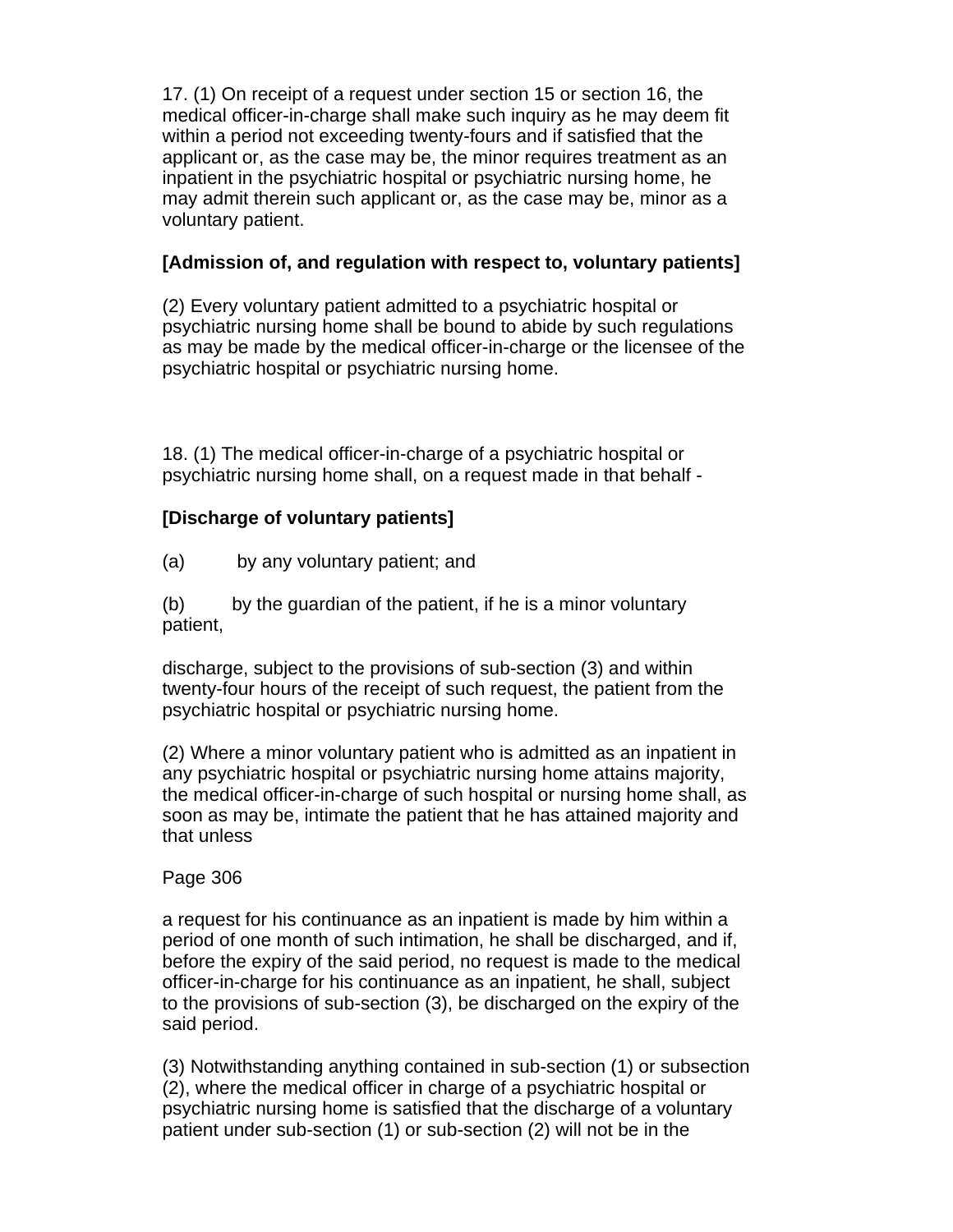interest of such voluntary patient, he shall, within seventy-two hours of the receipt of a request under sub-section (1), or, if no request under sub-section (2) has been made by the voluntary patient before the expiry of the period mentioned in that sub-section, within seventy-two hours of such expiry constitute a Board consisting of two medical officers and seek its opinion as to whether such voluntary patient needs further treatment and if the board is of the opinion that such voluntary patient needs further treatment in the psychiatric hospital or psychiatric nursing home, the medical officer shall not discharge the voluntary patient, but continue his treatment for a period not exceeding ninety days at a time.

## **PART II**

### **Admission under Special Circumstances**

19. (1) Any mentally ill person who does not, or is unable to, express his willingness for admission as a voluntary patient, may be admitted and kept as an inpatient in a psychiatric hospital or psychiatric nursing home on an application made in that behalf by a relative or a friend of the mentally ill person if the medical officer-in-charge is satisfied that in the interests of the mentally ill person it is necessary so to do:

#### **[Admission of mentally ill persons under certain special circumstances]**

Provided that no person so admitted as an inpatient shall be kept in the psychiatric hospital or psychiatric nursing home as an inpatient for a period exceeding ninety days except in accordance with the other provisions of this Act.

(2) Every application under sub-section (1), shall be in the prescribed form and be accompanied by two medical certificates, from two medical practitioners of whom one shall be a medical practitioner in the service of Government, to the effect that the condition of such mentally ill person is such that he should be kept under observation and treatment as an inpatient in a psychiatric hospital or psychiatric nursing home.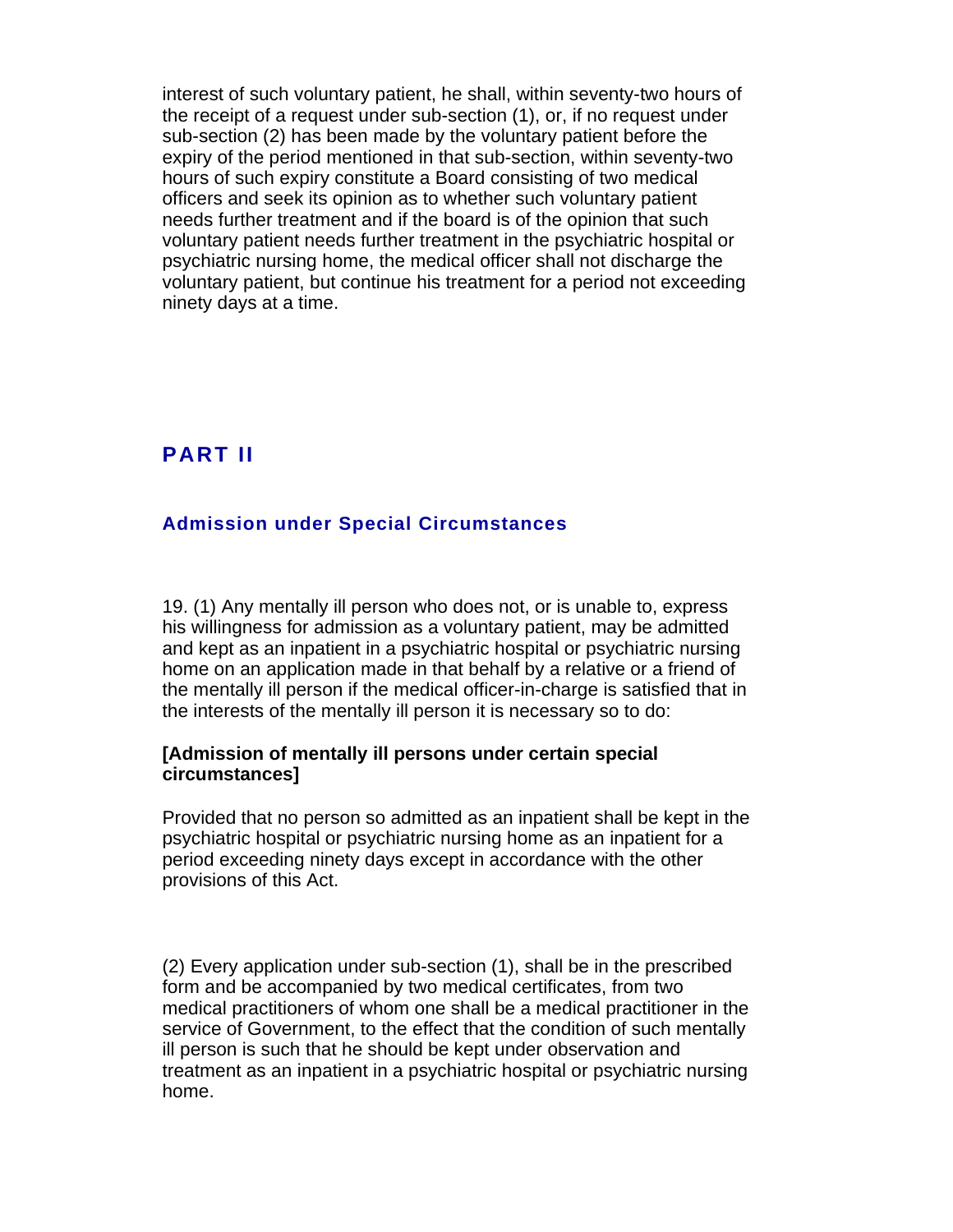Provided that the medical officer, in charge of the psychiatric hospital or psychiatric nursing home concerned may, if satisfied that it is proper so to do, cause a mentally ill person to be examined by two medical practitioners working in the hospital or in the nursing home instead of requiring such certificates.

(3) Any mentally ill person admitted under sub-section (1) or his relative or friend may apply to the Magistrate for his discharge and the Magistrate may, after giving notice to the person at whose instance he was admitted to the psychiatric hospital or psychiatric nursing home and after making

Page 307

such inquiry as he may deem fit either allow or dismiss the application.

(4) The provisions of the foregoing sub-section shall be without prejudice to the powers exercisable by a Magistrate before whom the case of a mentally ill person is brought, whether under this section or under any other provision of this Act, to pass a reception under, if he is satisfied that it is necessary so to do in accordance with the relevant provisions of this Act.

## **PART III**

#### **Reception Orders**

#### **A: - Reception Orders on applications**

20. (1) An Application for a reception order may be made by -

[Application for reception order]

(a) the medical officer in charge of a psychiatric hospital or psychiatric nursing home, or

(b) by the husband, wife or any other relative of the mentally ill person.

(2) Where a medical officer in charge of a psychiatric hospital or psychiatric nursing home in which a mentally ill person is undergoing treatment under a temporary treatment order is satisfied that -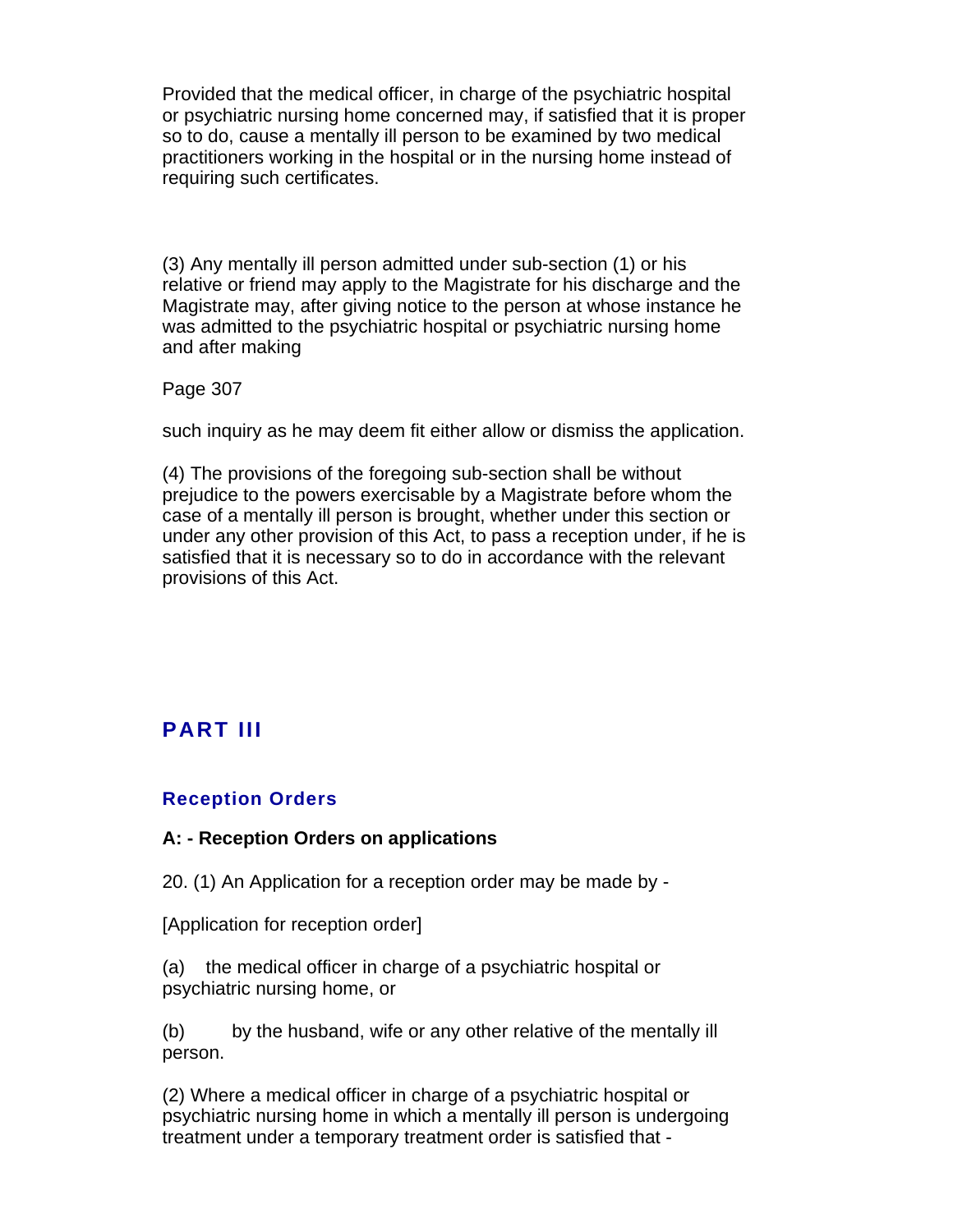(a) the mentally ill person is suffering from mental disorder of such a nature and degree that his treatment in the psychiatric hospital or, as the case may be, psychiatric nursing home is required to be continued for more than six months, or

(b) it is necessary in the interests of the health and personal safety of the mentally ill person or for the protection of others that such person shall be detained in a psychiatric hospital or psychiatric nursing home,

he may make an application to the Magistrate within the local limits of whose jurisdiction the psychiatric hospital or, as the case may be, psychiatric nursing home is situated, for the detention of such mentally ill person under a reception order in such psychiatric hospital or psychiatric nursing home, as the case may be.

(3) Subject to the provisions of sub-section (5), the husband or wife of a person who is alleged to be mentally ill or, where there is no husband or wife, or where the husband or wife is prevented by reason of any illness or absence from India or otherwise from making the application, any other relative of such person may make an application to the Magistrate within the local limits of whose jurisdiction the said person ordinarily resides, for the detention of the alleged mentally ill person under a reception order in a psychiatric hospital or psychiatric nursing home.

(4) Where the husband or wife of the alleged mentally ill person is not the applicant, the application shall contain the reasons for the application not being made by the husband or wife and shall

Page 308

indicate the relationship of the applicant with the alleged mentally ill person and the circumstances under which the application is being made.

(5) No person -

(i) who is a minor, or

(ii) who, within fourteen days before the date of the application, has not seen the alleged mentally ill person,

shall make an application under this section.

(6) Every application under sub-section (3) shall be made in the prescribed form and shall be signed and verified in the prescribed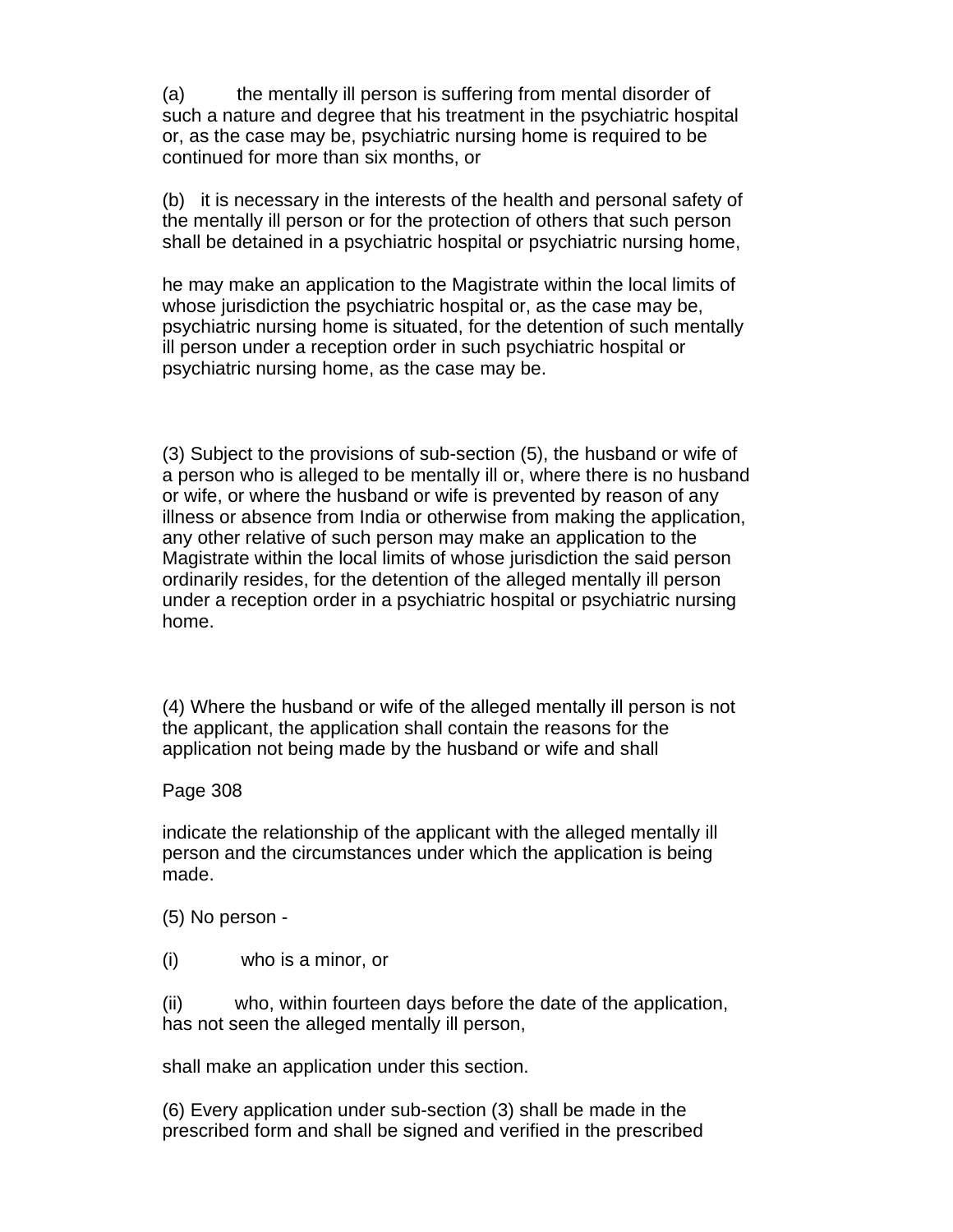manner and shall state whether any previous application had been made for inquiry into the mental condition of the alleged mentally ill person and shall be accompanied by two medical certificates from two medical practitioners of whom one shall be a medical practitioner in the service of Government.

21. Every medical certificate referred to in sub-section (6) of section 20 shall contain a statement.

[Form and contents of medical certificates]

(a) that each of the medical practitioners referred to in that subsection has independently examined the alleged mentally ill person and has formed his opinion on the basis of his own observations and from the particulars communicated to him; and

(b) that in the opinion of each such medical practitioner the alleged mentally ill person is suffering from mental disorder of such a nature and degree as to warrant the detention of such person in a psychiatric hospital or psychiatric nursing home and that such detention is necessary in the interests of the health and personal safety of that person or for the protection of others.

22. (1) On receipt of an application under sub-section (2) of section 20, the Magistrate may make a reception order, if he is satisfied that -

### **[Procedure upon application for reception order]**

(i) the mentally ill person is suffering from mental disorder of such a nature and degree that it is necessary to detain him in a psychiatric hospital or psychiatric nursing home for treatment; or

(ii) it is necessary in the interests of the health and personal safety of the mentally ill person or for the protection of others that he should be so detained, and a temporary treatment order would not be adequate in the circumstances of the case end it is necessary to make a reception order.

(2) On receipt of an application under sub-section (3) of section 20, the Magistrate shall consider

### Page 309

the statements made in the application and the evidence of mental illness as disclosed by the medical certificates.

(3) If the Magistrate considers that there are sufficient grounds for proceeding further, he shall personally examine the alleged mentally ill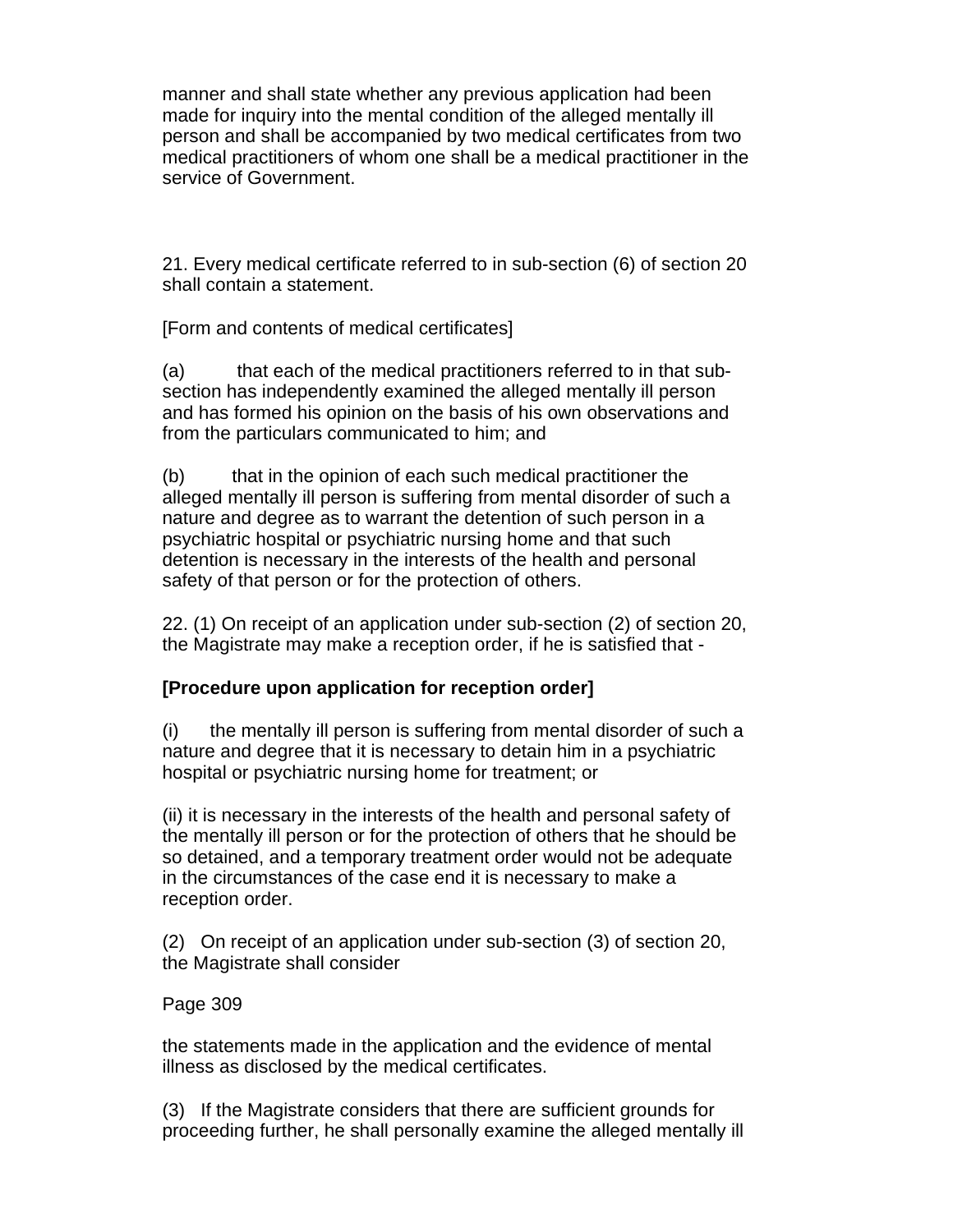person unless, for reasons to be recorded in writing, he thinks that it is not necessary or expedient to do so.

(4) If the Magistrate is satisfied that a reception order may properly be made forthwith, he may make such order, and if the Magistrate is not so satisfied, he shall fix a date for further consideration of the application and may make such inquiries concerning the alleged mentally ill person as he thinks fit.

(5) The notice of the date fixed under sub-section (4) shall be given to the applicant and to any other person to whom, in the opinion of the Magistrate, such notice shall be given.

(6) If the magistrate fixes a date under sub-section (4) for further consideration of the application, he may make such order as he thinks fit, for the proper care and custody of the alleged mentally ill person pending disposal of the application.

(7) On the date fixed under sub-section (4), or on such further date as may be fixed by the Magistrate, he shall proceed to consider the application in camera, in the presence of –

(i) the applicant;

(ii) the alleged mentally ill person (unless the Magistrate in his discretion otherwise directs);

(iii) the person who may be appointed by the alleged mentally ill person to represent him; and

(iv) such other person as the Magistrate thinks fit,

and if the Magistrate is satisfied that the alleged mentally ill person, in relation to whom the application is made, is so mentally ill that in the interests of the health and personal safety of that person or for the protection of others it is necessary to detain him in a psychiatric hospital or psychiatric nursing home for treatment, he may pass a reception order for that purpose and if he is not so satisfied, he shall dismiss the application and any such order may provide for the payment of the cost of the inquiry by the applicant personally or from out of the estate of the mentally ill person, as the Magistrate may deem appropriate.

(8) If any application is dismissed under sub-section (7), the Magistrate shall record the reasons for such dismissal and a copy of the order shall be furnished to the applicant.

B- Reception orders on production of mentally ill persons before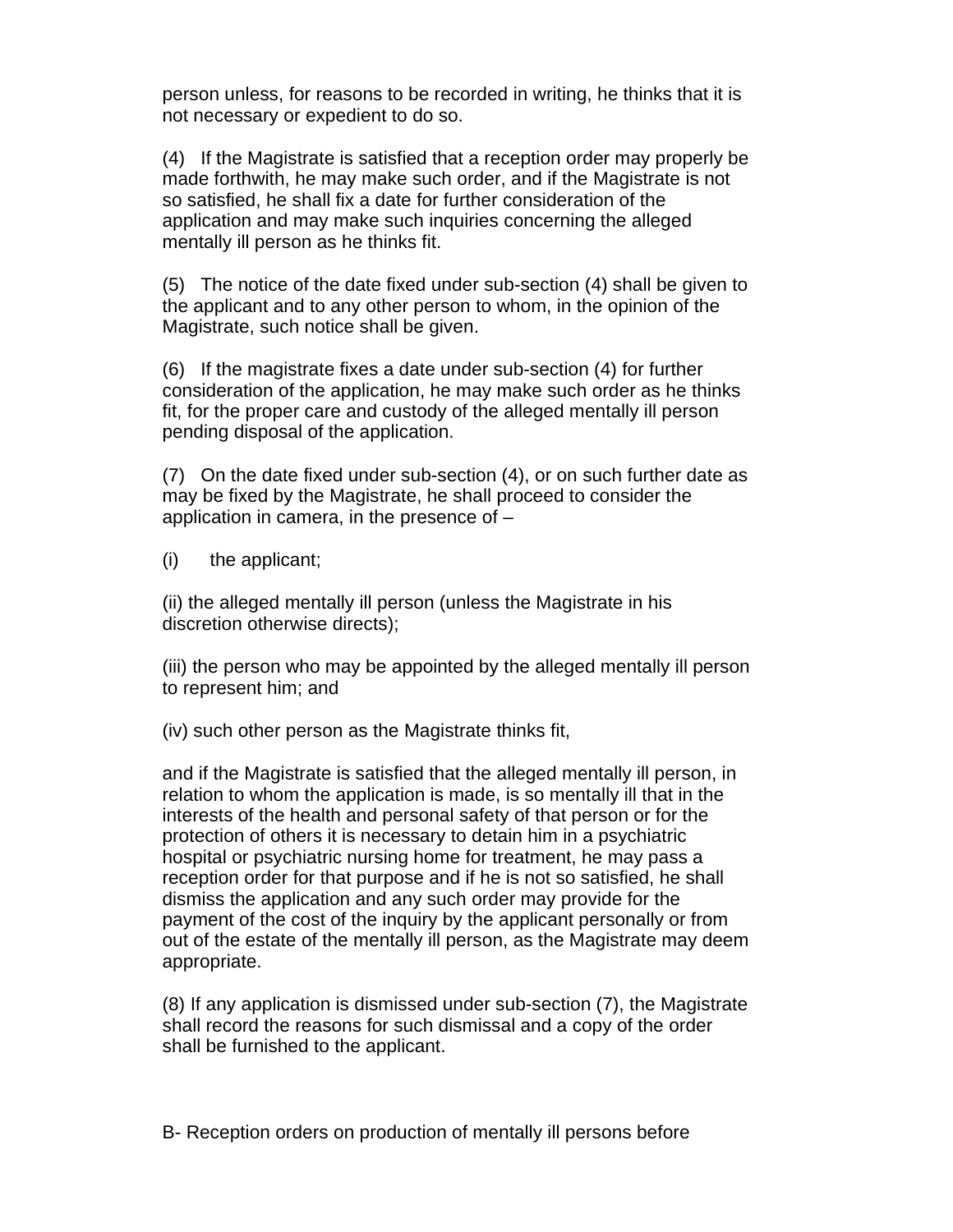**Magistrate** 

23.(1) Every Officer in charge of a police station,-

(a) may take or cause to be taken into protection any person found wandering at large within the limits of his station whom he has reason to believe to be so mentally ill as to be incapable of taking care of himself, and.

Page 310

### **[Powers and duties of police officers in respect of certain mentally ill persons]**

(b) shall take or cause to be taken into protection any person within the limits of his station whom he has reason to believe to be dangerous by reason of mental illness.

(2) No person taken into protection under sub-section(1) shall be detained by the police without being informed , as soon as may be, of the grounds for taking him into such protection, or where in the opinion of the officer taking the person into protection, such person is not capable of understanding those grounds, without his relatives or friends, if any, being informed of such grounds.

(3) Every person who is taken into protection and detained under this section shall be produced before the nearest Magistrate within a period of twenty four hours of taking him into such protection excluding the time necessary for the journey from the place where he was taken into such protection to the Court of the Magistrate and shall not be detained beyond the said period without the authority of the Magistrate.

24.(1) If a person is produced before a Magistrate under sub-section(3) of section 23, and if, in his opinion, there are sufficient grounds for proceeding further, the Magistrate shall-

### **[Procedure on production of mentally ill person]**

- (a) examine the person to assess his capacity to understand,
- (b) cause him to be examined by a medical officer, and

(c) make such inquiries in relation to such person as he may deem necessary.

(2) After the completion of the proceedings under sub-section (1), the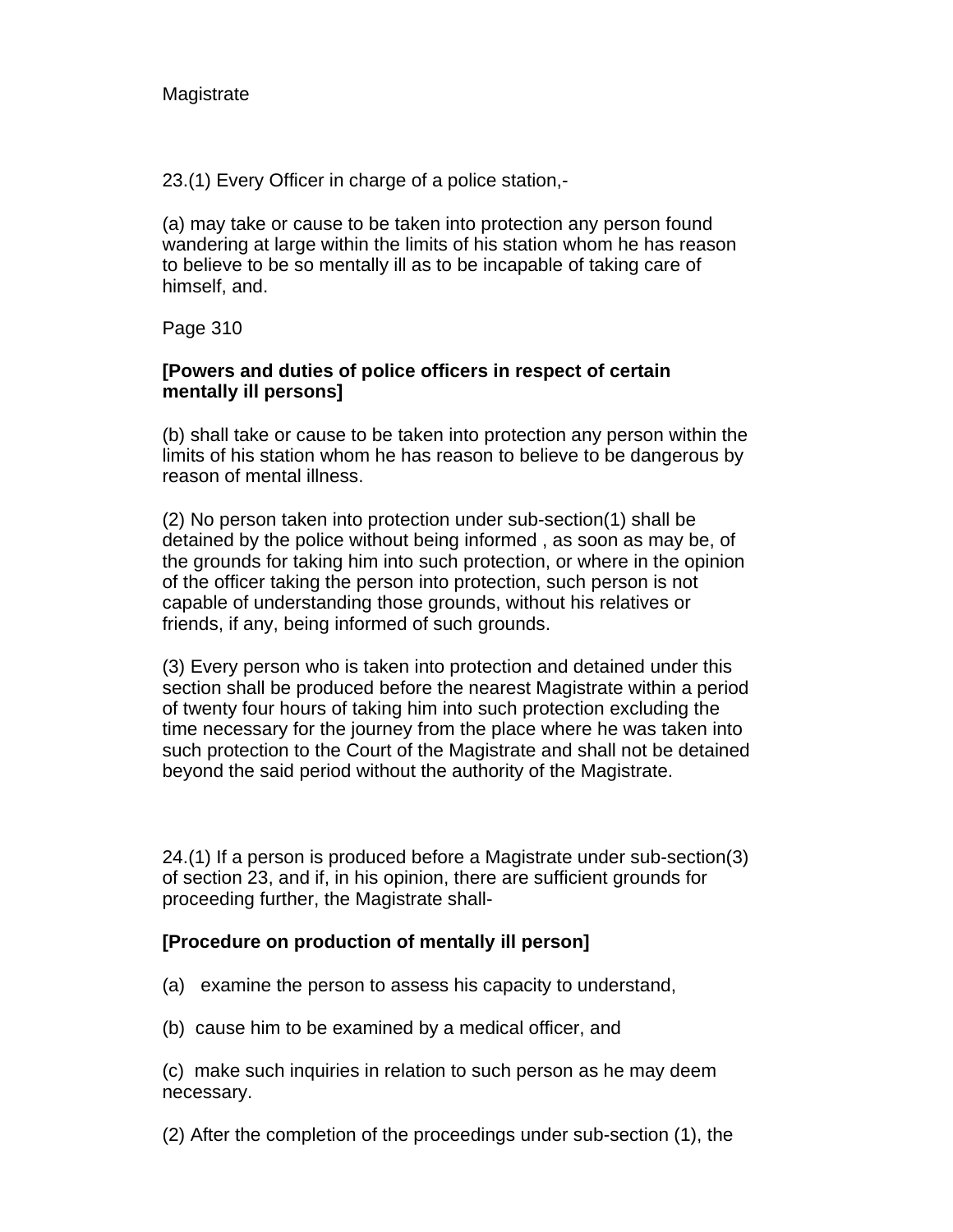Magistrate may pass a reception order authorizing the detention of the said person as an inpatient in a psychiatric hospital or psychiatric nursing home, -

(a) if the medical officer certifies such person to be a mentally ill person, and

(b) if the Magistrate is satisfied that the said person is a mentally ill person and that in the interests of the health and personal safety of that person or for protection of others, it is necessary to pass such order.

Provided that if any relative or friend of the mentally ill person desires that the mentally ill person be sent to any particular licensed psychiatric hospital or licensed psychiatric nursing home for treatment therein and undertakes in writing to the satisfaction of the Magistrate to pay the cost of maintenance of the mentally ill person in such hospital or nursing home, the Magistrate shall, if the medical officer in charge of such hospital or nursing home consents, make a reception order for the admission of the mentally ill person into that hospital or nursing home and detention therein:

 p> Provided further that if any relative or friend of the mentally ill person enters into a bond, with or without sureties for such amount as the Magistrate may determine, undertaking that such mentally ill person will be properly taken care of and shall be prevented from being any injury to himself or to

Page 311

others, the Magistrate may, instead of making a reception order, hand him over to, the care of such relative or friend.

25. (1) Every officer in charge of a police station, who has reason to believe that any person within the limits of his station is mentally ill and is not under proper care and control, or is ill-treated or neglected by any relative or other person having charge of such mentally ill person, shall forthwith report the fact to the Magistrate within the local limits of whose jurisdiction the mentally ill person resides.

### **[Order in case of mentally ill person cruelly treated or not under proper care and control]** (2)

(2) Any private person who has reason to believe that any person is mentally ill and is not under proper care and control, or is ill-treated or neglected by any relative or other person having charge of such mentally ill person, may report the fact to the Magistrate within the local limits of whose jurisdiction the mentally ill person resides.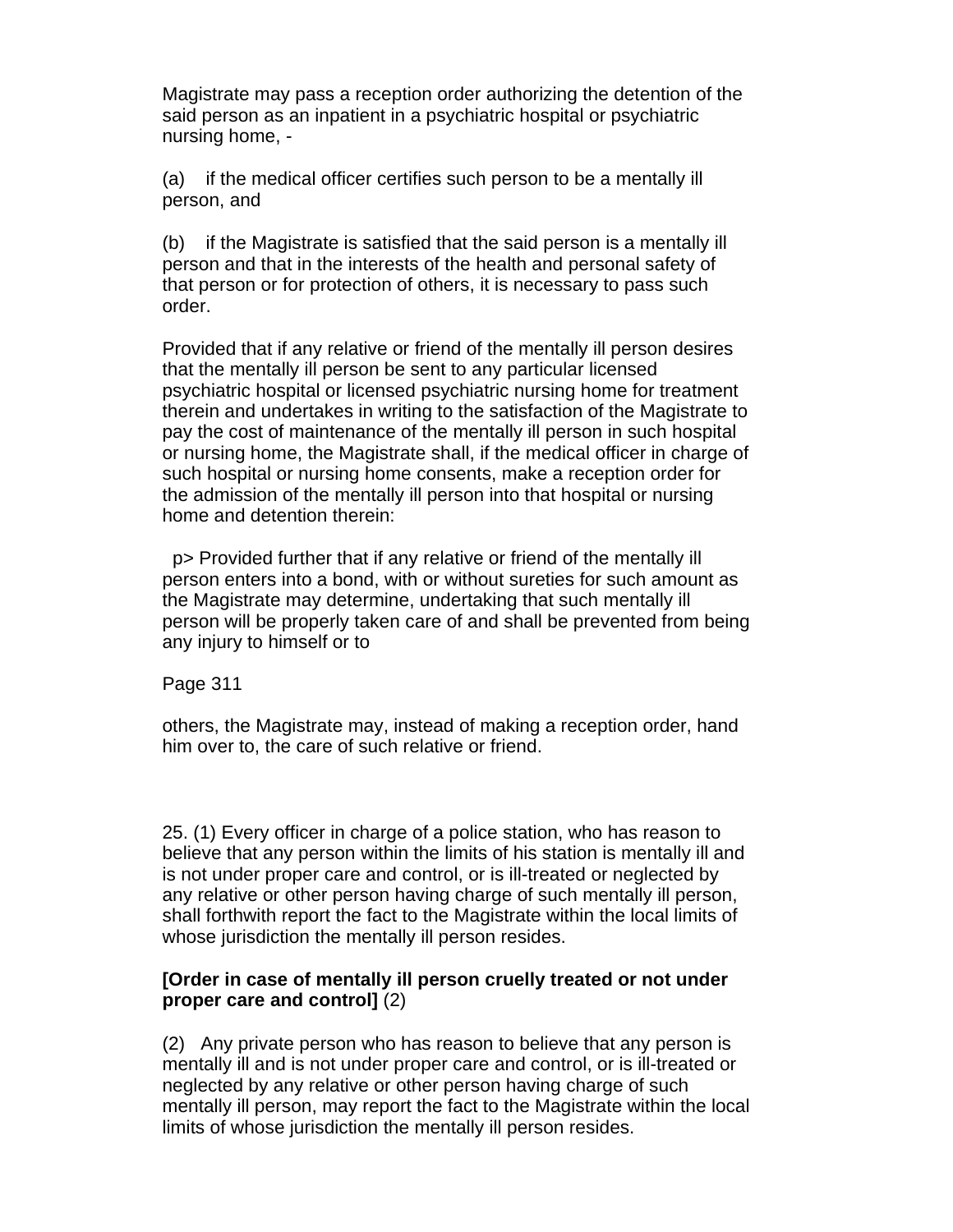(3) If it appears to the Magistrate, on the report of a police officer or on the report or information derived from any other person, or otherwise that any mentally ill person within the local limits of his jurisdiction is not under proper care and control, or is ill-treated or neglected by any relative or other person having the charge of such mentally ill person, the Magistrate may cause the mentally ill person to be produced before him, and summon such relative or other person who is, or who ought to be in charge of, such mentally ill person.

(4) If such relative or any other person is legally bound to maintain the mentally ill person, the Magistrate may, by order, require the relative or the other person to take proper care of such mentally ill person and where such relative or other person willfully neglects to comply with the said order, he shall be punishable with fine which may extend to two thousand rupees.

(5) If there is no person legally bound to maintain the mentally ill person, or if the person legally bound to maintain the mentally ill person refuses or neglects to maintain such person, or if, for any other reason, the Magistrate thinks fit so to do, he may cause the mentally ill person to be produced before him and, without prejudice to any action that may be taken under sub-section (4) , proceed in the manner provided in section 24 as if such reason had been produced before him under sub section (3) of section 23.

### **C: - Further provisions regarding admission and detention of certain mentally ill persons**

26. If any District Court holding an inquisition under Chapter VI regarding any person who is found to be mentally ill is of opinion that it is necessary so to do in the interests of such person, it may, by order, direct that such person shall be admitted and kept as an inpatient in a psychiatric hospital or psychiatric nursing home and every such order may be varied from time to time or revoked by the District Court.

#### **[Admission as inpatient after inquisition]**

27. An order under section 30 of the Prisoners Act, 1900, or under section 144 of the Air Force Act, 1950, or under section 145 of the Army Act, 1950, or under section 143 or section 144 of the Navy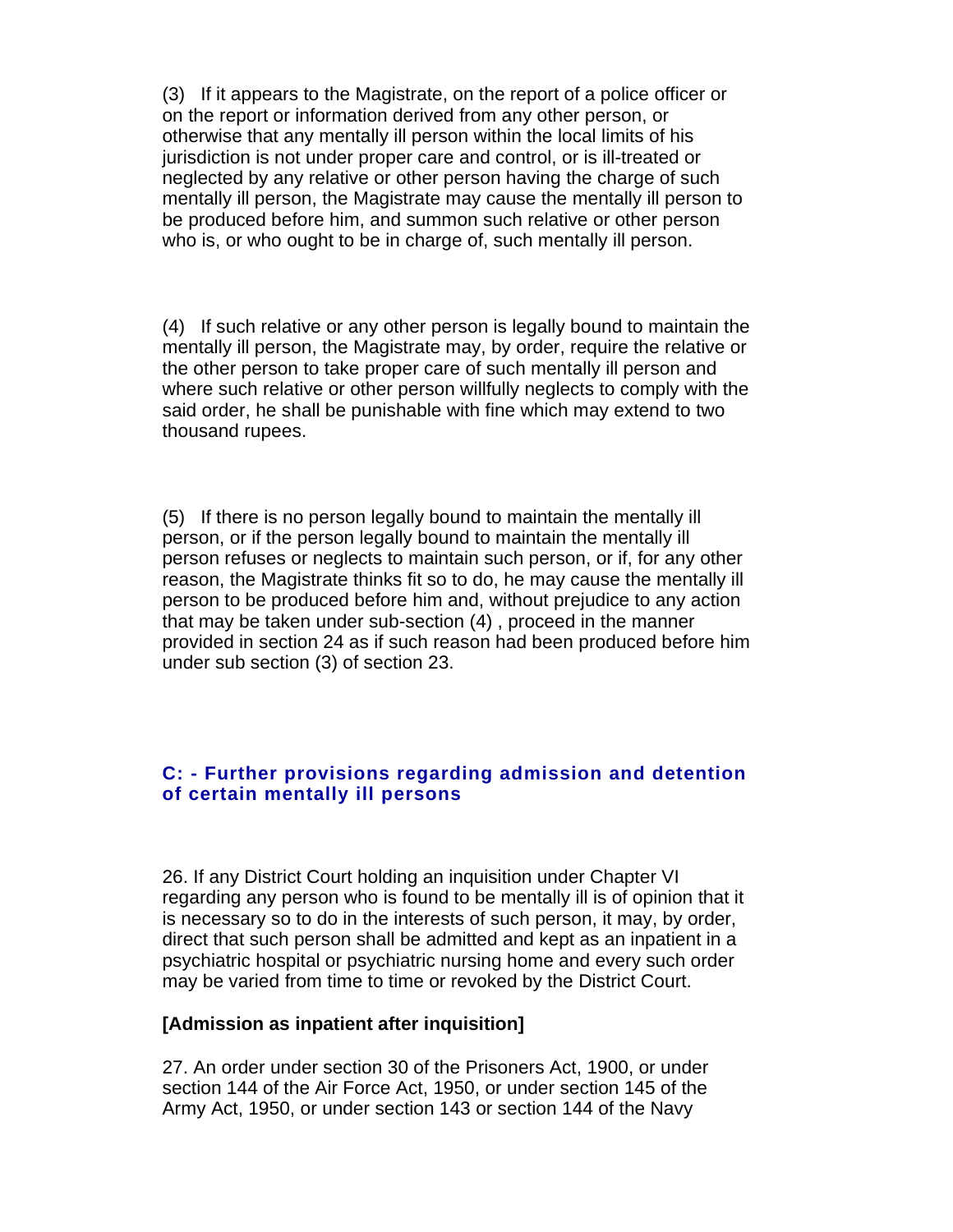Page 312

Act, 1957, or under section 330 or section 335 of the Code of Criminal Procedure, 1973, directing the reception of a mentally ill prisoner into any psychiatric hospital or psychiatric nursing home, shall be sufficient authority for the admission of such person in such hospital or psychiatric nursing home to which such person may be lawfully transferred for detention therein

### **[Admission and detention of mentally ill prisoner] 3 of 1990, 45 of 1950, 46 of 1950, 62 of 1957, 2 of 1974**

28. (1) When any person alleged to be a mentally ill person appears or is brought before a Magistrate under section 23 or section 25, the Magistrate may, by order in writing, authorize the detention of the alleged mentally ill person under proper medical custody in an observation ward of a general hospital or general nursing home or psychiatric hospital or psychiatric nursing home or in any other suitable place for such period not exceeding ten days as the Magistrate may consider necessary for enabling any medical officer to determine whether a medical certificate in respect of that alleged mentally ill person may properly be given under clause (a) of sub-section (2) of section 24.

[Detention of alleged mentally ill person. Pending report by medical officer]

(2) The Magistrate may, from time to time, for the purpose mentioned in sub-section (1), by order in writing, authorize such further detention of the alleged mentally ill person for periods not exceeding ten days at a time as he may deem necessary.

Provided that no person shall be authorized to be detained under this sub-section for a continuous period exceeding thirty days in the agreeable.

29. Whenever any reception order is made by a Magistrate under section 22, section 24 or section 25, he may, for reasons to be recorded in writing, direct that the mentally ill person in respect of whom the order is made may be detained for such period not exceeding thirty days in such place as he may deem appropriate, pending the removal of such person to a psychiatric hospital or psychiatric nursing home.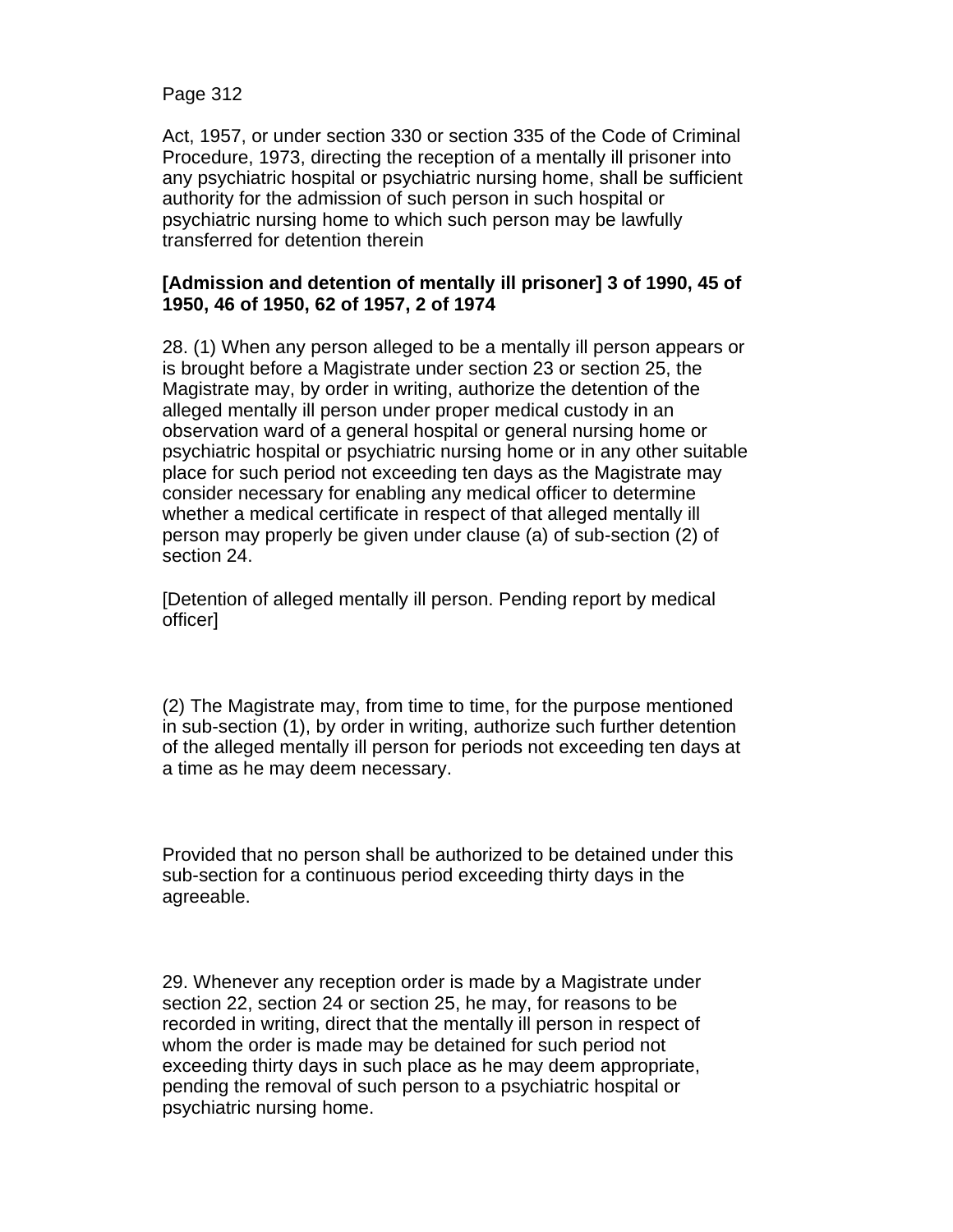### **[Detention of mentally ill person pending his removal to psychiatric hospital or psychiatric nursing home]**

D – Miscellaneous provision in relation to orders under this Chapter

30. Where any order under this Chapter is required to be made on the basis of a medical certificate, such order shall not be made unless the person who has signed the medical certificate, or where such order is required to be made on the basis of two medical certificates, the signatory of the respective certificates, has certified that he has personally examined the alleged mentally, ill person,

## **[Time and manner of medical examination of mentally ill person]**

(i) in the case of an order made on an application, not earlier than ten near days immediately before the date on which such application is made; and

(ii) in any other case, not earlier than ten clear days immediately before the date of such order:

Provided that where a reception order is required to be made on the basis of two medical certificates such order shall not be made unless the certificates show that the signatory of each certificate examined the alleged mentally ill person independently of the signatory of the other certificate.

31. A reception order made under this Chapter shall be sufficient authority:-

Page 313

### **[Authority for reception order]**

(i) for the applicant or any person authorized by him, or

(ii) in the case of a reception order made otherwise than on an application, for the person authorized so to do by the authority making the order,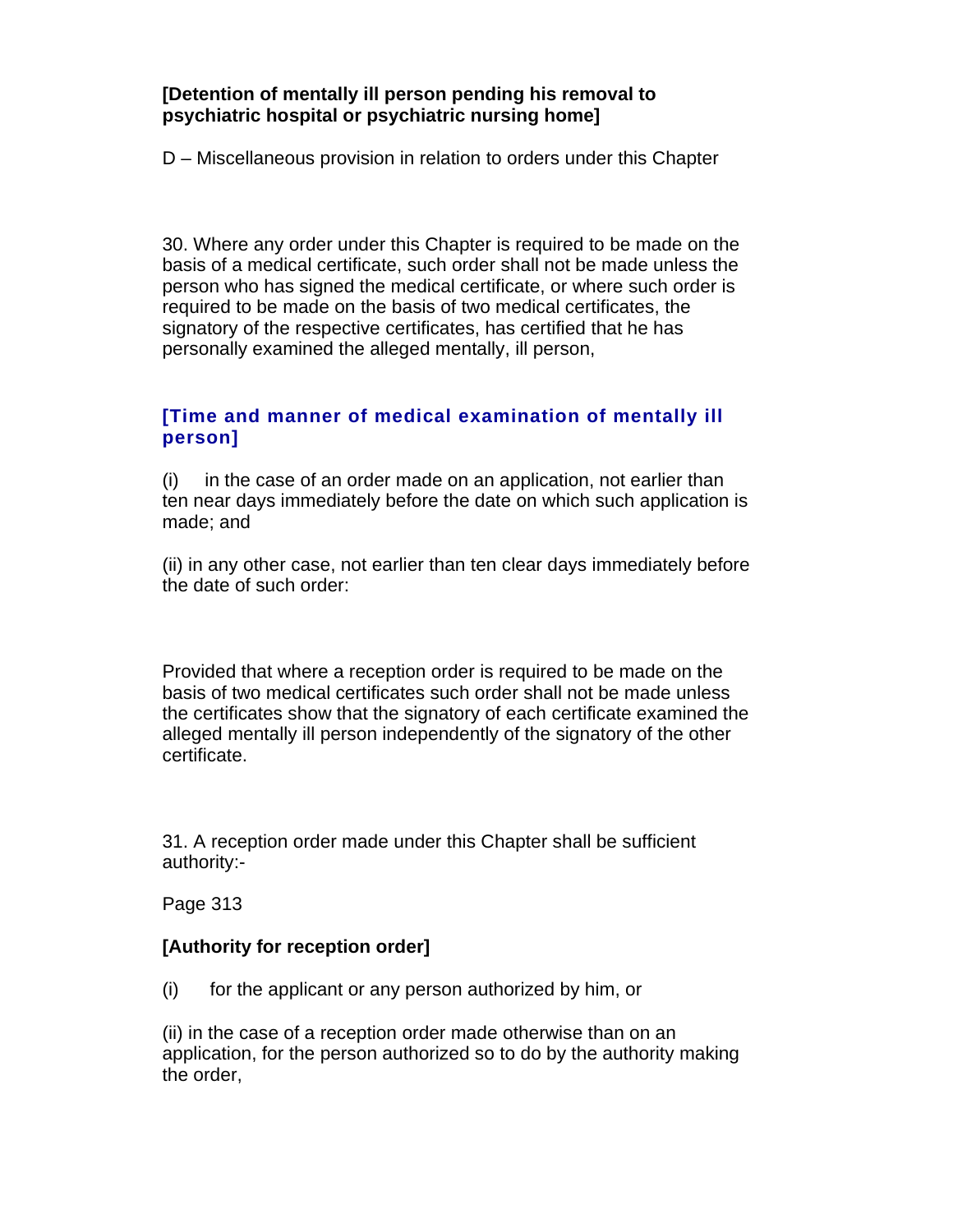to take the mentally ill person to the place mentioned in such order or for his admission and treatment as an inpatient in the psychiatric hospital or psychiatric nursing home specified in the order or, as the case may be, for his admission and detention therein, or in any psychiatric hospital or psychiatric nursing home to which he may be removed in accordance with the provisions of this Act, and the medical officer-in-charge shall be bound to comply with such order:

Provided that in any case where the medical officer-in-charge finds accommodation in the psychiatric hospital or psychiatric nursing home inadequate, he shall, after according admission, intimate that fact to the Magistrate or the District Court which passed the order and there upon the Magistrate or the District Court, as the case may be, shall pass such order as he or it may deem fit:

Provided further that every reception order shall cease to have effect –

(a) on the expiry of thirty days from the date on which it was made, unless within that period, the mentally ill person has been admitted to the place mentioned therein, and

(b) on the discharge, in accordance with the provisions of this Act, of the mentally ill person.

32. Every Magistrate or District Court making a reception order shall forthwith send a certified copy thereof together with copies of the requisite medical certificates and the statement of particulars to the medical officer in charge of the psychiatric hospital or psychiatric nursing home to which the mentally ill person is to be admitted.

### **[Copy of reception order to be sent to medical officer in charge]**

33. No Magistrate or District Court shall pass a reception order for the admission as an inpatient to, or for the detention of any mentally ill person, in any psychiatric hospital or psychiatric nursing home outside the State in which the Magistrate or the District Court exercises jurisdiction:

Provided that an order for admission or detention in to or in a psychiatric hospital or psychiatric nursing home situated in any other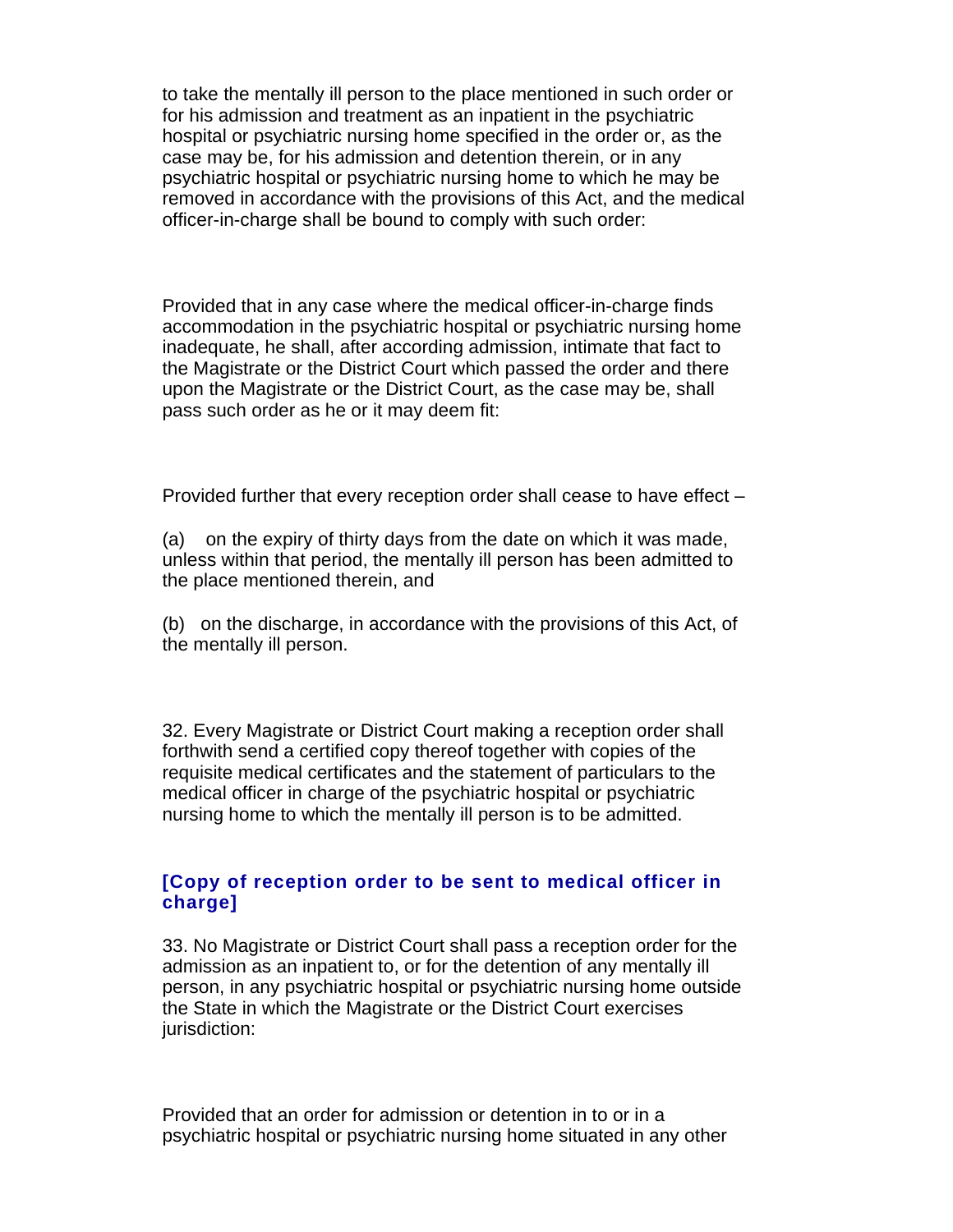state may be passed if the State Government has by general or special order and after obtaining the consent of the government of such other State, authorized the Magistrate or the District Court in that behalf.

[Restriction as to psychiatric hospitals and psychiatric nursing homes into which reception order may direct admission]

34. If, after the admission of any mentally ill person to any psychiatric hospital or psychiatric nursing home under a reception order, it appears that the order under which he was admitted or detained or any of the documents on the basis of which such order was made is defective or incorrect, the same may, at any time thereafter he amended with the permission of the Magistrate or the District Court, by person or persons who signed the same and upon such amendment being made, the order shall have effect and shall be deemed always to have had effect as if it had been originally made as so amended, or, as the case be, the documents upon which it was made had been originally furnished as so amended.

### **[Amendment of order or document]**

Page 314

35. (1) Subject to the provisions of this section the Magistrate may, by order in writing (hereinafter referred to the order of substitution), transfer the duties and responsibilities under this Act, of the person on whose application a reception order was made, to any other person who is willing to undertake the same and such other person shall thereupon be deemed for the purposes of this Act to be the person on whose application the reception order was made and all references in this Act to the latter person shall be construed accordingly:

[Power to appoint substitute for person upon whose application reception order has been made]

Provided that no such order of substitution shall absolve the person upon whose application the reception order was made or, if he is dead, his legal representative, from any liability incurred before the date of the order substitution.

2) Before making any order of substitution, the Magistrate shall send a notice to the person on whose application the reception order was made , if he is alive, and to any relative of the mentally ill person who, in the opinion of the Magistrate, shall have notice.

3) The notice under sub-section (2) shall specify the name of the person in whose favour it is proposed to make the order of substitution and the date (which shall be not less than twenty days from the date of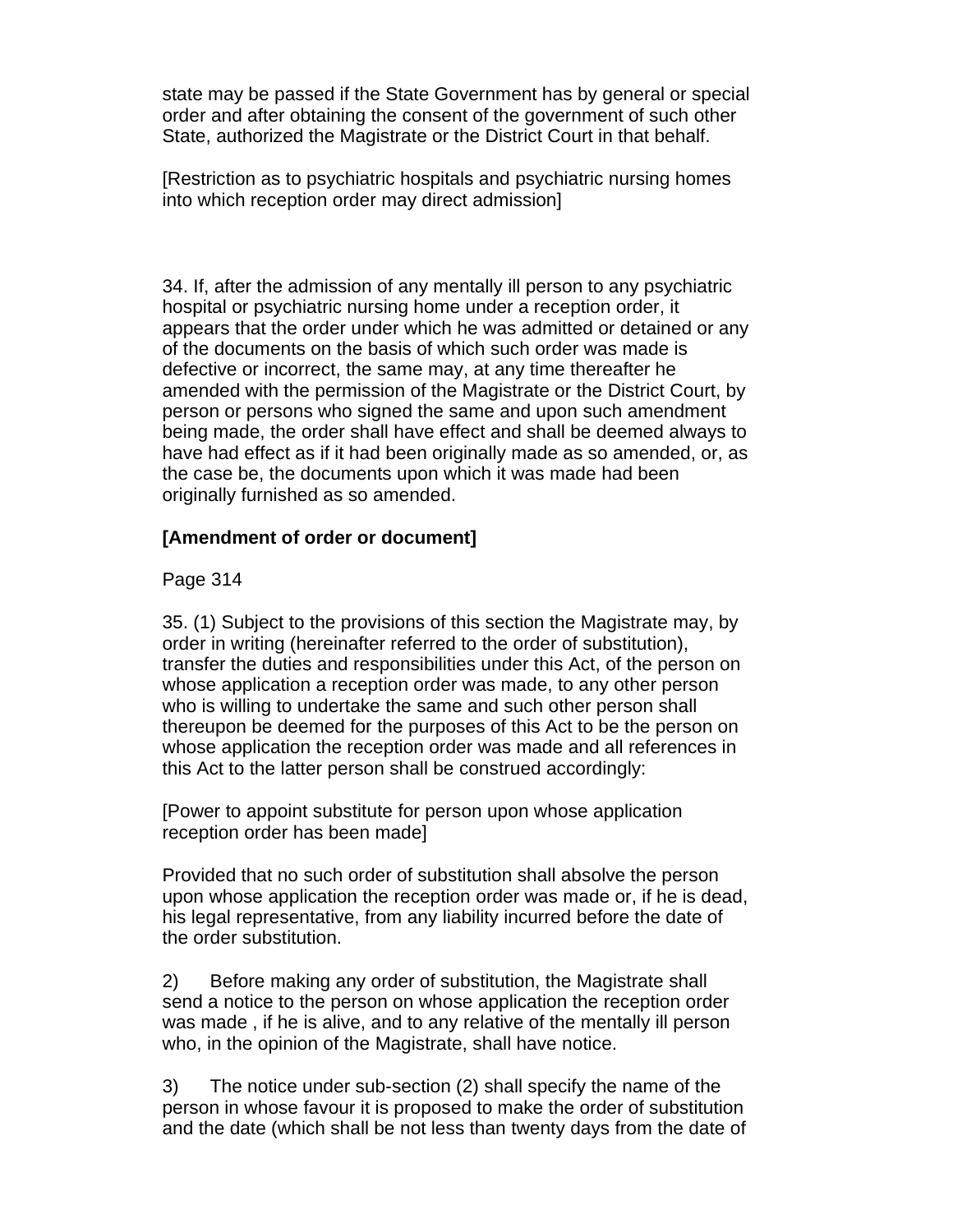issue of the notice) on which objections, if any, to the making of such order shall be considered.

4) On the date specified under sub-section (3), or any subsequent date to which the proceedings may be adjourned, the Magistrate shall consider any objection made by any person to whom notice was sent, or by any other relative of the mentally ill person, and shall receive all such evidence as may be produced by or on behalf of any such person or relative and after making such inquiry as the Magistrate may deem fit, make or refrain from making the order of substitution:

Provided that, if the person whose application, the reception order was made is dead and any other person is willing and is, in the opinion of the Magistrate, fit to undertake the duties and responsibilities under this Act of the former person, the Magistrate shall, subject to the provisions contained in the proviso to sub-section(1), make an order to that effect.

5) In making any substitution order under this section, the Magistrate shall give preference to the person who is the nearest relative of the mentally ill person, unless, for reasons to be recorded in writing the Magistrate considers that giving such preference will not be in the interests of the mentally person.

6) The Magistrate may make such order for the payment of the costs of an inquiry under this section by any person or from out of the estate of the mentally ill person as he thinks fit.

7) Any notice under sub-section (2) may be sent by post to the last known address of the person for whom it is intended.

36. In any area where a Commissioner of Police has been appointed, all the powers and functions of the Magistrate under sections 23,24, 25 and 28 may be exercised or discharged by the Commissioner of Police and all the functions of an officer in charge of a police station under this Act may be discharged by any police officer not below the rank of an Inspector.

[Officers competent to exercise powers and discharge functions of Magistrate under certain sections.]

Page 315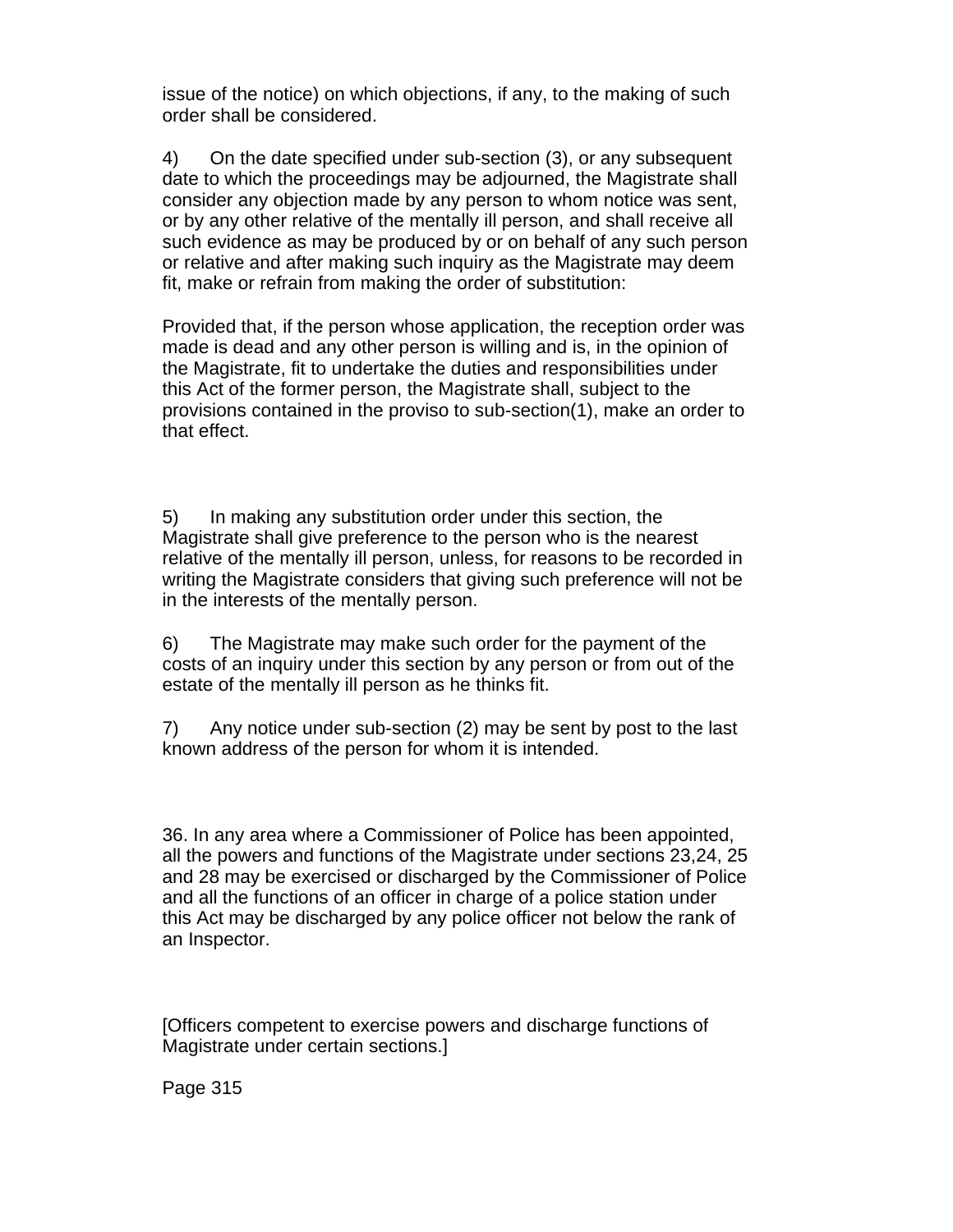# **C H A P T E R V**

## **INSPECTION, DISCHARGE, LEAVE OF ABSENCE AND REMOVAL OF MENTALL ILL PERSONS**

#### **PART I**

#### **INSPECTION**

37. (1) The State Government or the Central Government, as the case may be, shall appoint for every psychiatric hospital and every psychiatric nursing home, not less than five Visitors, of whom at least one shall be a medical officer, preferably a psychiatric and two social works.

(2) The head of the Medical Services of the State or his nominee preferably a psychiatrist shall be an ex officio Visitor of all the psychiatric hospitals and psychiatric nursing homes in the State.

(3) The qualifications of persons to be appointed as Visitors under sub-section (1) and the terms and conditions of their appointment shall be such as may be prescribed.

#### **[Appointment of Visitors]**

38. Not less than three Visitors shall, at least once in every month, make a joint inspection of every part of the psychiatric hospital or psychiatric nursing home in respect of which they have been appointed and examine every minor admitted as a voluntary patient under section 17 and, as far as circumstances will permit, every other mentally ill person admitted therein and the order for the admission of, and the medical certificates relating to, every mentally ill person admitted subsequent to the joint inspection immediately preceding, and shall enter in a book kept for that purpose such remarks as they deem appropriate in regard to the management and condition of such hospital or nursing home and of the inpatients thereof :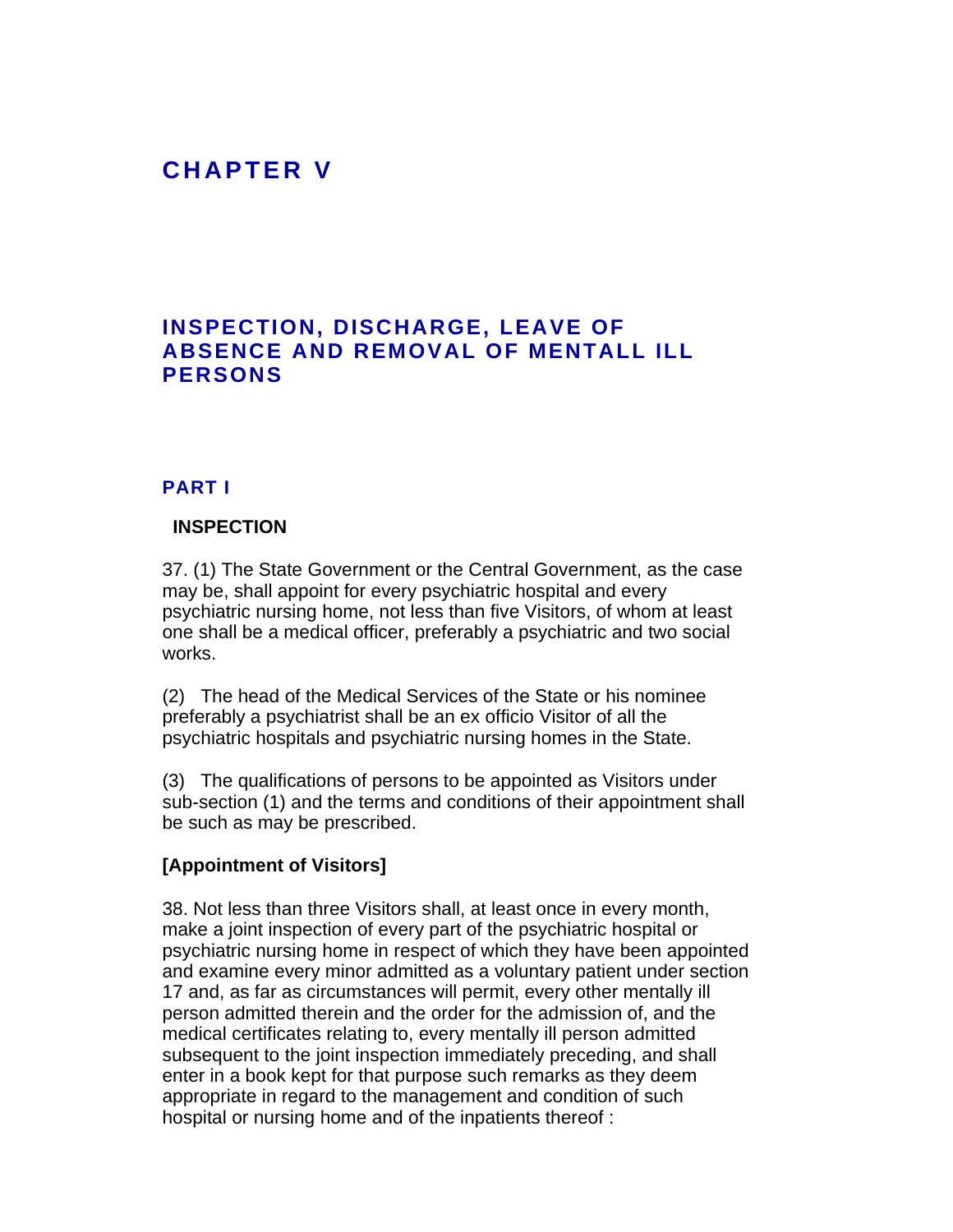## **[Monthly inspection by Visitors]**

Provided that the Visitors shall not be entitled to inspect any personal records of an inpatient which in the opinion of the medical officer-incharge are confidential in nature:

Provided further that if any of the Visitors does not participate in the joint inspection of the psychiatric hospital or psychiatric nursing home in respect of which he was appointed a Visitor for three consecutive months, he shall cease to hold office as such Visitor.

39. (1) Notwithstanding anything contained in section 38, where any person is detained under the provisions of section 144 of the Air Force Act, 1950, or section 145 of the Army Act, 1950, or section 143 or section 144 of the Navy Act, 1957, or section 330 or section 335 of the Code of Criminal Procedure, 1973, -

#### **[Inspection of mentally ill prisoners] Page 316 45 of 1950, 40 of 1950, 62 of 1957, 2 of 1974**

(i) the Inspector – General of Prisons, where such person is detained in a jail; and

(ii) all or any three of the Visitors including at least one social worker appointed under sub-section (1) of section 37, where such person is detained in a psychiatric hospital or psychiatric nursing home,

shall, once in every three months, visit such person at the place where he is detained, in order to assess the state of mind of such person and make a report thereon to the authority under whose order such person is so detained.

(2) The State Government may empower any of its officers to discharge all or any of the functions of the Inspector-General of Prisons under sub-section (1).

(3) The medical officer in charge of a psychiatric hospital or psychiatric nursing home wherein any person referred to in sub-section (1) is detained, shall once in every six months, make a special report regarding the mental and physical condition of such person to the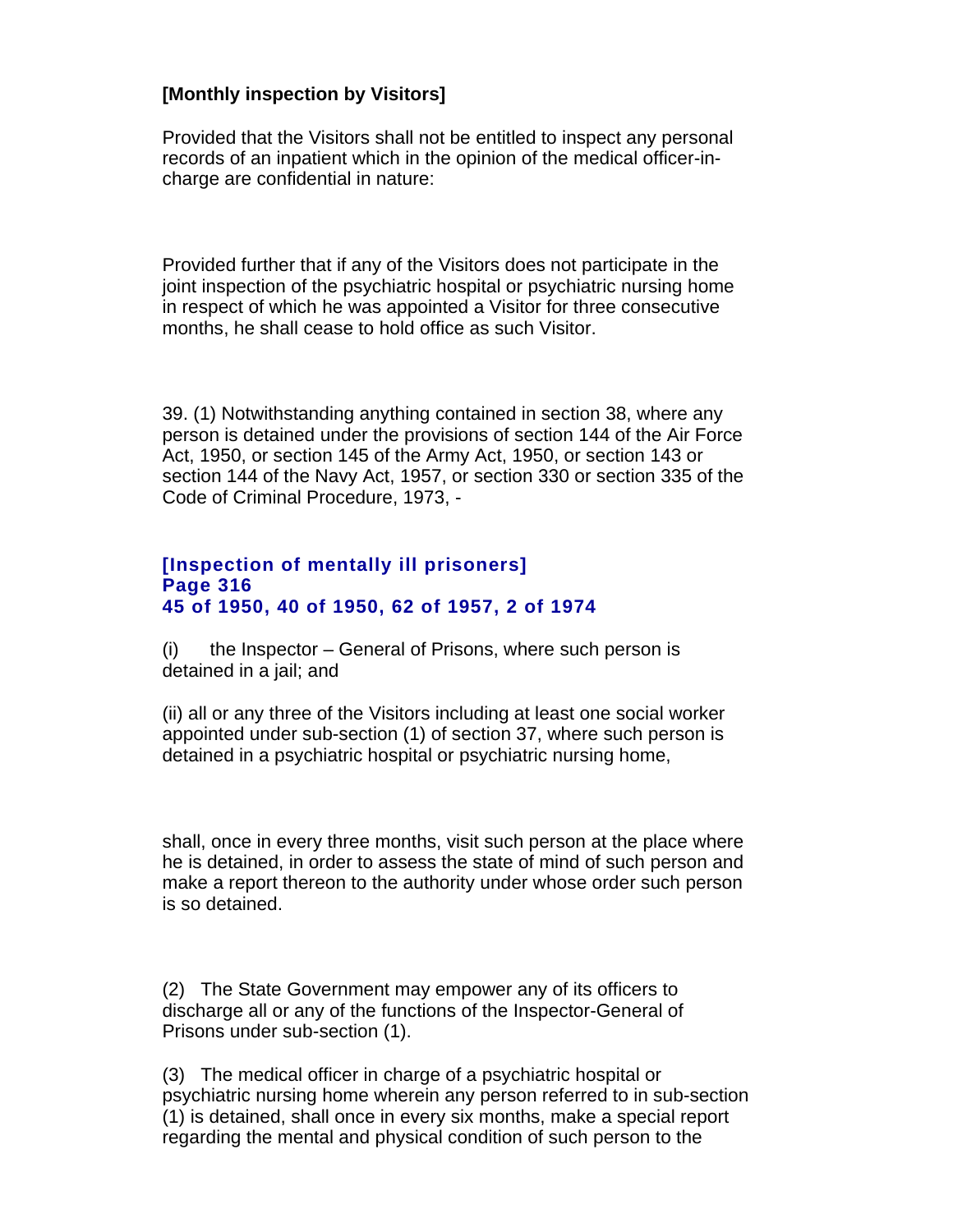authority under whose order such person is detained. (2)

(4) Every person who is detained in jail under the provisions of various Acts referred to in sub-section (1) shall be visited at least once in every three months, by a psychiatrist, or where a psychiatrist is not available, by a medical officer empowered by the State Government, in this behalf and such psychiatrists or, as the case may be, such medical officer shall make a special report regarding the mental and physical condition of such person to the authority under whose order such person is detained.

## **PART II**

## **DISCHARGE**

40. (1) Not withstanding anything contained in Chapter IV, the medical officer in charge of a psychiatric hospital or psychiatric Nursing home may, on the recommendations of two medical parishioners one of whom shall preferably by a psychiatrist, by order in writing, direct the discharge of any person, other than a voluntary patient detained or undergoing treatment therein as an inpatient, and such person shall thereupon be discharged from the psychiatric hospital or psychiatric nursing home:

[Order of discharge by medical officer in charge]

Provided that no order under this sub-section shall be made in respect of a mentally ill prisoner otherwise than as provided in section 30 of the Prisoners Act, 1990 or in any other relevant law.

(2) Where any order of discharge is made under sub-section (I) in respect of a person who has been detained or is undergoing treatment as inpatient in pursuance of an order of any authority, a copy of such order shall be immediately forwarded to that authority by the medical officer in charge.

### **[3 of 1900]**

Page 317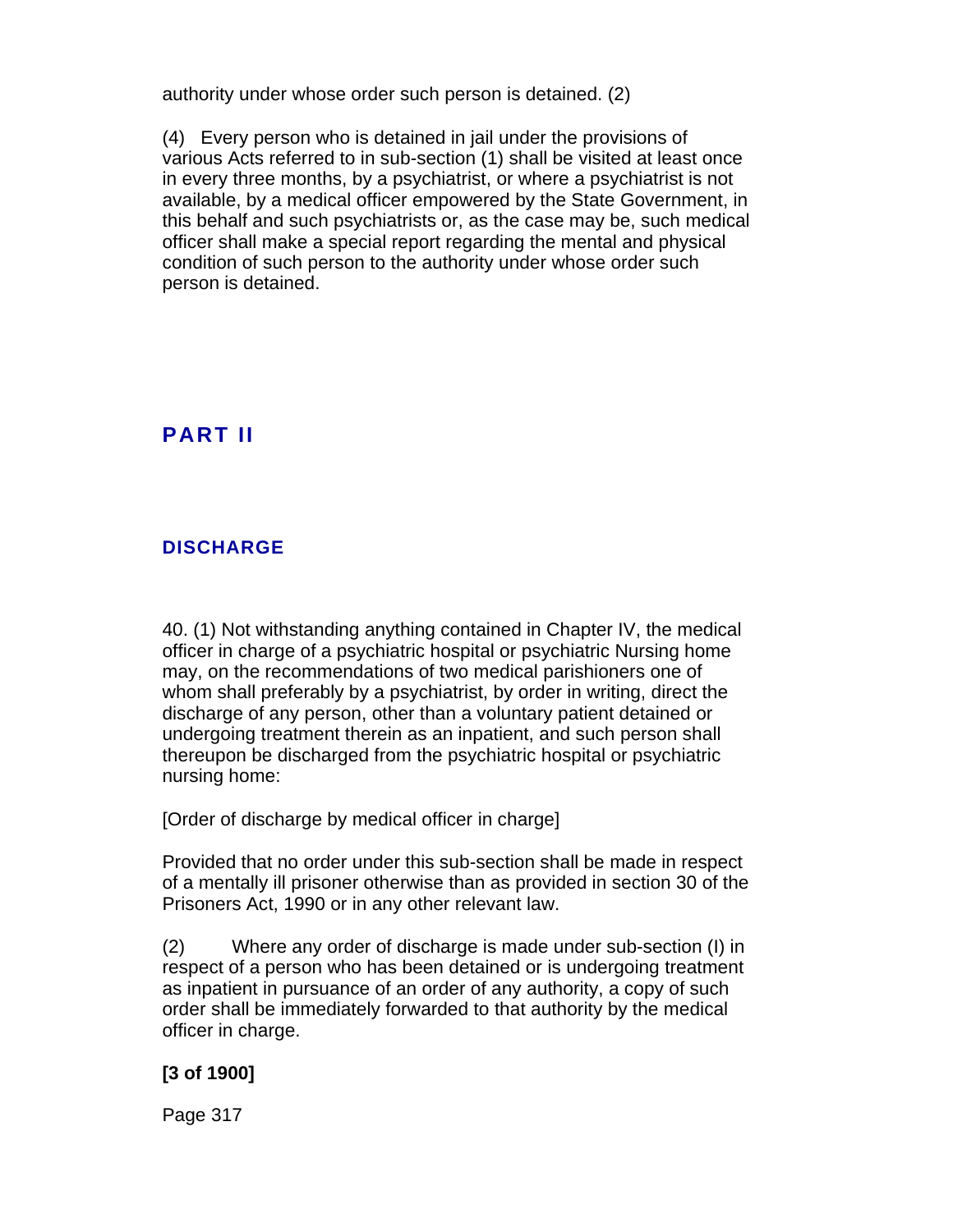41. Any person detained in a psychiatric hospital or psychiatric nursing home under an order made in pursuance of an application made under this Act, shall be discharged on an application made in that behalf to the medical officer in charge by the person on whose application the order was made:

### **[Discharge of mentally ill persons on application]**

Provided that no person shall be discharged under this section if the medical officer in charge certifies in writing that the person is dangerous and unfit to be at large.

42. (1)Where any relative or friend of a mentally ill person detained in a psychiatric hospital or psychiatric nursing home under section 22, section 24 or section 25 desires that such person shall be delivered over to his care and custody, he may make an application to the medical officer in charge who shall forward it together with his remarks thereon to the authority under whose orders the mentally ill person is detained.

[Orders of discharge on the undertaking of relatives or friends, etc, for care of mentally ill person]

(2) Where an application is received under sub-section (1), the authority shall, on such relative or friend furnishing a bond, with or without sureties, for such authority may specify in this behalf, undertaking to take proper care of such mentally ill person, and ensuring that the mentally ill person shall be prevented from causing injury to himself or to others, make an order of discharge and thereupon the mentally ill person shall be discharged.

43. (1) Any person (not being a mentally prisoner) detained in pursuance of an order made under this Act who feels that he has recovered from his mental illness may make an application to the Magistrate, where necessary under the provisions of this Act, for his discharge from the psychiatric nursing home.

#### **[Discharge of person on his request]**

(2) An application made under sub-section (1) shall be supported by a certificate either from the medical officer in charge of the psychiatric hospital or psychiatric nursing home where the applicant is undergoing treatment or from a psychiatrist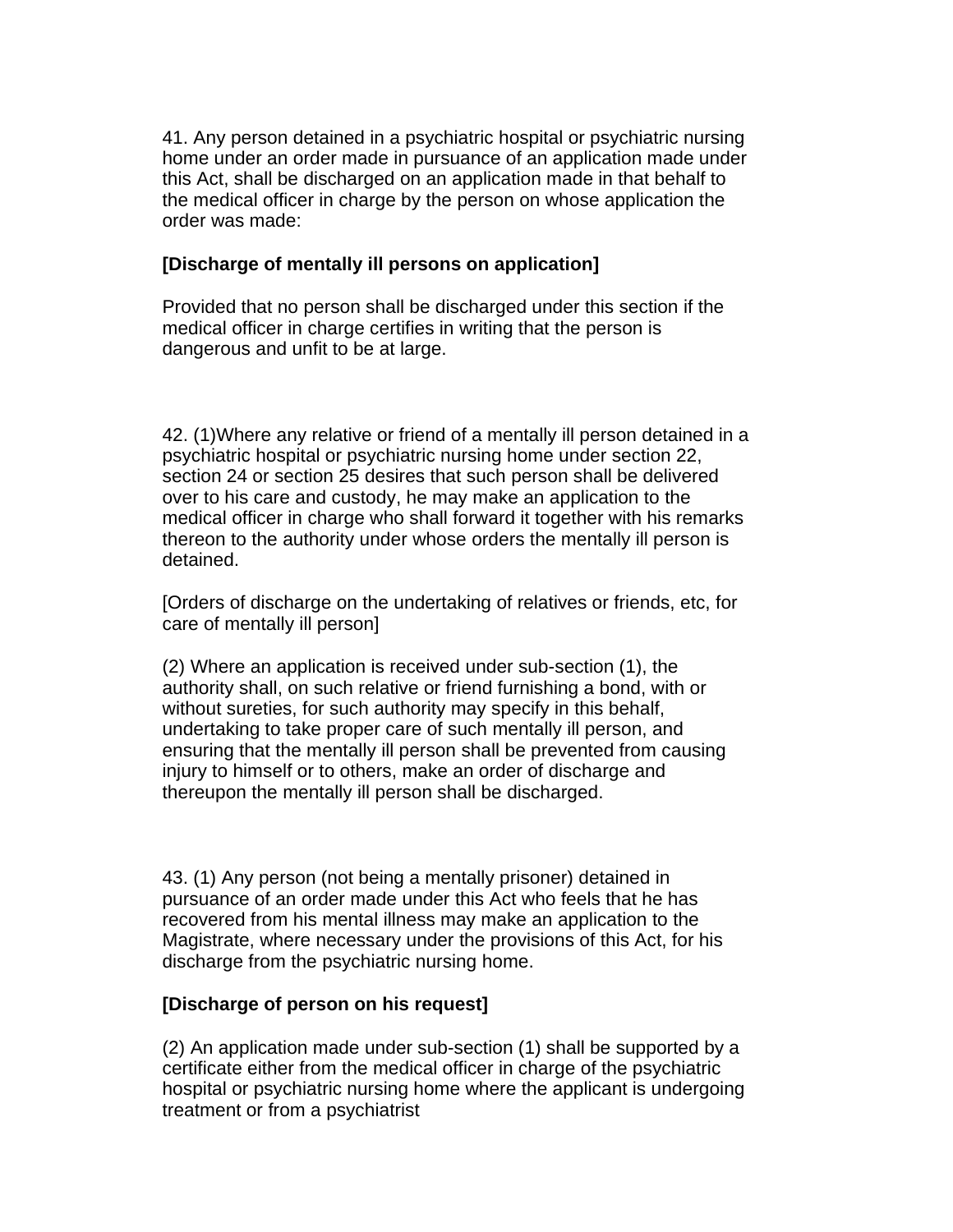(3) The Magistrate may, after making such inquiry as he may deem fit, pass an order discharging the person or dismissing the application.

44. If any person detained in a psychiatric hospital or psychiatric nursing home in pursuance of a reception order made under this Act is subsequently found on an inquisition held in accordance with the provisions of Chapter VI, to be of sound mind or capable of taking care of himself and managing his affairs, the medical officer in charge shall forthwith, on the production of a copy of such finding duly certified by the District Court, discharge such person from such hospital or nursing home.

### **[Discharge of person subsequently found on inquisition to be of sound mind]**

Page 318

## **PART III**

#### **Leave of Absence**

45.(1) An application for leave of absence on behalf of any mentally ill person (not being a mentally ill prisoner) undergoing treatment as an inpatient in any psychiatric hospital or psychiatric nursing home may be made to the medical officer in charge, -

#### **[Leave of Absence]**

(a) in the case of a person who was admitted on the application of the husband or wife, by the husband or wife of such mentally ill person, or where by reason of mental or physical illness, absence from India or otherwise, the husband or wife is not in a position to make such application, by any other relative of the mentally ill person duly authorised by the husband or wife , or

(b) in the case of any other person, by the person on whose application the mentally ill person was admitted: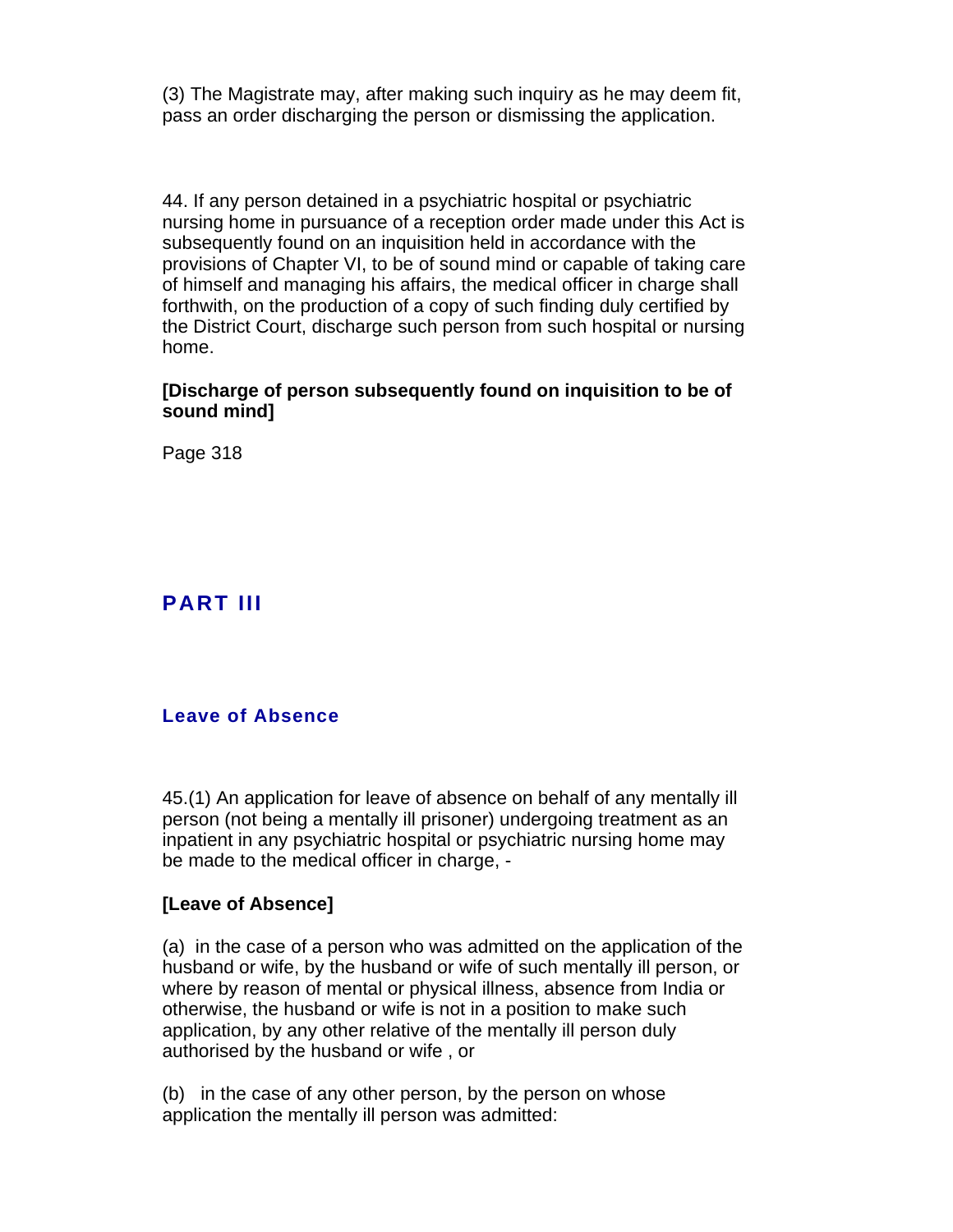Provided that no application under this sub-section shall be made by a person who has not attained the age of majority.

(2) Every application under sub-section (1) shall be accompanied by a bond, with or without sureties for such amount as the medical officer in charge may specify, undertaking-

(i) to take proper care of the mentally ill person,

(ii) to prevent the mentally ill person from causing injury to himself or to others and

(iii) to bring back the mentally ill person to the psychiatric hospital or, as the case may be ,psychiatric nursing home, on the expiry of the period of leave.

(3) On receipt of an application under sub-section (1), the medical officer in charge may grant leave of absence to the mentally ill person for such period as the medical officer in charge may deem necessary and subject to such conditions as may in the interests of the health and personal safety of the mentally ill person or for the protection of others, be specified in the order:

Provided that the total number of days for which leave of absence may granted to a patient under this sub-section shall not exceed sixty days. (2)

(4) Where the mentally ill person is not brought back to the psychiatric hospital or psychiatric nursing home on the expiry of the leave granted to him under this section the medical officer in charge shall forthwith report that fact to the Magistrate within the local limits of whose jurisdiction such hospital or nursing home is situate and the Magistrate may, after making such inquiry as he may deem fit, make an order directing him to be brought back to the psychiatric hospital or psychiatric nursing home, as the case may be.

### Page 319

(5) Nothing contained in this section shall apply to a voluntary patient referred to in section 15 or section 16 and the provisions of section 18 shall apply to him.

46. (1) Where the medical officer in charge refuses to grant leave of absence to a mentally ill person under section 45, the applicant may apply to the Magistrate within the local limits of whose jurisdiction the psychiatric hospital or psychiatric nursing home wherein the mentally ill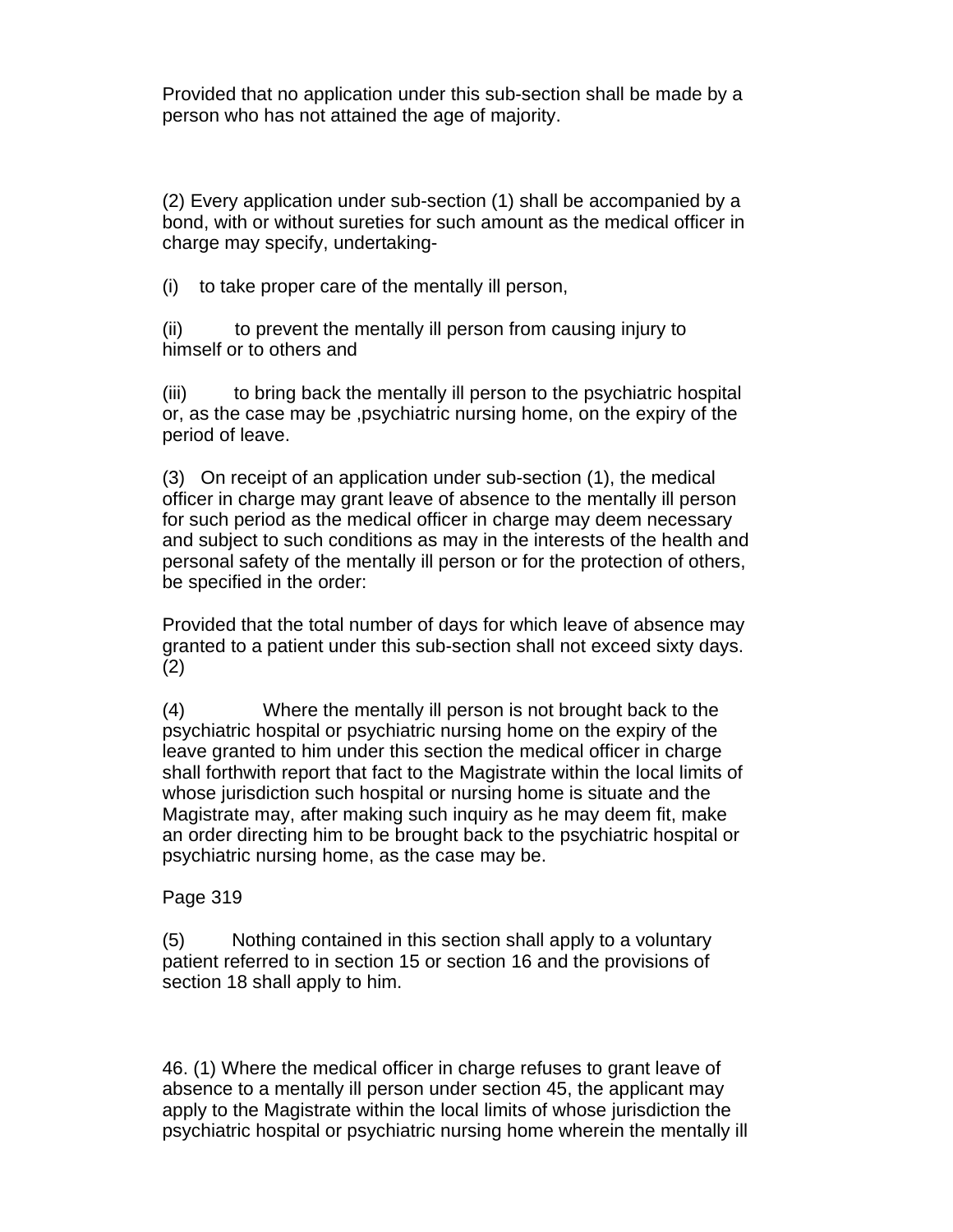person is detained is situate, for the grant of leave of absence to the mentally ill person and the Magistrate may, if he is satisfied that it is necessary so to do, and on the applicant entering into a bond in accordance with the provisions of sub-section (2), by order, grant leave of absence to the mentally ill person for such period and subject to such conditions as may be specified in the order.

#### **[Grant of leave of absence by Magistrate]**

(2) Every bond referred to in sub-section (1) shall be with or without sureties and for such amount as the Magistrate may decide and shall contain the undertaking referred to in sub-section (2) of section 45

(3) The Magistrate shall forward a copy of his order to the medical officer in charge and on receipt of such order the medical officer in charge shall entrust the mentally ill person to the person on whose application the leave of absence was granted under this section.

## **PART IV**

### **REMOVAL**

47.(1) Any mentally ill person other than a voluntary patient referred to in section 15 or section 16 may, subject to any general or special order of the State Government, be removed from any psychiatric hospital or psychiatric nursing home to any other psychiatric hospital or psychiatric nursing home within the State, or to any other psychiatric hospital or psychiatric nursing home in any other state with the consent of the Government of that other state:

Provided that no mentally ill person admitted to a psychiatric hospital or psychiatric nursing home under an order made in pursuance of an application made under this Act shall be removed unless intimation thereof has been given to the applicant.

[Removal of mentally ill person from one psychiatric hospital or psychiatric nursing home to any other psychiatric hospital or psychiatric nursing home]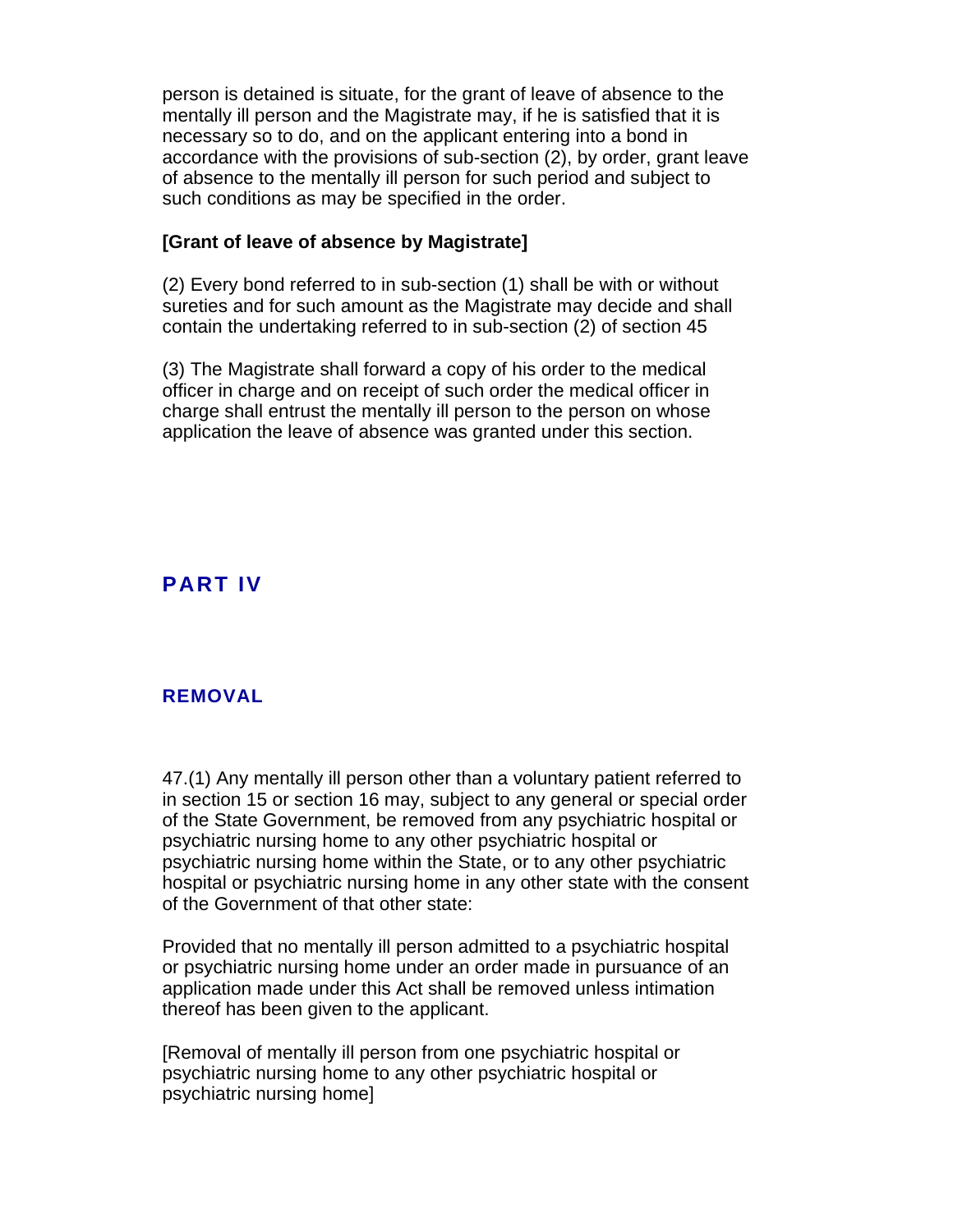(2) The State Government may make such general or special order as it thinks fit directing the removal of any mentally ill prisoner from the place where he is for the time being detained ,to any psychiatric hospital, psychiatric nursing home, jail or other place of safe custody in the State or to any psychiatric hospital, psychiatric nursing home, jail or other place of safe custody in any other State with the consent of the Government of that other state.

Page 320

48. Every person brought into a psychiatric hospital or psychiatric nursing home under any order made under this Act, may be detained or as the case may be, admitted as an inpatient therein until he is removed or is discharged under any law, and in case of his escape from such hospital or nursing home he may, by virtue of such order, be retaken by any police officer or by the medical officer in charge or any officer or servant of such hospital or nursing home, or by any other person authorised in that behalf by the medical officer in charge, and conveyed to, and received and detained or, as the case may be kept is an inpatient in such hospital or nursing home:

[Admission, detention and retaking in certain cases]

Provided that in the case of a mentally person (not being a mentally ill prisoner) the power to retake as aforesaid under this section shall not be exercisable after the expiry of a period of one month from the date of his escape.

49. Any person aggrieved by any order of a Magistrate, passed under any of the foregoing provisions may, within sixty days from the date of the order, appeal against that order to the District Court within the local limits of whose jurisdiction the Magistrate exercised the powers, and the decision of the District Court on such appeal shall be final.

### **[Appeal from orders of Magistrate]**

Page 321

## **CHAPTER VI**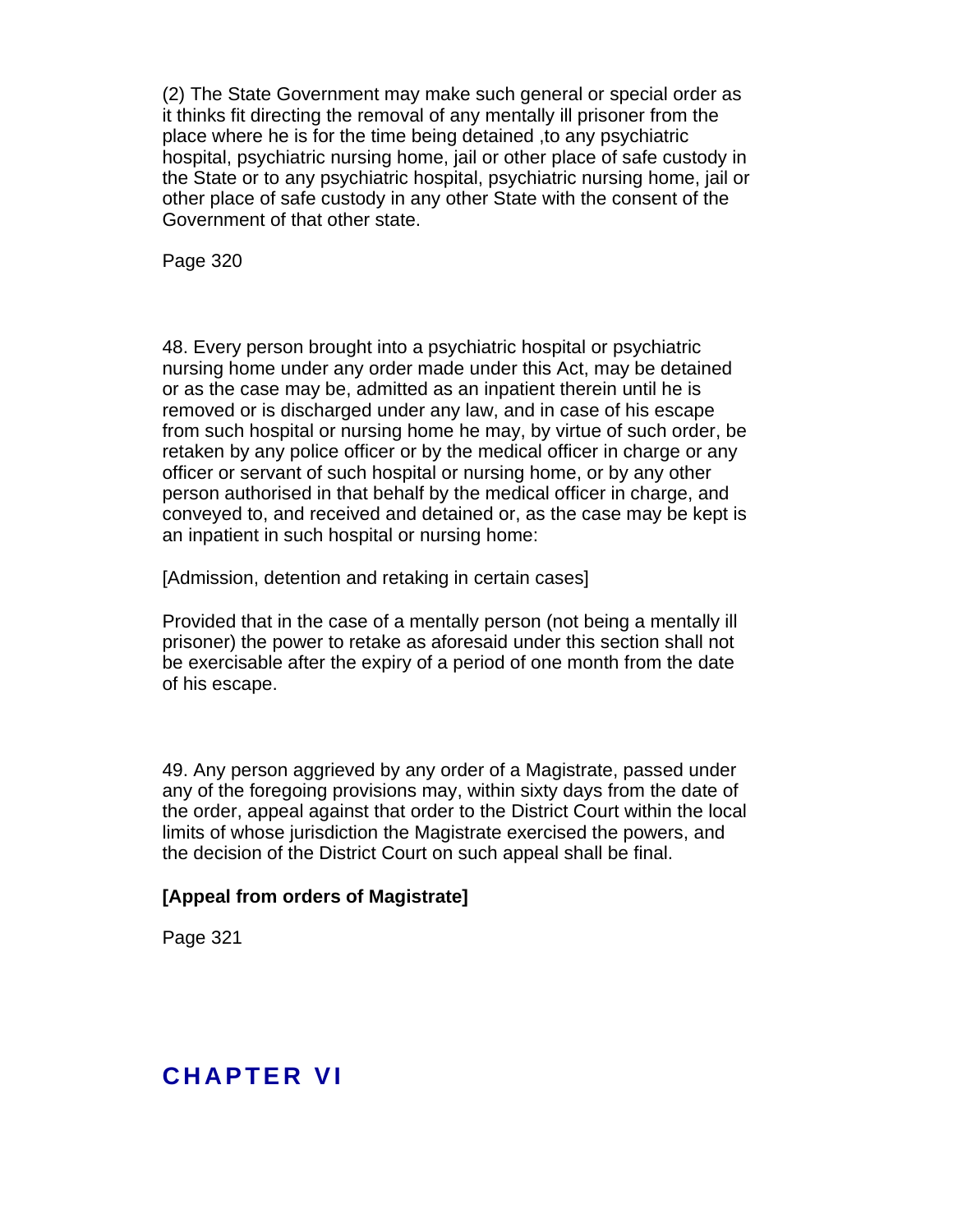## **JUDICIAL INQUISITION REGARDING ALLEGED MENTALLY ILL PERSON POSSESSIONG PROPERTY, CUSTODY OF HIS PERSON AND MANAGEMENT OF HIS PROPERTY**

50. (1) Where an alleged mentally ill person is possessed of property, an application for holding an inquisition into the mental condition of such person may be made either –

### **[Application for judicial inquisition]**

(a) By any of his relatives, or

(b) By a public curator appointed under the Indian succession Act, 1925 or

### **[39 of 1925]**

(c) By the advocate – general of the state in which the alleged mentally ill person resides, or

(d) Where the property of the alleged mentally ill person comprises land or interest in land, or where the property or part thereof is of such a nature as can lawfully be entrusted for management to a court of wards established under any law for the time being in force in this state, by the Collector of the District in which such land is situate,

to the District Court within the local limits of whose jurisdiction the alleged mentally ill person resides.

(2) on receipt of an application under sub-section (1), the District Court shall, by personal service or by such other mode of service as it may deem fit, serve a notice on the alleged mentally ill person to attend at such place and such time as may be specified in the notice or shall, in like manner, serve a notice on the person having the custody of the alleged mentally ill person to produce such person at the said place and at the said time, for being examined by the District Court or by any other person whom the District Court may call for a report concerning the mentally ill person: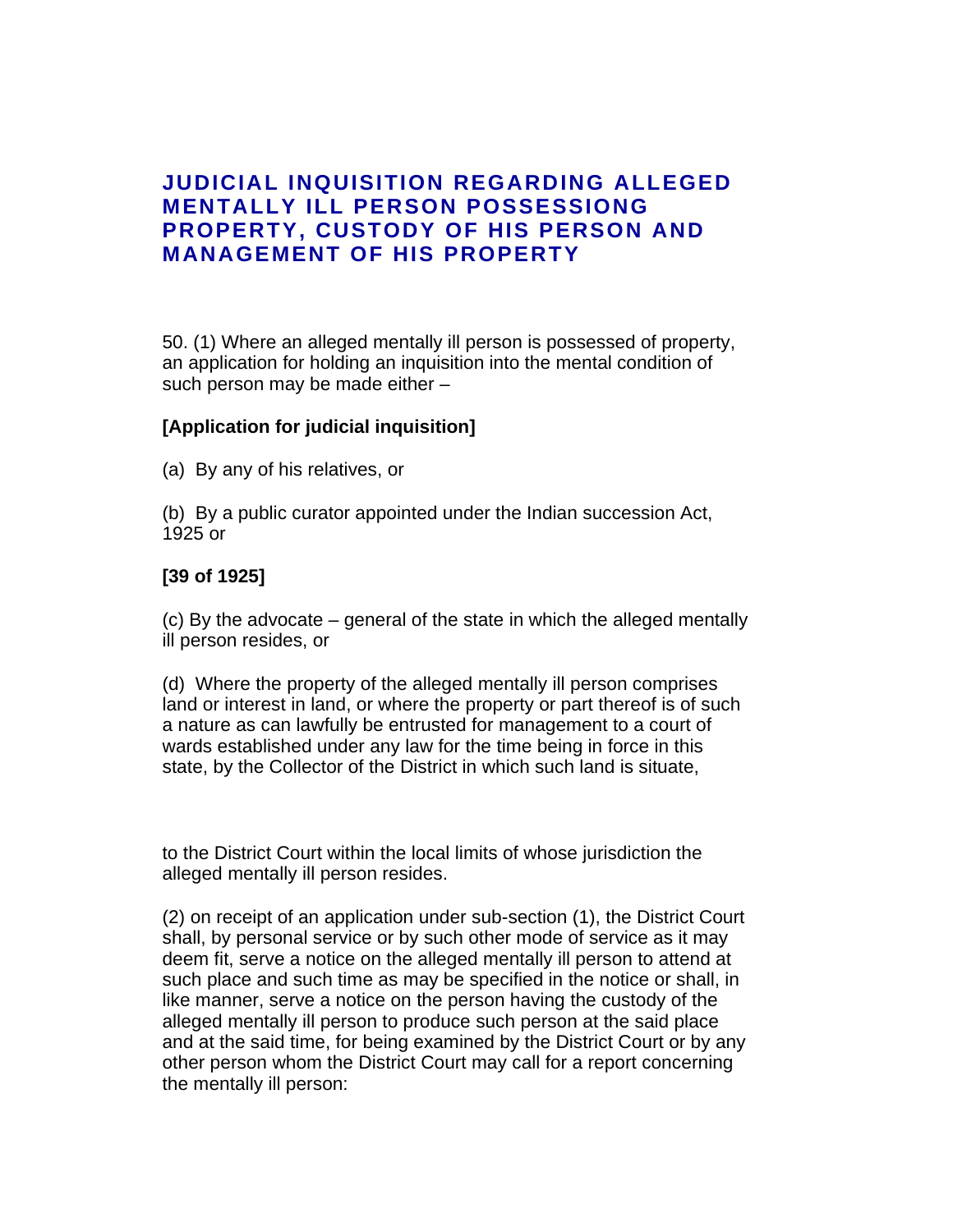Provided that , if the alleged mentally ill person is a woman, who according to the custom prevailing in the area where she resides or according to the religion, to which she belongs, ought no to be compel to appear in public, the District Court may cause her to examine by issuing a commission as provided in the code of civil procedure, 1908.

## **[5 of 1908]**

(3) A copy of the notice under sub-section (2) shall also be served upon the applicant and upon any relative of the alleged mentally ill person or other person who, in the opinion of the District Court, shall have notice of Judicial inquisition to be held by it.

(4) For the purpose of holding the inquisition applied for, the District Court may appoint two or more persons to act as assessors.

Page 322

51. On completion of the inquisition, the District Court shall record its findings on, -

(i) whether the alleged mentally ill person is in fact mentally ill or not, and

### **(i) where such person is mentally ill, whether he is incapable of taking care of himself and of managing his property, or in capable of managing his property only. [Issues on which finding should be given by District Court after inquisition]**

52. (1) Where the District Court records a finding that the alleged mentally ill person is in fact mentally ill and is in capable of taking care of himself and of managing his property, it shall make an order for the appointment of the Guardian under section 53 to take care of his person and of a Manager under section 54 for the management of his property.

(2) where the District Court records a finding that the alleged mentally ill person is in fact mentally ill and is incapable of managing his property but capable of taking care of himself, it shall make an order under section 54, regarding the management of his property.

[Provision for appointing guardian of mentally ill person and for manager of property]

(3) where the District Court records a finding that the alleged mentally ill person is not mentally ill, it shall dismiss the application,

(4) where the district court deems fit, it may appoint under sub section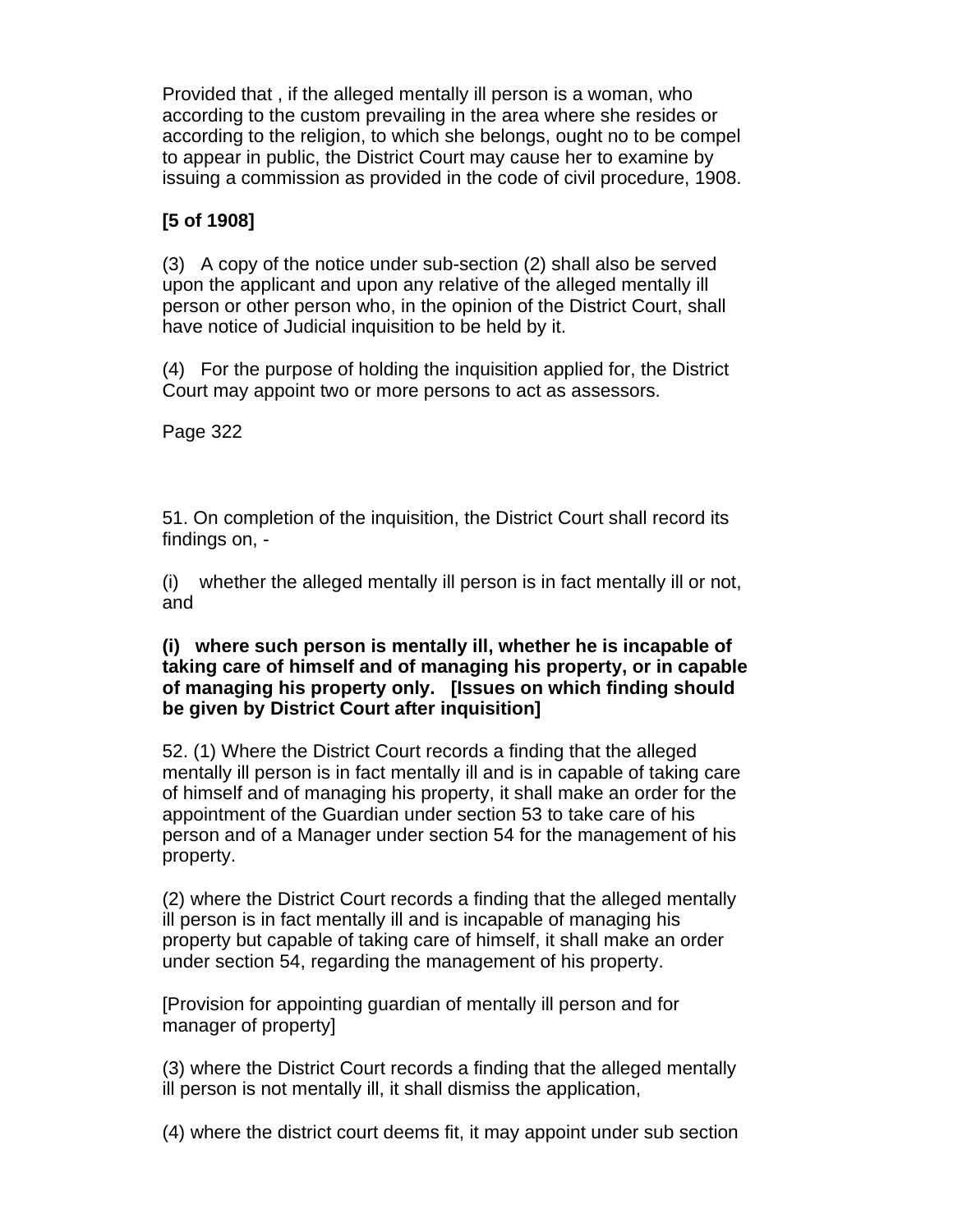(1) the same person to be the guardian and the manager.

53. (1) where the mentally ill person is incapable of taking care of himself, the District Court or, where a direction has been issued under subsection (2) of section 54, the Collector of District, may appoint any suitable person to be his guardian.

### **[Appointment of Guardian of mentally ill person]**

(2) in the discharge of his functions under sub section (1), the Collector shall be subject to the supervision and control of the state government of any authority appointed by it in that behalf.

54. (1) Where the property of the Mentally ill person who is in capable of managing it is such as can be taken charge of by a court of wards under any law for the time being inforce, the District Court shall authorise the court of wards to take charge of such property and there upon not withstanding anything contained in such law, the Court of wards shall assume the management of such property in accordance with that law.

#### **[Appointment of manger for management of property of mentally ill person]**

(2) where the property of the mentally ill person consists

(3) where the management of the property of the mentally ill person cannot be entrusted in whole or in part of land or of any interest in land which cannot taken charge of by the court of wards, the

#### Page 323

District court may, after obtaining the consent of the Collector of the District in which the land is situated, direct the Collector to take charge of the person and such part of the property or interest therein of mentally ill person as cannot be taken charge of by the court of wards to the court of wards or to the Collector under subsection (1) or subsection (2), as the case may be, the District Court shall appoint any suitable person to be the manager of such property.

55. Where the property of a mentally ill person has been entrusted to the collector by District court under subsection (2) of section 54, he may, subject to the control of the State Government or any authority appointed by it that behalf, appoint any suitable person for the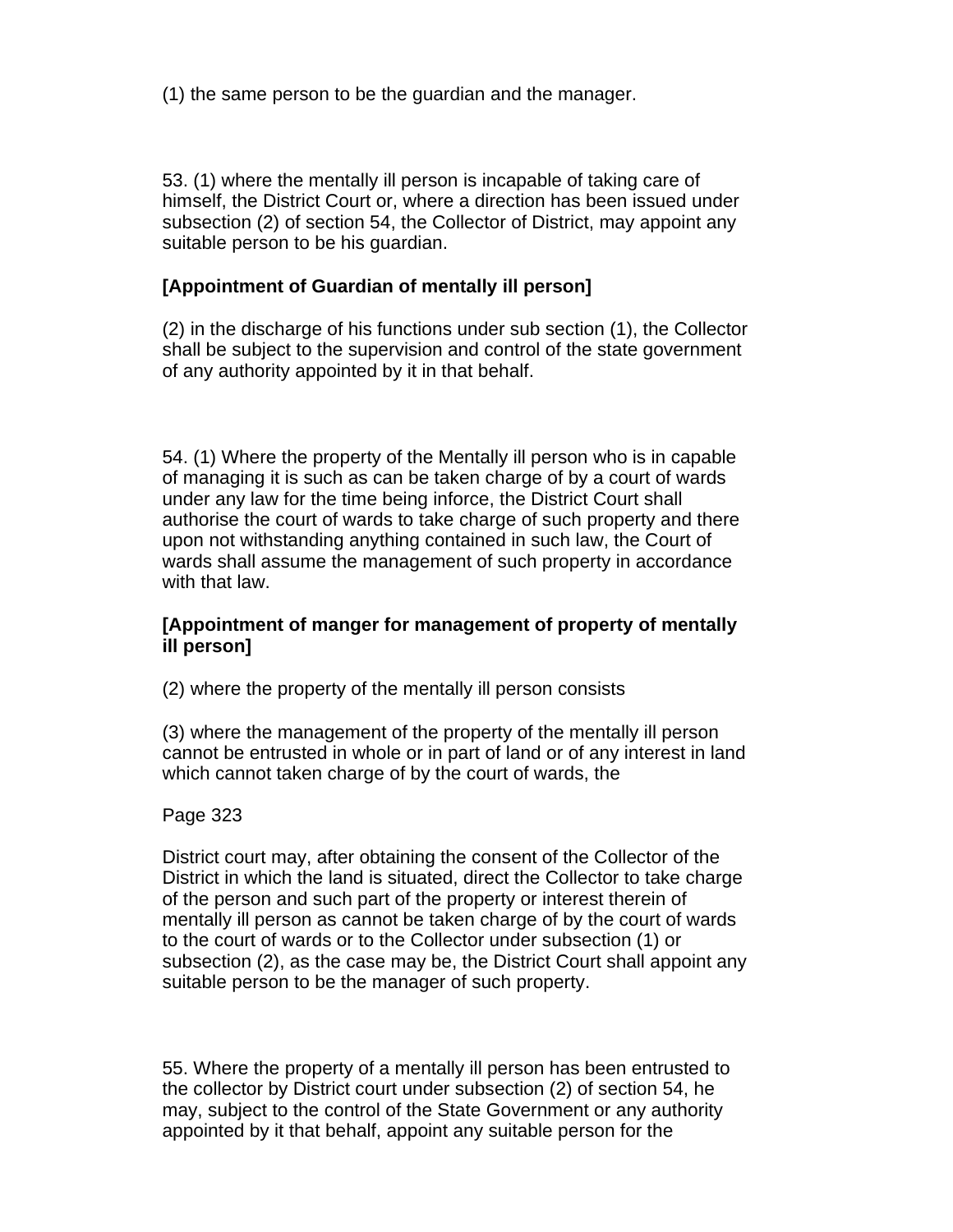management of the property of the mentally ill person.

## **[Appointment of manager by Collector]**

56. Every person who is appointed as the manager of the property of the mentally ill person by the District Court or by the Collector shall, if so required by the appointing authority, entering into a bond for such sum, in such form and with such sureties as that authority, may specify, to account for all receipts from the property of the Mentally ill person.

### **[manager of property to execute the Bond]**

57. (1) No person, who is the legal heir or a mentally ill person shall appointed under section 53, 54 or 55 to be the guardian of such mentally ill person of, as the case may be, the manager of his property unless the District Court or, as the case may be, the Collector, for reasons to be recorded in writing considers that such appointment is for the benefit of the mentally ill person.

### **[Appointment and remuneration of guardians and managers]**

(2) The guardian of a mentally ill person or the manager of his property or both appointed under this act shall be paid, from out of the property of the mentally ill person, such allowance as the appointing authority may determine.

58. (1) Every person appointed as a guardian of a mentally ill person or manager of his property, or of both, under this act shall have the care of the mentally ill person or his property, or of both, and be responsible for the maintenance of the mentally ill person and of such members of his family as are depended on him.

### **[Duties of guardian and manager]**

( 2) where the person appointed as guardian of a mentally ill person, is different from the person appointed as the manger of his property, the manger of his property shall pay to the guardian of the mentally ill person such allowance may be fixed by the authority appointing the guardian for the maintenance of the mentally ill person and of such members of his family as are depended on him.

59. (1) Every manager appointed under this act shall, subject to the provisions of this act, exercise the

### Page 324

powers in regard to the management of the property of the mentally ill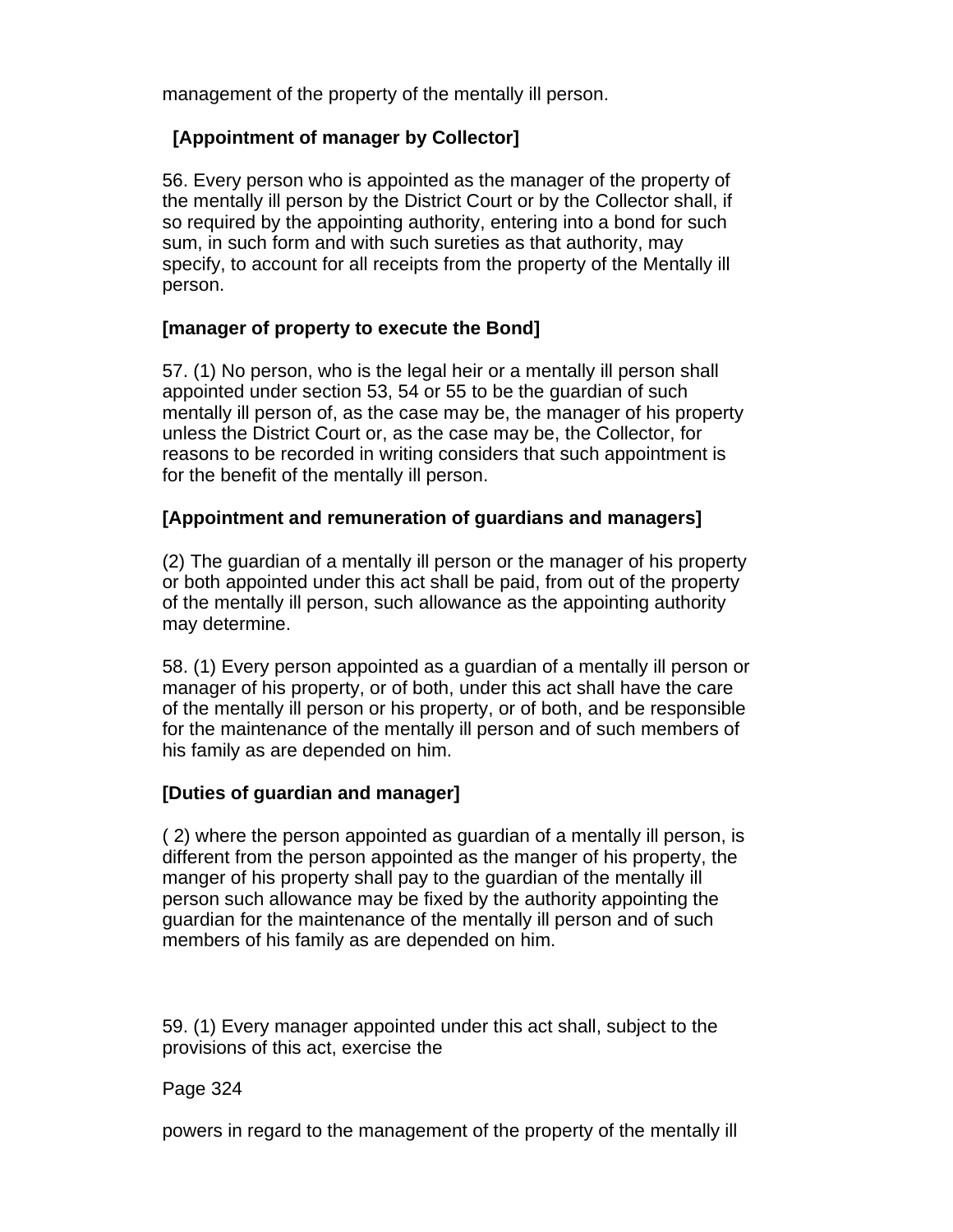person in respect of which he is appointed as manager, as the mentally ill person would have exercised as owner of the property had he not been mentally ill, and shall realize all claims due to the estate of the mentally ill person and pay all debts and discharge all liabilities due from that estate:

### **[Power of Manager]**

Provided that the manager shall not mortgage, create any charge on, or, transfer by sale, gift, exchange or otherwise, any immovable property of the mentally ill person or lease out any such property for a period exceeding 5 years, unless he obtains the permission of the District Court in that behalf.

(2) The District Court may, on an application made by the manger, grand him permission to mortgage, create a charge on, or, transfer by sale, gift, exchange of otherwise, any immovable property of the mentally ill person or to lease out any such property for a period exceeding 5 years, subject to such condition or restriction as that court may think fit to impose.

(3) The District Court shall cause notice of every application for permission to be served on any relative or friend of the mentally ill person and after considering objections, if any, received from the relative or fried and after making such inquiries as it may deem necessary, grant or refused permission having regard to the interests of the mentally ill person.

60. (1) Every manager appointed under this act shall, within a period of 6 months from the date of his appointment, deliver to the authority, which appointed him, and inventory of the immovable property belonging to the mentally ill person and of all assets and other movable property received on behalf of the mentally ill person, together with a statement of all claims due to and all debts and liabilities due by, such mentally ill person.

### **[Manager to furnish in inventory and annual accounts]**

(2) Every such manager shall also furnish to the said appointing authority within a period of three months of the close of every financial year, and account of the property and assets in his charge, the sum received and disbursed on account of the mentally ill person and the balance remaining with him.

61. Every manager appointed under this act, may in the name and on behalf of the mentally ill person, -

#### **[Manager's power to execute conveyances under orders of**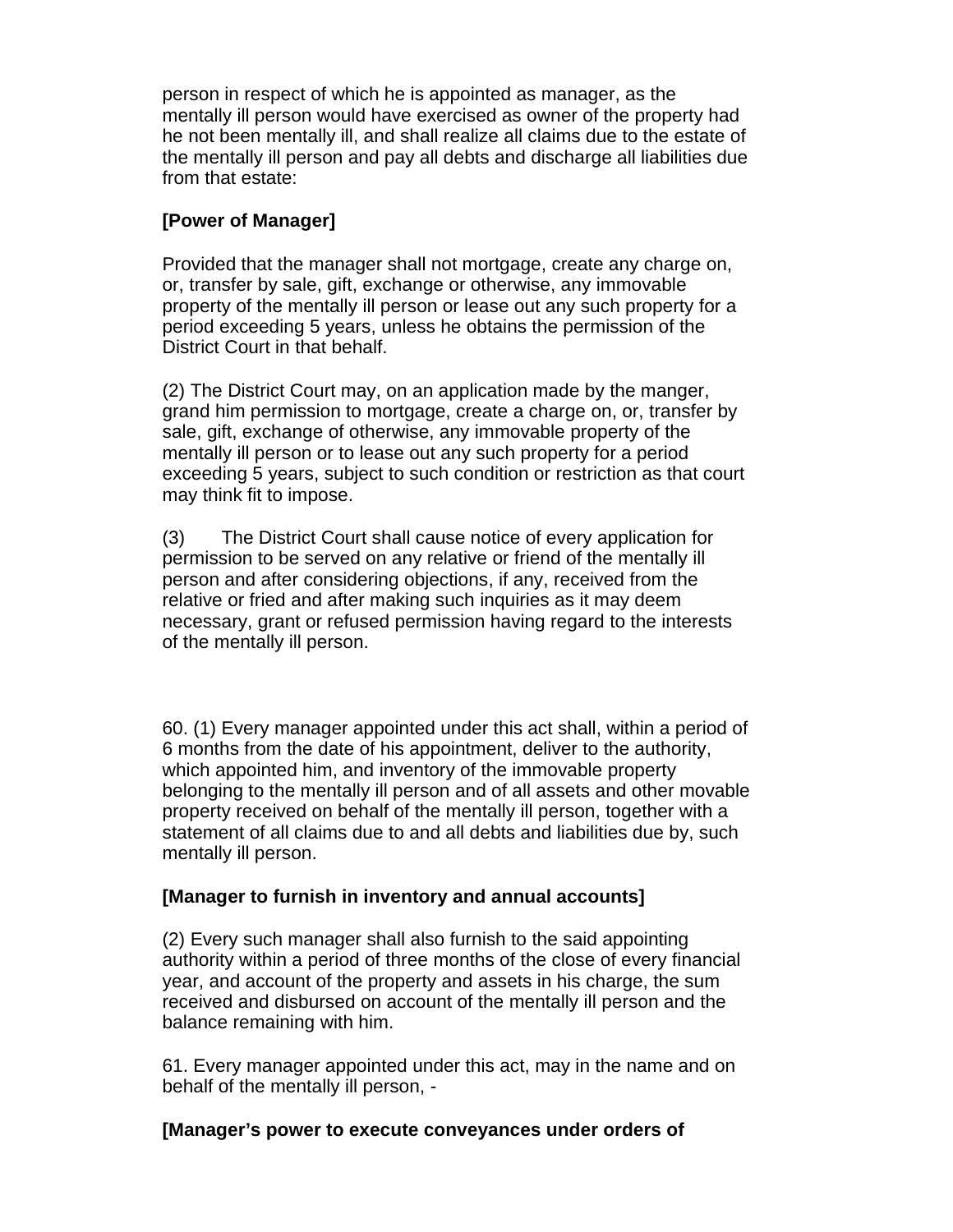## **District Court]**

(a) exercise all such conveyances and instruments of transfers by way of sale, mortgage or otherwise of property of mentally ill person as may be permitted by the district court: and

(b) subject to the orders of the district court, exercise all powers vested in that behalf in the mentally ill person in his individual capacity or in his capacity as a trusty or as a guardian

62. Where the mentally ill person had, before his mental illness, contracted to sell or otherwise dispose of his property or any portion thereof, and if such contract is, in the opinion of the District Court, of

## Page 325

such a nature as ought to be performed, the District Court may direct the manager appointed under this act to perform such contract and to do such other acts in fulfillment of the contract as the court considers necessary and thereupon the manager shall be bound to act accordingly.

## **[Manager to perform contracts directed by District Court]**

63. Where a mentally ill person had been engaged in business before he became mentally ill, the District Court may, if it appears to be for the benefit of the mentally ill person to dispose of his business premises, direct the manager appointed under this act in relation to the property of such person to sell and dispose of such premises and to apply the sale proceeds thereof in such manner as the District Court may direct and thereupon the manager shall be bound to act accordingly.

## **[Disposal of Business premises]**

64. Where a mentally ill person is entitled to a lease or under lease, and it appears to the manager appointed under this act, in relation to the property of such person that it would be for the benefit of the mentally ill person to dispose of such lease or under lease, such manager may, after obtaining the orders of the District Court, surrender, assign or otherwise dispose of such lease or under lease to such person for such consideration and upon such terms and conditions as the court may direct.

## **[Manager may dispose of leases]**

65. The District Court may, on application made to it by any person concerning any matter whatsoever connected with the mentally ill person or his property, make such order, subject to the provisions of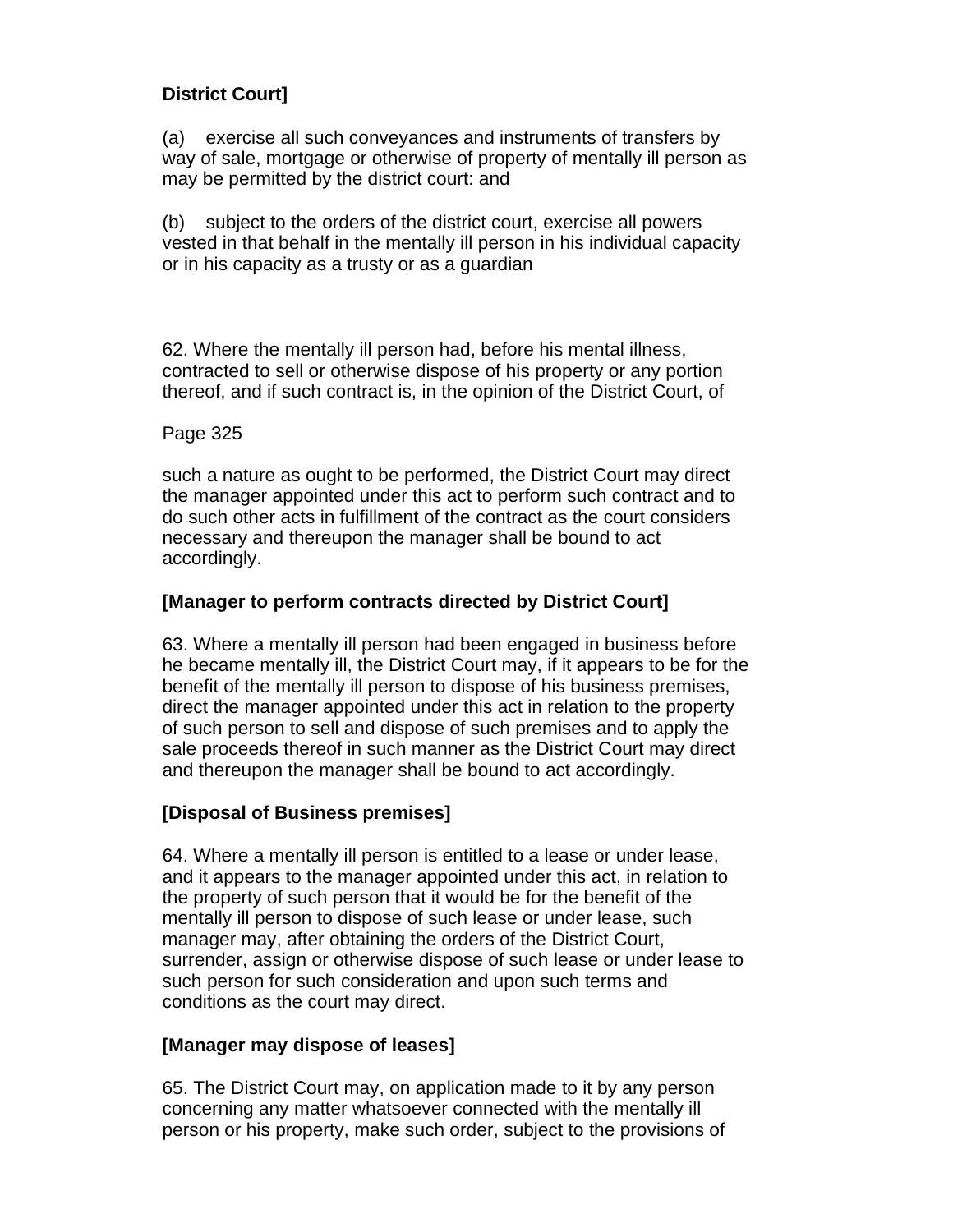this chapter, in relation to that matter as in the circumstances it thinks fit.

Power to make order concerning any matter connected with mentally ill person]

66. If any relative of the mentally ill person or the Collector impugns, by a petition to the District Court, the accuracy of the inventory or statement referred to in subsection (1), or, as the case may be, any annual account referred to in sub section (2), of section 60, the court may summon the manager and summarily inquire into the matter and make such order thereon as it thinks fit.

### **[Proceeding it accuracy of inventory or accounts is impugned ]**

Provided that the District Court may, in its discretion, refer such petition to any such court subordinate to it, or to the Collector in any case where the manager was appointed by the Collector and the petition is not presented by the Collector.

67. All sums received by a manager on account of any estate in excess of what may be required for the current expenses of the mentally ill person or for the management of his property, shall be paid into the public treasury on account of the estate, and shall be invested from time to time in any of the securities specified in section 20 of the Indian Trusts act, 1882 (2 of 1882) unless, the authority which appointed him, for reasons to be recorded in writing, directs that, in the interests of the

Page 326

mentally ill person such sums be otherwise invested or applied.

### **[Payment into public treasury and investment of proceeds of estate]**

68. Any relative of a mentally ill person may, with the leave of the District Court, sue for an account from any manager appointed under this act, or from any such person after his removal from office or trust, or from his legal representative in the case of his death, in respect of any property then or formerly under his management of any sums of money or other property received by him on account of such property.

#### **[Relative may sue for account]**

69. (1) the manger of the property of a mentally ill person may, for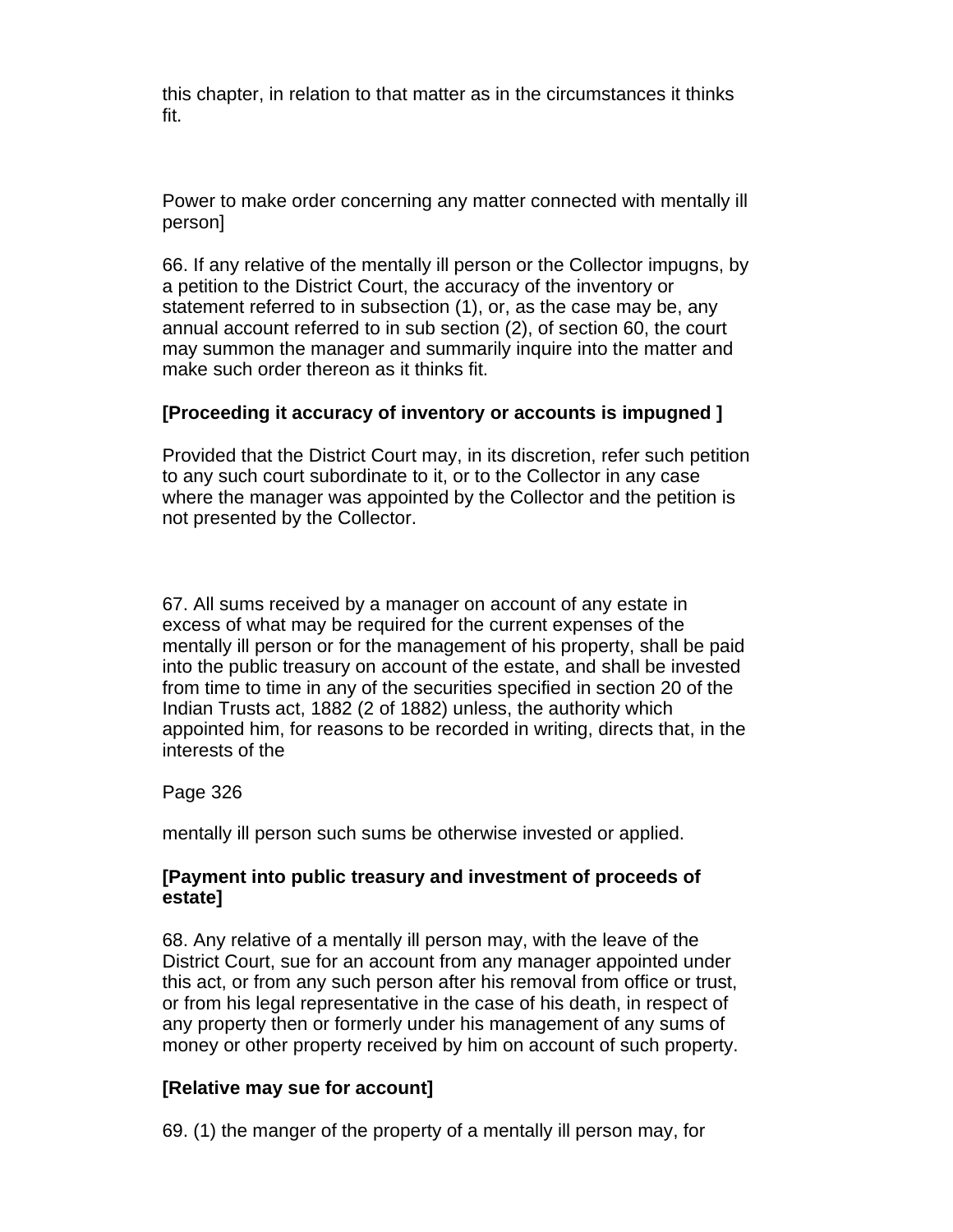sufficient cause and for reasons to be recorded in writing, be removed by the authority which appointed him and such authority may appoint a new manager in his place.

## **[Removal of managers and guardians]**

(2) Any manager removed under subsection (1) shall be bound to deliver the charge of all property of the mentally ill person to the new manager and to account for all moneys received or disbursed by him.

(4) The District Court may, for sufficient cause, remove any guardian of a mentally ill person and appoint in his place a new guardian.

70. (1) Where a person, being a member of a partnership firm, is found to be mentally ill, the District Court may, on the application of any other partner for the dissolution of partnership or on the application of any person who appears to that court to be entitled to seek such dissolution, dissolve the partnership.

### **[Dissolution and disposal of property of partnership on a member becoming mentally ill]**

(2) Upon the dissolution under subsection (1), or otherwise, in due course of law, of a partnership firm to which that subsection applies the manager appointed under this act may, in the name and on behalf of the mentally ill person, join with the other partners in disposing of the partnership property upon such terms, and shall do all such acts for carrying into effect the dissolution of the partnership, as the District Court may direct.

71. (1) Notwithstanding anything contained in the foregoing provisions, the District Court may, instead of appointing a manager of the estate, order that in the case of cash, the cash and in the case of any other property the produce thereof, shall be realized and paid or delivered to such person as may be appointed by the District Court in this behalf, to be applied for the maintenance of the mentally ill person and of such members of his family as are dependent on him.

(2) A receipt given by the person appointed under sub-section (1) shall be valid discharge to any person

### Page 327

who pays money or delivers any property of the mentally ill person to the person so appointed.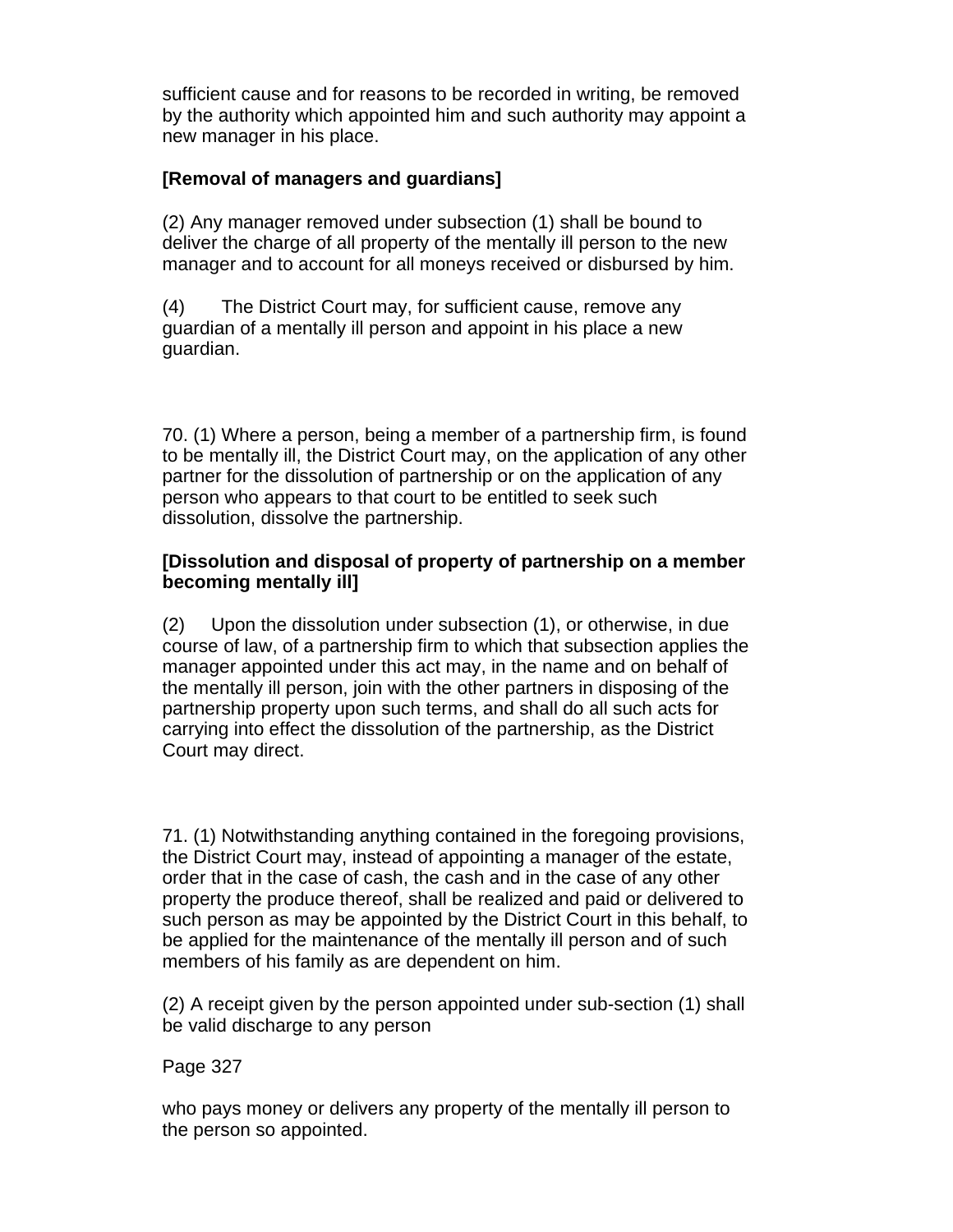[Power to apply property for maintenance of mentally ill person without appointing manager in certain cases.]

72. Where any stock or Government securities or any share in a company (transferable within India or the dividends of which are payable therein) is or are standing in the name of, or vested in, a mentally ill person beneficially entitled thereto, or in the manager appointed under this Act or in a trustee for him, and the manager dies intestate, or himself becomes mentally ill, or is out of the jurisdiction of the District Court, or it is uncertain whether the manager is living or dead, or he neglects or refuses to transfer the stock, securities or shares, or to receive and pay over thereof the dividends to a new manager appointed in his place within fourteen days after being required by the Court to do so, then the District Court may direct the company or Government concerned to make such transfer or to transfer the same, and to receive and pay over the dividends in such manner as it may direct.

[Power to order transfer of stock, securities of shares belonging to mentally ill person in certain cases]

73. Where any stock or Government securities or share in a company is or are standing in the name of, or vested in, any person residing out of India, the District Court upon being satisfied that such person has been declared to be mentally ill and that his personal estate has been vested in a person appointed for the management thereof, according to the law of the place where he is residing, may direct the company or Government concerned to make such transfer of the stock, securities or shares or of any part thereof, to or into the name of the person so appointed or otherwise, and also to receive and pay over the dividends and proceeds, as the District Court thinks fit.

[Power to order transfer of stock, securities or shares of mentally ill person residing out of India]

74. If it appears to the District Court that the mental illness of a mentally ill person is in its nature temporary, and that it is expedient to make provision for a temporary period, for his maintenance or for the maintenance of such members of his family s are dependent on him. The District Court may, in like manner as under section 71, direct his property or a sufficient part thereof to be applied for the purpose specified therein.

[Power to apply property for mentally ill person's maintenance in case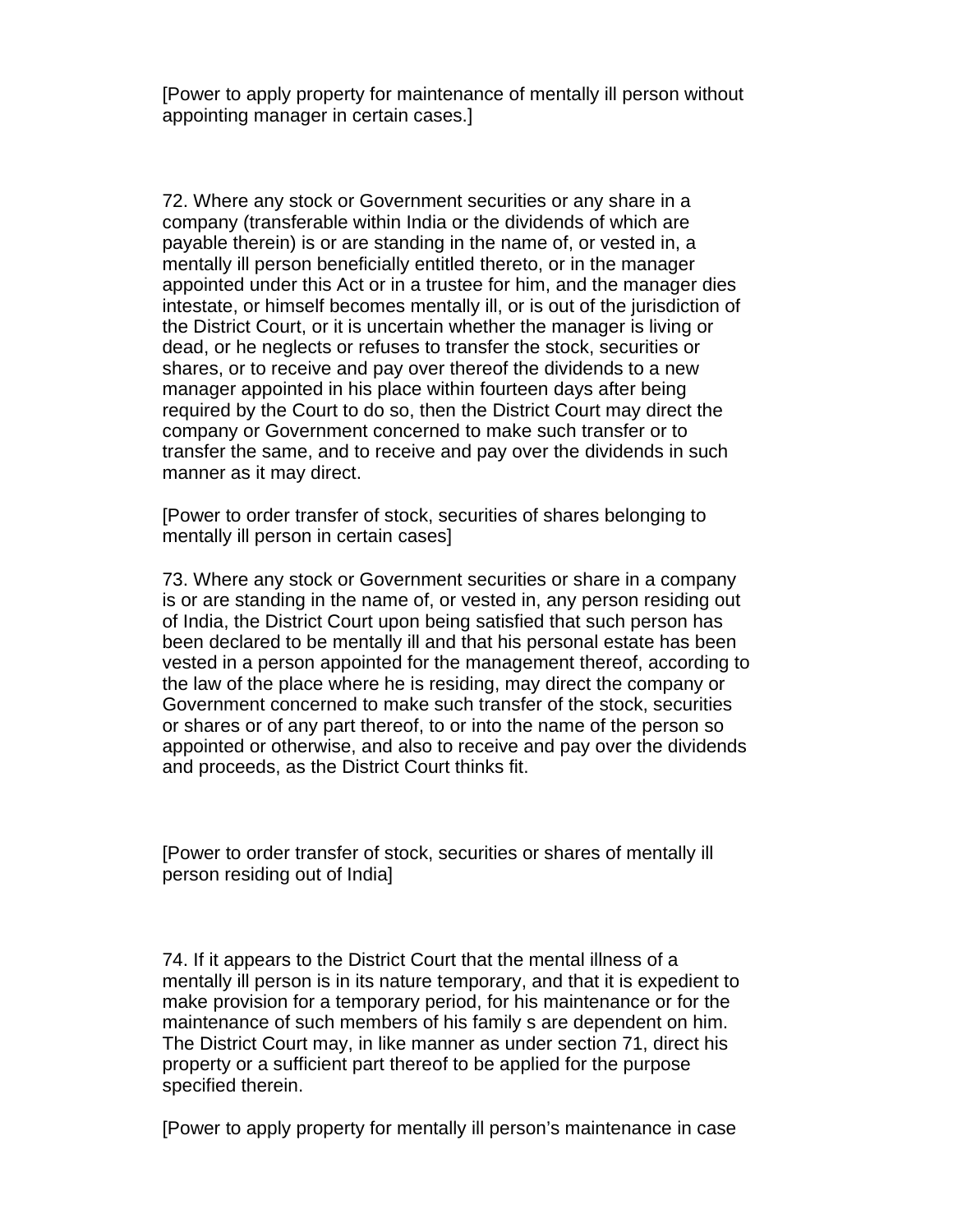75. (1) Where the District Court has reason to believe that any person who was found t be mentally ill after inquisition under this Chapter has ceased to be mentally ill, it may direct any court subordinate to it to inquire whether such person has ceased to be mentally ill.

(2) An inquiry under sub-section (1) shall, so far as may be, be conducted in the same manner as an inquisition conducted under this Chapter.

(3) If after an inquiry under this section, it is found that the mental illness of a person has ceased, the District Court shall order all actions taken in respect of the mentally ill person under this Act to

### Page 328

be set aside on such terms and conditions as that Court thinks fit to impose.

[Action taken in respect of mentally ill person to be set aside if District Court finds that his mental illness has ceased]

76. An appeal shall lie to the High Court from every order made by a District Court under this Chapter.

### **[Appeals]**

77. The District Court may, from time to time, make regulations for the purpose of carrying out the provisions of this Chapter.

### **[Power of District Court to make regulations]**

Page 329

# **CHAPTER VII**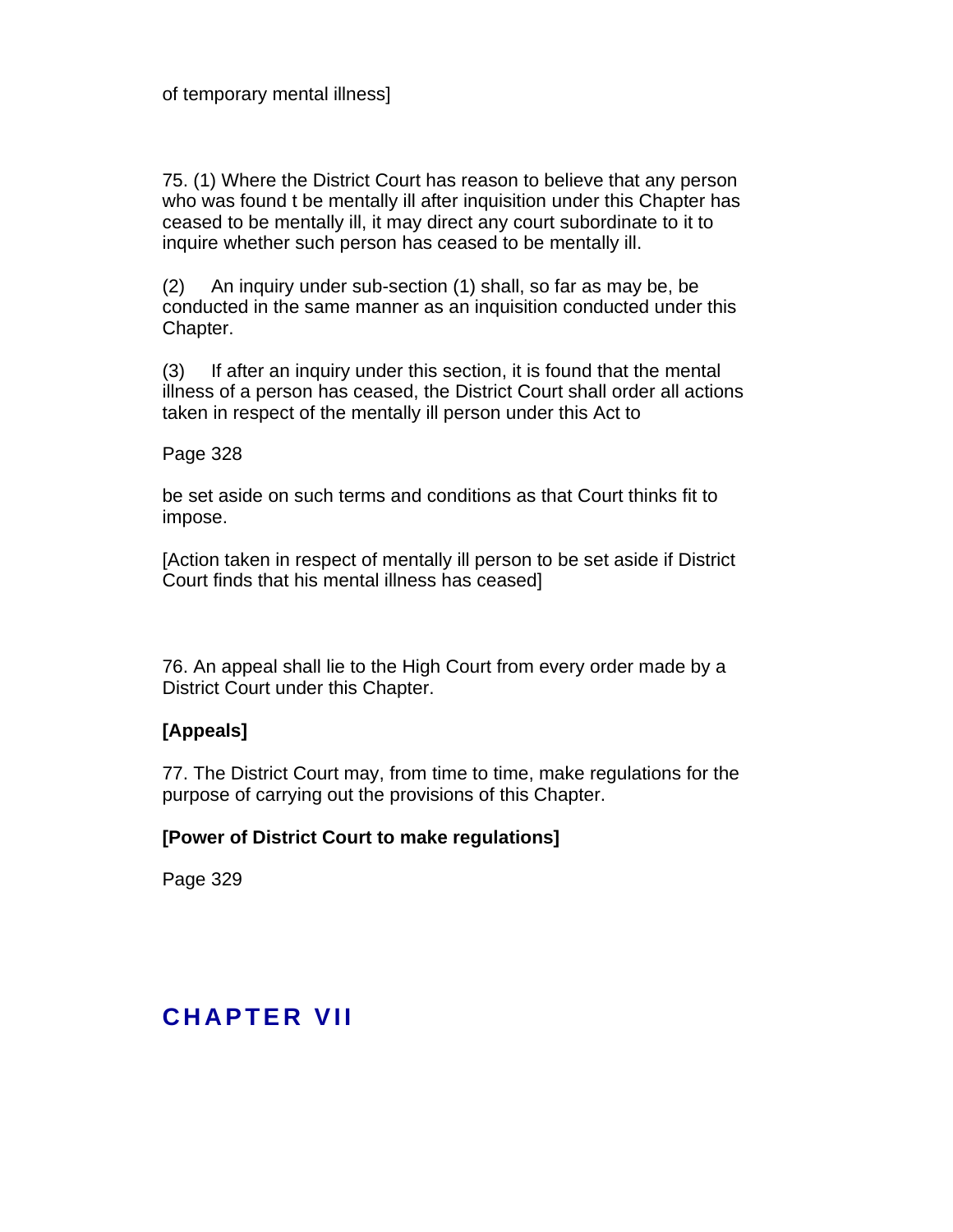## **LIABILITY TO MEET COT OF MAINTENANCE OF MENTALLY ILL PERSONS DETAINED IN PSYCHIATRIC HOSPITAL OR PSYCHIATRIC NURSING HOME**

78. The cost of maintenance of a mentally ill person detained as an inpatient in any psychiatric hospital or psychiatric nursing home shall, unless otherwise provided for by any law for the time being in force, be borne by the Government of the State wherein the authority which passed the order in relation to the mentally ill person is subordinate, if -

#### **[Cost of maintenance to be borne by Government in certain cases]**

(a) that authority which made the order has not taken an undertaking from any person to hear the cost of maintenance of such mentally ill person, and (a)

(b) (b) no provision for bearing the cost of maintenance of such a District Court under this Chapter.

79. (1) Where any mentally ill person detained in a psychiatric hospital or psychiatric nursing home has an estate or where any person legally bound to maintain such person has the means to maintain such person the Government liable to pay the cost of maintenance of such person under section 78 or any local authority liable to bear the cost of maintenance of such mentally ill person under any law for the time being in force, may make an application to the District Court within whose jurisdiction the estate of the mentally ill person is situate or the person legally bound to maintain the mentally ill person and having the means therefor resides, for an order authorising it to apply the estate of the mentally ill person to the cost of maintenance or, as the case may be, directing the person legally bound to maintain the mentally ill person and having the means therefore to bear the cost of maintenance of such mentally ill person.

### **[Application to District Court for payment of cost of maintenance out of mentally ill person or from a person legally bound to maintain him.]**

(2) An order made by the District Court under sub-section (1) shall be enforced in the same manner, shall have the same force and effect and be subject to appeal, as a decree made by such Court in a Suit in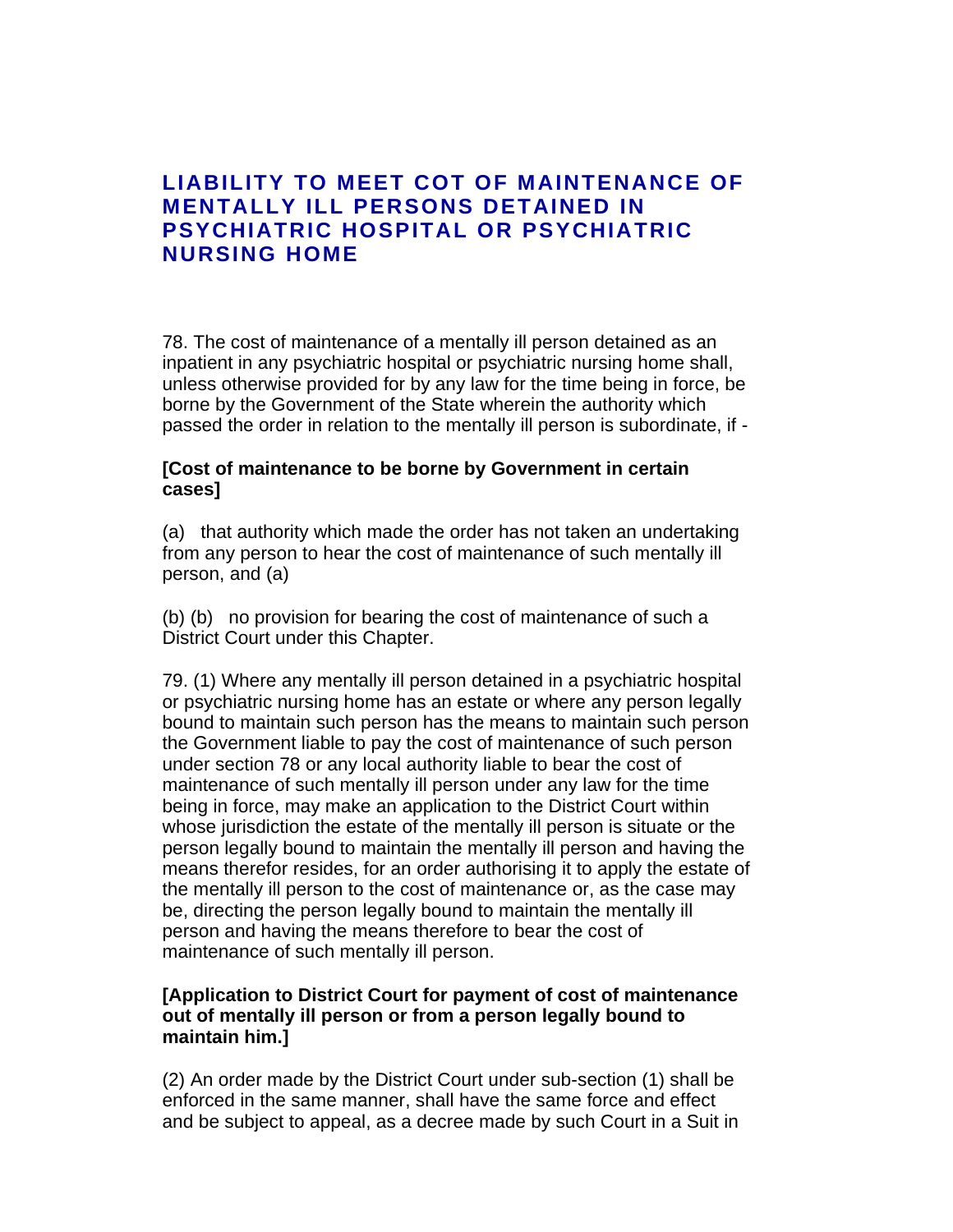respect of the property or person mentioned therein.

80. Nothing contained in the foregoing provisions shall be deemed to absolve a person legally bound to maintain a mentally ill person from maintaining such mentally ill person.

[persons legally bound to maintain mentally ill person not absolved from such liability]

Page 330

# **CHAPTER VIII**

## **PROTECTION OF HUMAN RIGHTS OF MENTALLY ILL PERSONS**

81. (1) No mentally ill person shall be subjected during treatment to any indignity (whether physical or mental) or cruelty.

(2) No mentally ill person under treatment shall be used for purposes of research, unless-

(i) such research is of direct benefit to him for purposes of diagnosis or treatment; or

(ii) such person, being a voluntary patient, has given his consent in writing or where such person (whether or not a voluntary patient) is incompetent by reason of minority or otherwise, to give valid consent, the guardian or other person competent to give consent on his behalf, has given his consent in writing for such research..

(3) Subject to any rules made in this behalf under section 94 for the purpose of preventing vexatious or defamatory communications or communications prejudicial to the treatment or mentally ill persons, no letters or other communications sent by or to a mentally ill persons under treatment shall be intercepted, detained or destroyed.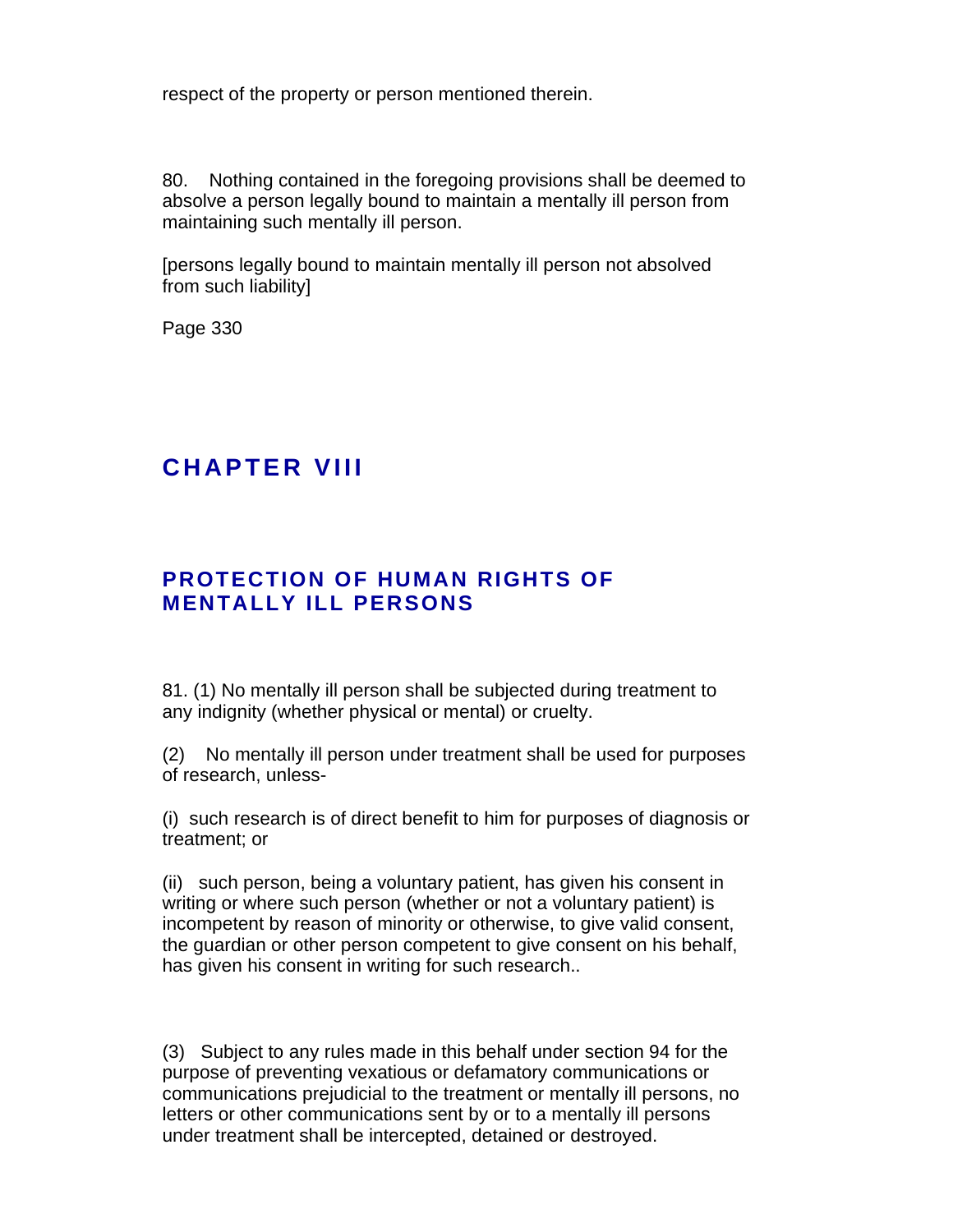Page 331

# **C H A P T E R I X**

## **PENALTIES AND PROCEDURE**

82. (1) Any person who establishes or maintains a psychiatric hospital or psychiatric nursing home in contravention of the provisions of Chapter III shall, on conviction, be punishable with imprisonment for a term which may extend to three months, or with fine which may extend to two hundred rupees, or with both, and in case of a second or subsequent offence, with imprisonment for a term which may extend to six months, or with fine which may extend to one thousand rupees, or with both.

[Penalty for establishment or maintenance of psychiatric hospital or psychaitric nursing home in contravention of Chapter III]

(2) Whoever, after conviction under sub-section (1), continues to maintain a psychiatric hospital or psychiatric nursing home in contravention of the provisions of Chapter III Shall, on conviction, be punishable with fine which may extend to one hundred rupees, for every day after the first day during which the contravention is continued.

83. Any person who receives or detains or keeps a mentally ill person in a psychiatric hospital or psychiatric nursing home otherwise than in accordance with the provisions of this Act, shall, on conviction, be punishable with imprisonment for a term which may extend to two years or with fine which may extend to one thousand rupees, or with both.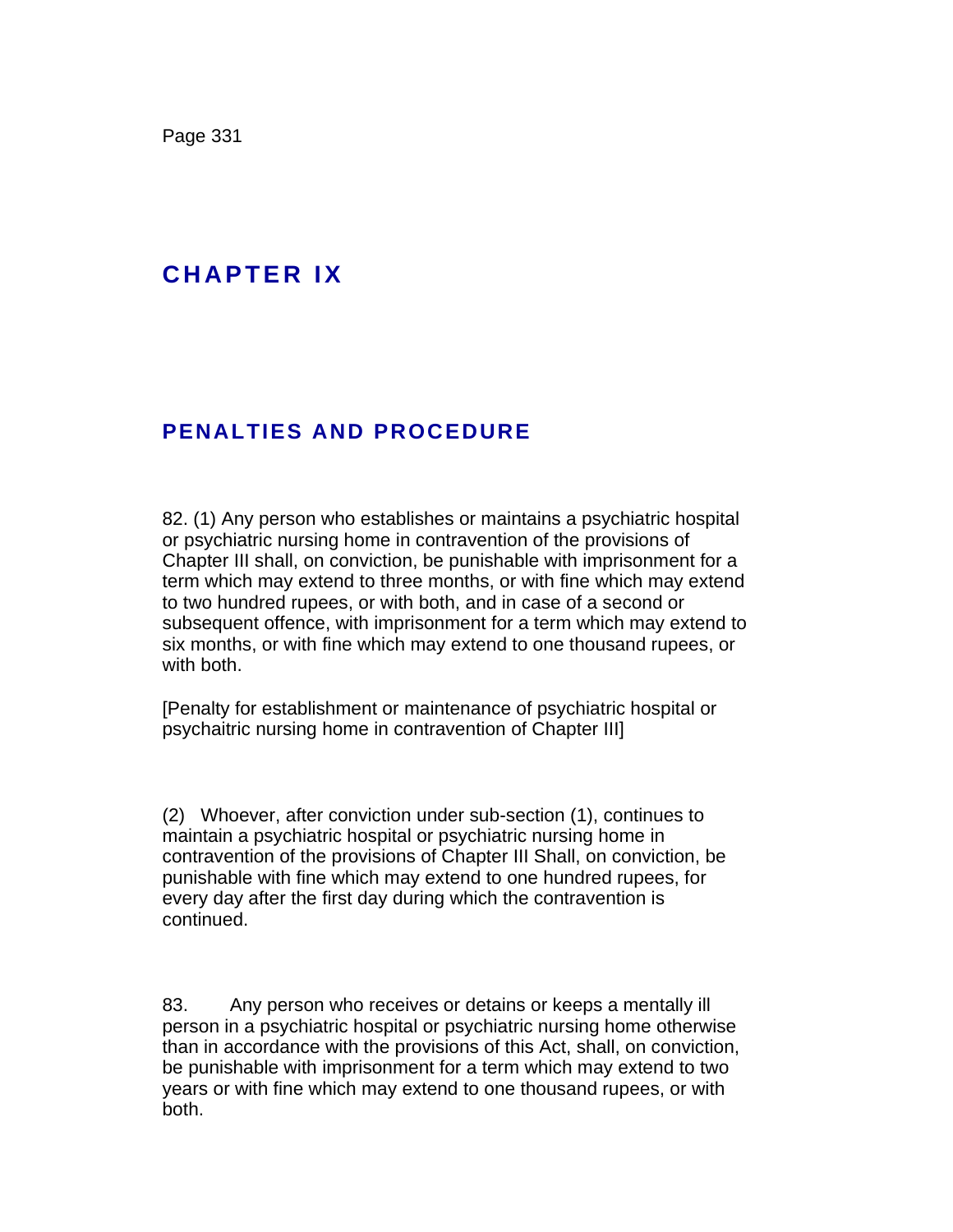## **[Penalty for improper reception of mentally ill person]**

84. Any manager appointed under this Act to manage the property of a mentally ill person, who contravenes the provisions of section 60 or sub-section (2) of section 69, shall, on conviction, be punishable with fine which may extend to two thousand rupees and may be detained in a civil prison till he complies with the said provisions.

## **[Penalty for contravention of sections 60 and 69]**

85. Any person who contravenes any of the provisions of this Act or of any rule of regulation made thereunder, for the contravention of which no penalty is expressly provided, in this Act, shall, on conviction, be punishable with imprisonment for a term which may extend to six months, or with fine which may extend to five hundred rupees, or with both.

## **[General provision for punishment of other offence]**

86. (1) Where an offence under this Act has been committed by a company, every person who, at the time the offence was committed, was in charge of, and was responsible to, the company for the conduct of the business of the company, as well as the company, shall be deemed to be guilty of the offence and shall be liable to be proceeded against and punished accordingly:

## **[Offences by companies]**

Page 332

Provided that nothing contained in this sub-section shall render any such person liable to any punishments, if he proves that the offence was committed without his knowledge or that he had exercised all due diligence to prevent the commission of such offence.

(2) Notwithstanding anything contained in sub-section (1), where an offence under this Act has been committed by a company and it is proved that the offence has been committed with the consent or connivance of, or is attributable to any neglect on the part of, any director, manager, secretary or other officer of the company, such director, manager, secretary or other officer shall also be deemed to be guilty of that offence and shall be liable to be proceeded against and punished accordingly.

Explanation – For the purposes of this section, -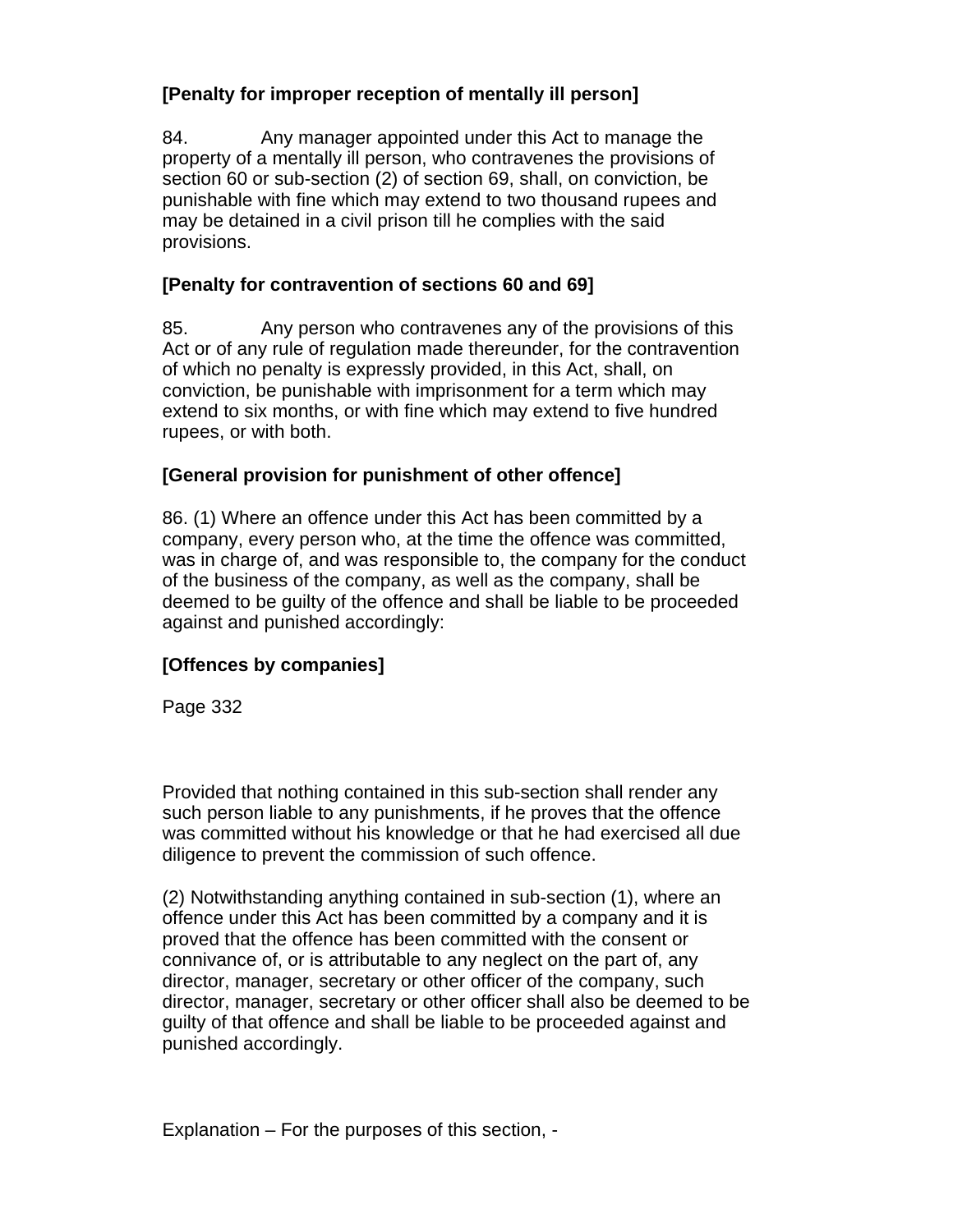(a) "company" means a body corporate and includes a firm or other association of individuals; and

b) "director", in relation to a firm, means a partner in the firm.

87. Notwithstanding anything contained in the Code of Criminal Procedure, 1973, no court shall take cognizance of any offence punishable under section 82, except with the previous sanction of the licensing authority.

### **[Sanction for prosecutions]. 2 of 1974**

Page 333

# **C H A P T E R X**

## **MISCELLANEOUS**

88. The provisions of Chapter XXXIII of the Code of Criminal Procedure, 1973, as far as may be, apply to bonds taken under this Act.

#### **[Provision as to bonds] 2 of 1974**

89. The medical officer in charge of a psychiatric hospital or psychiatric nursing home shall, as soon as may be, after any mentally ill person detained therein has been discharged make a report in respect of his mental and physical condition to the authority under whose orders such person had been so detained.

#### **[Report by medical officer]**

90. (1) Where any sum is payable in respect of pay, pension, gratuity or any allowance to any person by any Government and the person to whom the sum is payable is certified by a Magistrate under this Act to be a mentally ill person, the officer under whose authority such sum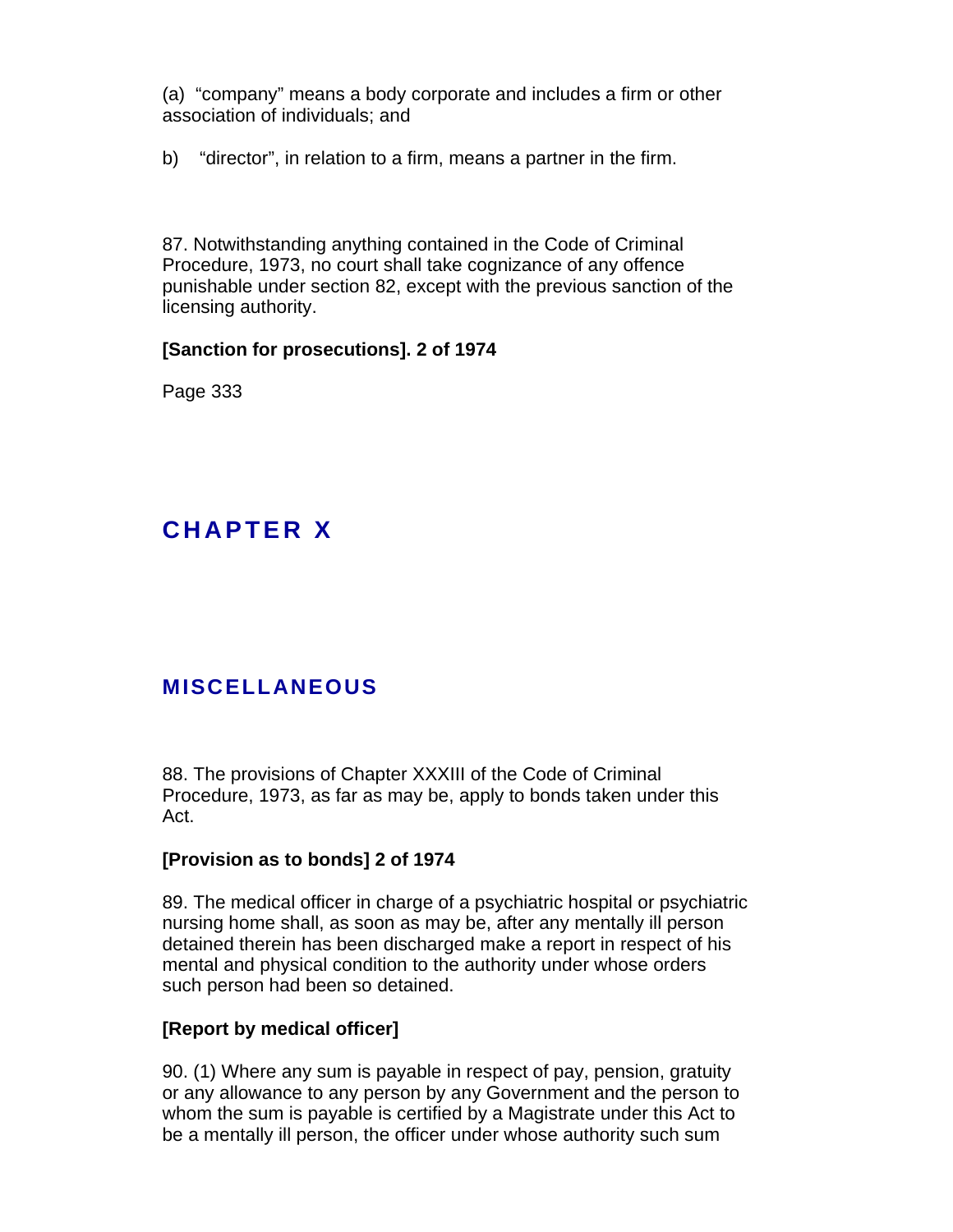would be payable, may pay to the person having charge of the mentally ill person to much of the said sum, as he thinks fit, having regard to the cost of maintenance of such person and may pay to such members of the family of the mentally ill person as are dependent on him for maintenance, the surplus, if any, or such part thereof, as he thinks fit, having regard to the cost of maintenance of such members.

(2) Where there is any further surplus amount available out of the funds specified in sub-section (1) after making payments as provided in that sub-section, the Government shall hold the same to be dealt with as follows, namely:-

(a) where the mentally ill person is certified to have ceased to be mentally ill by the District Court within the local limits of whose jurisdiction such person resides or is kept or detained, the whole of the surplus amount shall be paid to that person;

(b) where the mentally ill person dies before payment, the whole of the surplus amount shall be paid over to those of his heirs who are legally entitled to receive the same;

(c) Where the mentally ill person comes during his mental illness without leaving nay person legally entitled to succeed to his estate. The whole of the surplus amount shall, with the prior permission of the District Court, be utilized for such charitable purpose as may be approved by the District Court.

(3) The Central Government or the State Government, as the case may be, shall be discharged of all liability in respect of any amounts paid in accordance with this section.

91. (1) Where a mentally ill person is not represented by a legal practitioner in any proceeding under this Act before a District Court or a Magistrate and it appears to the District Court or Magistrate

Page 334

that such person has not sufficient means to engage a legal practitioner, the District Court or Magistrate shall assign a legal practitioner to represent him at the expense of the State.

[Legal aid to mentally ill person at State expense in certain cases]

(2) Where a mentally ill person having sufficient means to engage a legal practitioner is not represented by a legal practitioner in any proceeding under this Act before a District Court or a Magistrate and it appears to the District Court or Magistrate, having regard to all the circumstances of the case, that such person ought to be represented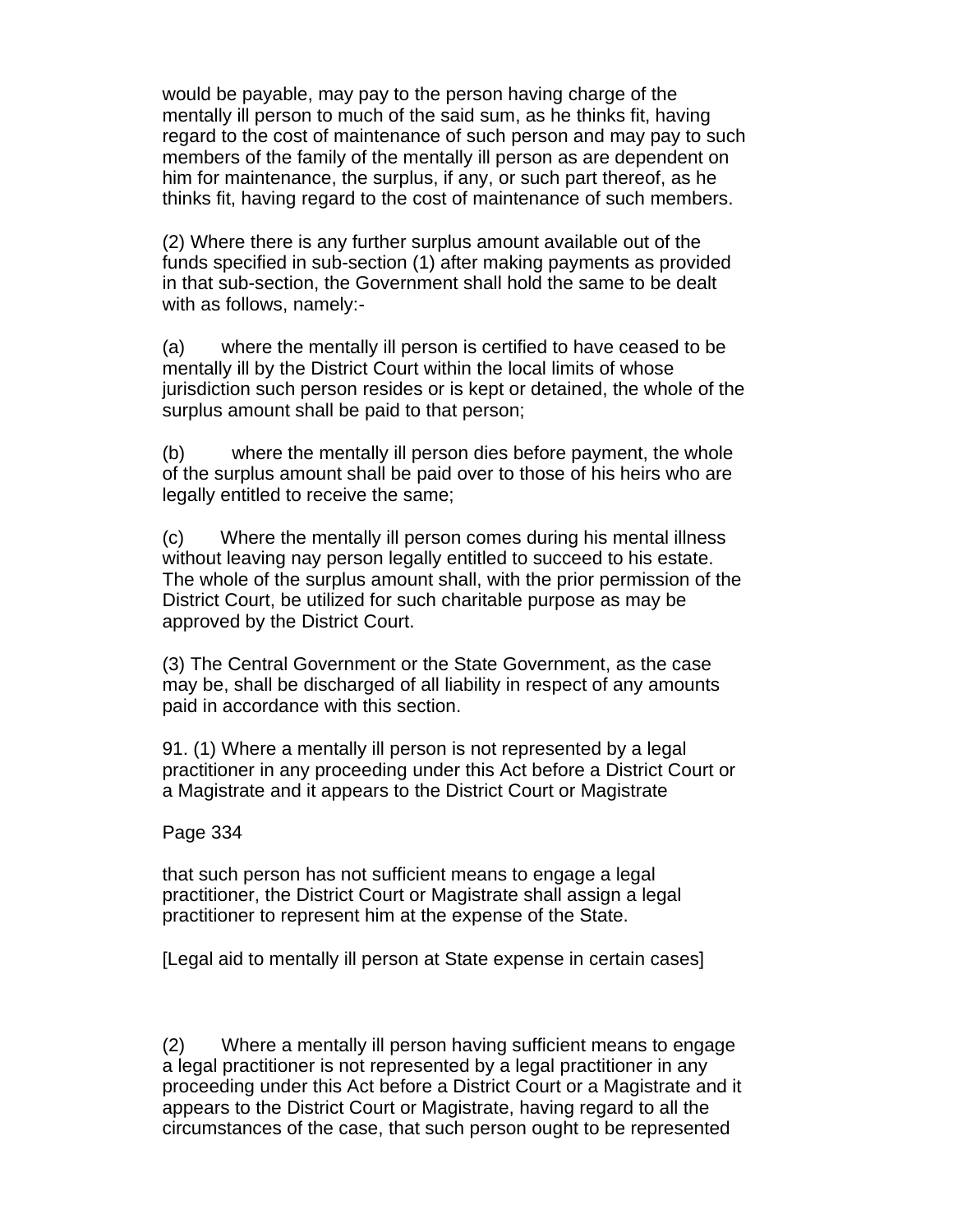by a legal practitioner, the District Court or Magistrate may assign a legal practitioner to represent him and direct the State to bear the expenses with respect thereto and recover the same from out of the property of such person.

(3) The High Curt may, with the previous approval of the State Government, make rules providing for –

(a) the mode of selecting legal practitioners for the purpose of subsections (1) and (2)

(b) the facilities to be allowed to such legal practitioners,

(c) the fees payable to such legal practitioners by the Government and generally for carrying out the purpose of sub-sections (1) and (2)

Explanation - In this section "legal practitioner" shall have the meaning assigned to it in clause (i) of section 2 of the Advocates Act, 1961.

## **[25 of 1961]**

92. (1) No suit, prosecution or other legal proceeding shall lie against any person for anything which is in good faith done or intended to be done in pursuance of this act or any rules, regulations or orders made thereunder.

### **[Protection of action taken in good faith]**

(2) No suit or other legal proceeding shall lie against the Government for any damage caused or likely to be caused for anything which is in good faith done or intended to be done in pursuance of this Act or any rules, regulations or orders made thereunder.

93. (1) Any references in this Act to a law which is not in force in any area shall, in relation to that area, be construed as a reference to the corresponding law, if any, in force in that area.

### **[Construction of refrence to certain laws, etc]**

(2) Any reference in this Act to any officer or authority shall, in relation to any area in which there is no officer or authority with the same designation, be constructed as a reference to such officer or authority as may be specified by the General Government by notification.

94. (1) The Central Government may, by notification, make rules providing for the qualifications of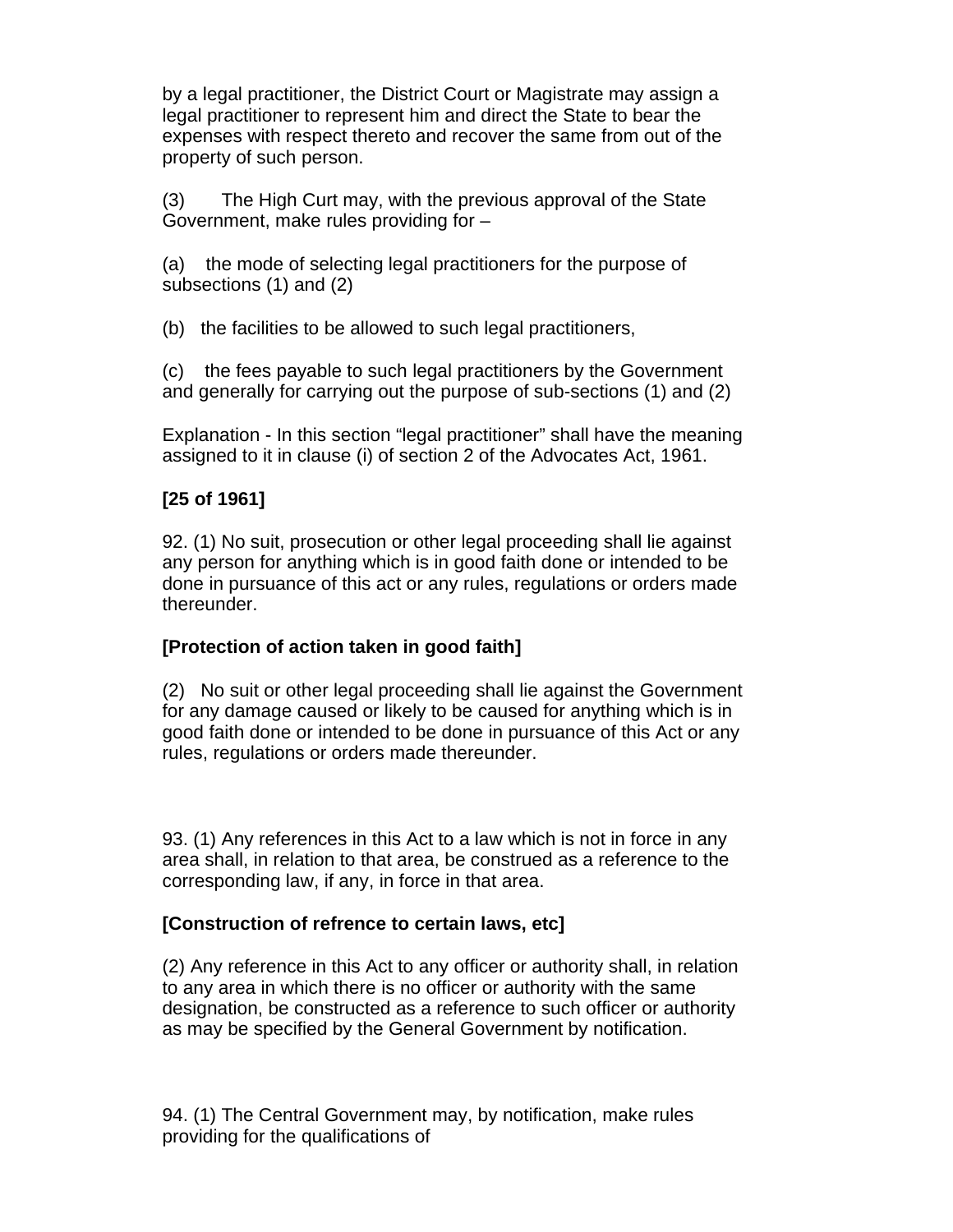Page 335

persons who may be appointed as Mental Health Authority under section 3 and the terms and conditions subject to which they may be appointed under that section and all other matters relating to such authority.

[Power of Central Government and State Government to make rules]

(2) Subject to the provisions of sub-section (1), the State Government, with the previous approval of the Central Government may, by notification, make rules for carrying out the provisions of this Act:

Provided that the first rules shall be made by the Central Government by notification.

(3) In particular, and without prejudice to the generality of the foregoing power, rules made under sub-section (2) may provide for all or any of the following maters, namely:-

(a) the qualifications of persons who may be appointed as Mental Health Authority and the terms and conditions subject to which they may be appointed under section 4 and all other maters relating to such authority.

(b) The class or category of persons for whom separate psychiatric hospitals and psychiatric nursing homes may be established and maintained under clause (d) of subsection (1) of section 5;

 $(c)$  The form in which  $-$ 

(i) an application may be made for grant or, renewal of a license and the fee payable in respect thereof under section 7 or, as the case may be, section 9;

(ii) a license may be granted for the establishment or maintenance of a psychiatric hospital or a psychiatric nursing home under section 8;

(iii) an application may be made for a reception order under section 20;

(d) the manner in which an order refusing in grant, or revoking a license shall be communicated under section 8 or, as the case may be section 11;

(e) the manner in which a report may be made to the licensing authority under sub-section (2) of section 9;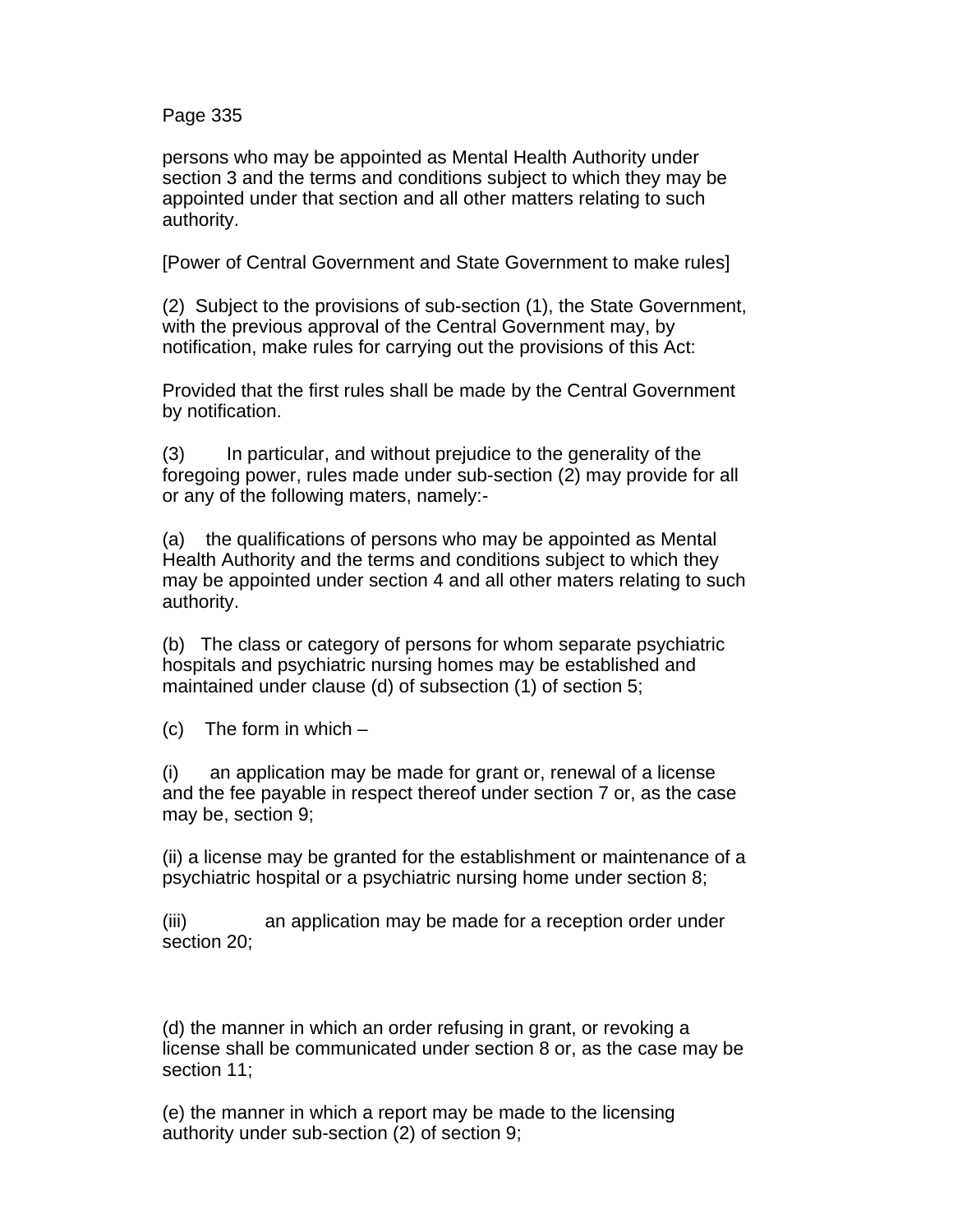(f) the minimum facilities referred to in the provisio to sub-section (5) of section 9 including –

- (i) psychiatrist patient ratio;
- (ii) other medical or para-medical staff (i)
- (iii) space requirement;
- (iv) treatment facilities; and
- (v) equipment;

Page 336

(g) the manner in which and the conditions subject to which a psychiatric hospital or psychiatric nursing home shall be maintained under section 10;

(h) the form and manner in which and the period within which an appeal against any order refusing to grant or renew a license of revoking a license shall be preferred the fee payable in respect thereof under section 12;

(i) the manner in which records shall be maintained under sub-section (1) o section 13.

(j) The facilities to be provided under section 14 for the treatment of a mentally ill person as an outpatient.

(k) the manner in which application for a reception order shall be signed and verified under sub-section (5) of section 20;

(l) the qualifications of persons who may be appointed as Visitors and the terms and conditions on which they may be appointed under section 37 and their functions;

(m) prevention of vexatious or defamatory communications and other matters referred to in sub-section (3) of section 81;

(n) any other matter which is required to be, or may be, prescribed.

95. (1) Every rule made by the Central Government under this Act shall be laid, as soon as may be after it is made, before each House of Parliament, while it is in session, for a total period of thirty days which may be comprised in one session or in two or more successive sessions, and if, before the expiry of the session immediately following the session or the successive sessions aforesaid, both Houses agree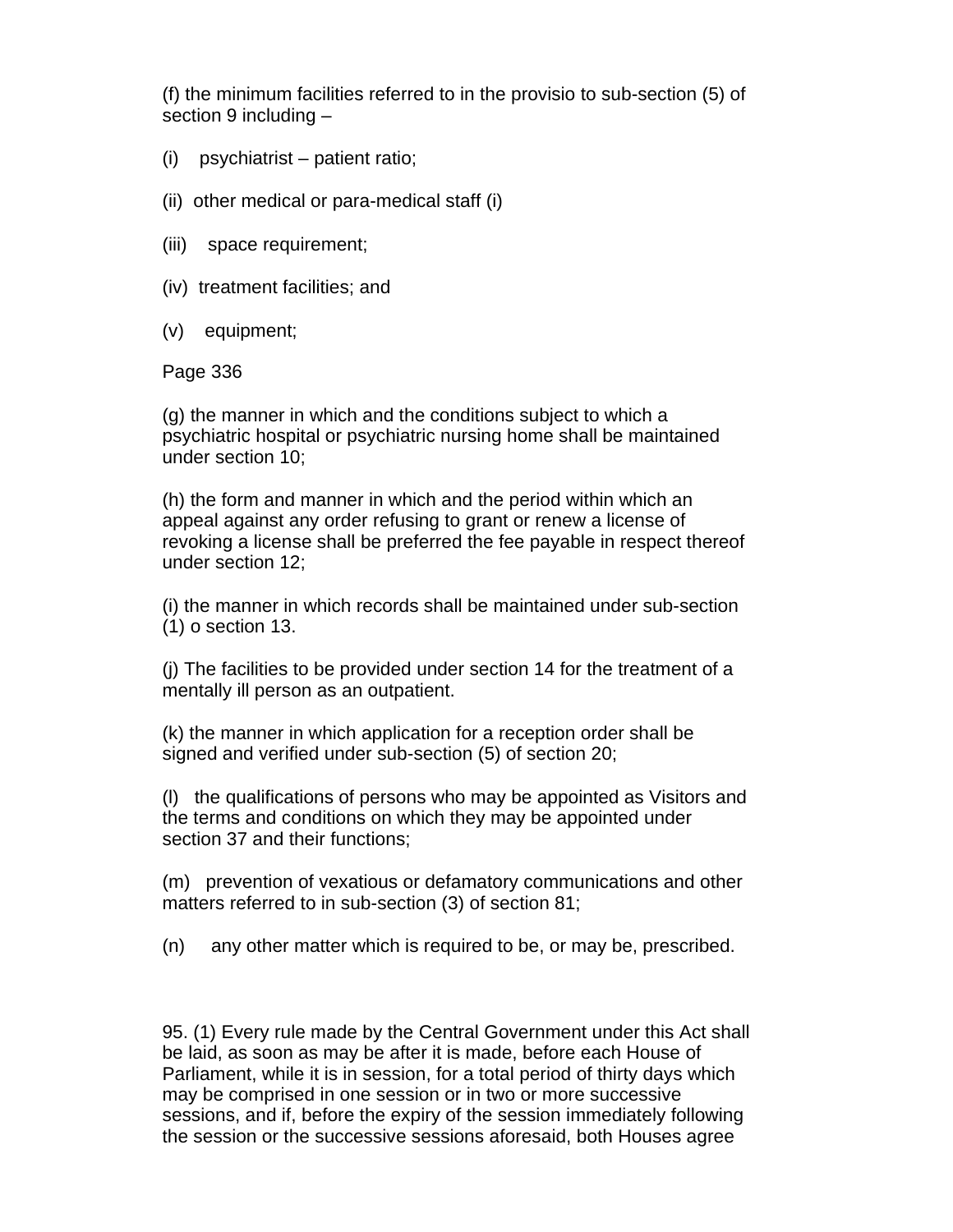in making any modification in the rule or both Houses agree that the rule should not be made, the rule shall thereafter have effect only in such modified form or be of no effect, as the case may be; so however, that any such modification or annulment shall be without prejudice to the validity of anything previously done under that rule.

#### **[Rules made by Central Government or the State Government to be laid before the Legislatures]**

(2) Every rule made by the State Government under this Act shall be laid, as soon as may be after it is made, before the State Legislature.

96. The provisions of this Act shall have effect notwithstanding anything inconsistent therewith contained in any other law for the time being in force and to the extent of such inconsistency that other law shall be deemed to have no effect.

### **[Effect of Action other law]**

97. If any difficulty arises in giving effect to the provisions of this Act in any State, the State Government may by order, do anything not inconsistent with such provisions which appears to be necessary or

Page 337

expedient for the purpose of removing the difficulty.

#### **[Power in remove difficulty]**

Provided that no other shall be made under this section in relation to any State after the expiry of two years from the date on which this Act comes into force in that State.

98. (1) The Indian Lunacy Act, 1912, and the Lunacy Act, 1977, are hereby repealed.

### **[Repeal and saving] 4 of 1912, Jammu and Kashmir Act 25 of 1977 (1930 AD)**

(2) Notwithstanding such appeal, anything done or any action taken under either of the said A shall, in so far as such thing or action is not inconsistent with the provisions of this Act, be deemed to have been done or taken under the corresponding provisions of this Act and shall continue in force until superseded by anything done or any action shall taken under this Act.